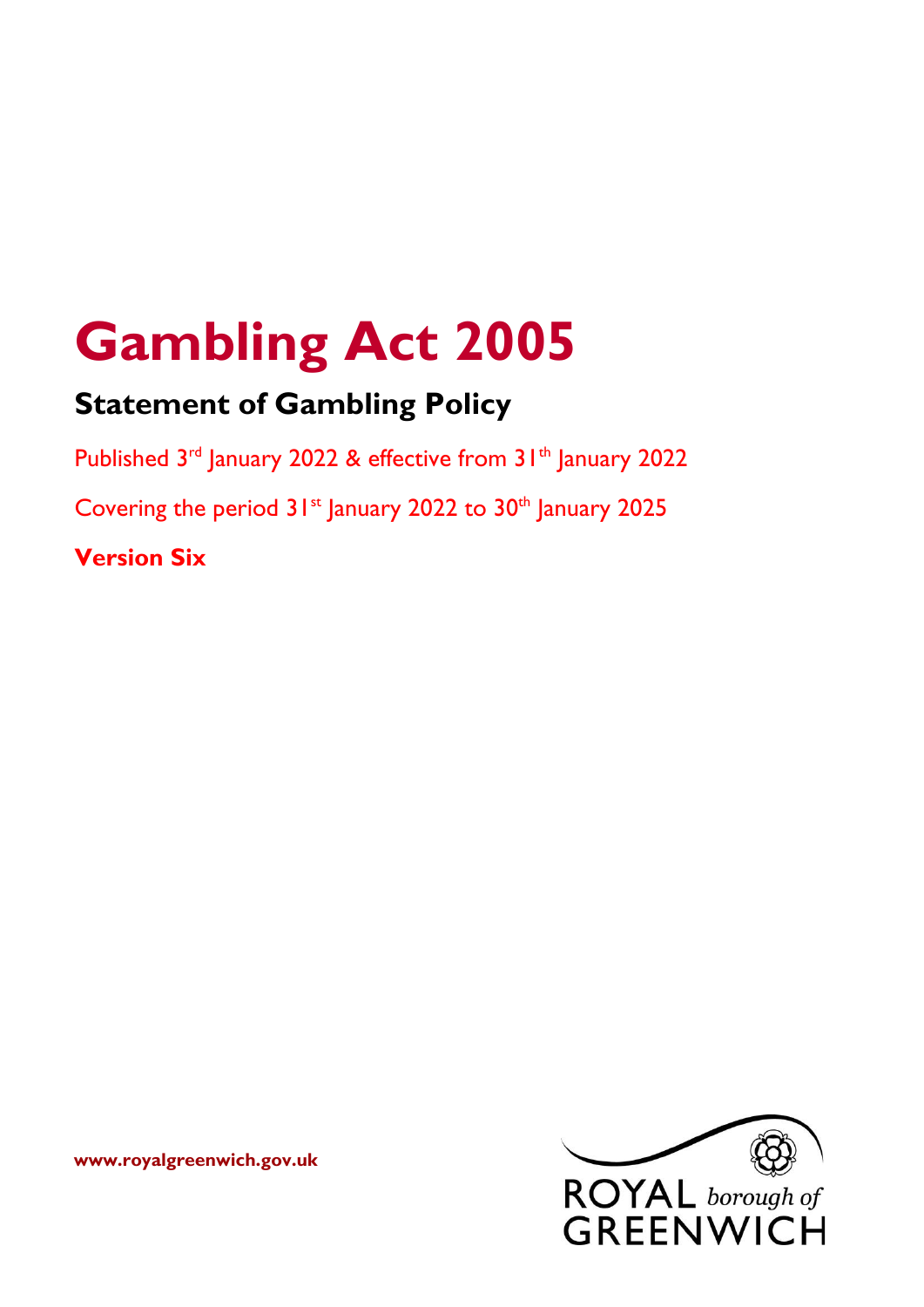## **Contents**

| Foreword |                                                               | 5               |
|----------|---------------------------------------------------------------|-----------------|
| Ι.       | The Gambling Act & Statement of Gambling Policy               | 5               |
| Part A   |                                                               | 7               |
| Ι.       | Introduction                                                  | 7               |
| 2.       | The Licensing Objectives                                      | 8               |
| 3.       | Aim to Permit                                                 | 8               |
| 4.       | Declaration                                                   | 8               |
| 5.       | <b>Responsible Authorities</b>                                | 8               |
| 6.       | <b>Interested Parties</b>                                     | 9               |
| 7.       | Exchange of Information                                       | $\overline{10}$ |
| 8.       | Enforcement                                                   | 0               |
| 9.       | <b>Greenwich Council Functions</b>                            | $\mathbf{H}$    |
|          | 10. Local Area Profiles                                       | $\mathbf{H}$    |
|          | 11. Local Area Risk Assessments (LARAs)                       | 3               |
|          | Part B - Premises Licences                                    | 16              |
| Ι.       | <b>General Principles</b>                                     | 16              |
| 2.       | <b>Adult Gaming Centres</b>                                   | 22              |
| 3.       | (Licensed) Family Entertainment Centres                       | 23              |
| 4.       | Casinos                                                       | 23              |
| 5.       | <b>Bingo</b>                                                  | 24              |
| 6.       | <b>Betting Premises</b>                                       | 25              |
| 7.       | <b>Tracks</b>                                                 | 25              |
| 8.       | <b>Travelling Fairs</b>                                       | 27              |
| 9.       | <b>Provisional Statements</b>                                 | 27              |
|          | 10. Reviews                                                   | 28              |
|          | Part C - Permits / Temporary and Occasional Use Notices       | 30              |
| Ι.       | Unlicensed Family Entertainment Centre Gaming Machine Permits | 30              |
| 2.       | (Alcohol) Licensed Premises Gaming Machine Permits            | 30              |
| 3.       | <b>Prize Gaming Permits</b>                                   | 31              |
| 4.       | Club Gaming and Club Machines Permits                         | 31              |
| 5.       | <b>Temporary Use Notices</b>                                  | 33              |
| 6.       | <b>Occasional Use Notices</b>                                 | 34              |
| 7.       | <b>Small Society Lotteries</b>                                | 34              |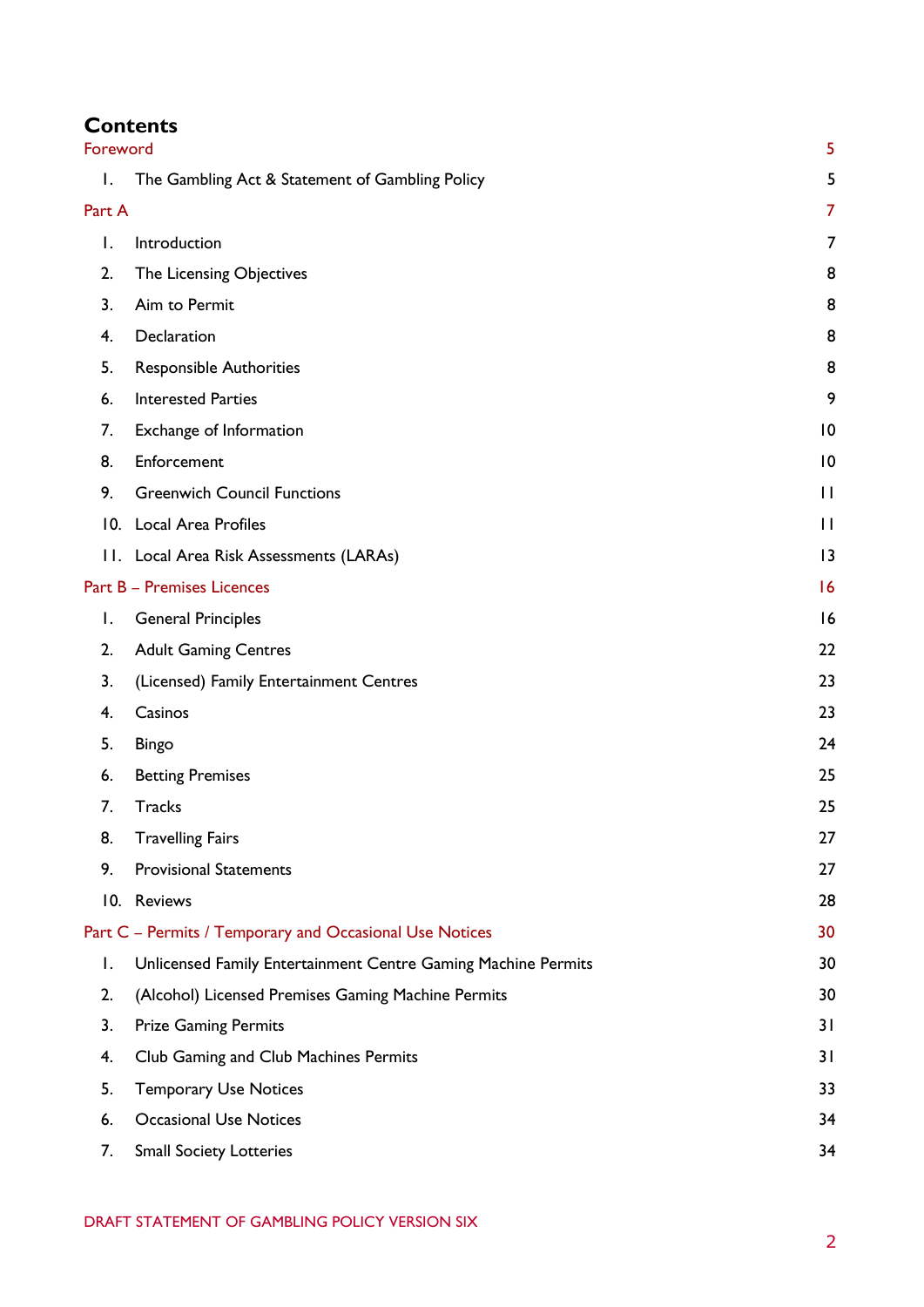|    | Part D - Appendices                                                                       | 35. |
|----|-------------------------------------------------------------------------------------------|-----|
|    | <b>Classification of Gaming Machines</b>                                                  | 35  |
| 2. | Table of Delegations                                                                      | 37  |
| 3. | <b>List of Consultees</b>                                                                 | 39  |
| 4. | <b>Model Conditions.</b>                                                                  | 40  |
| 5. | Local Risk Assessments - Location Data for Education Establishments & Children's Centres. | 51  |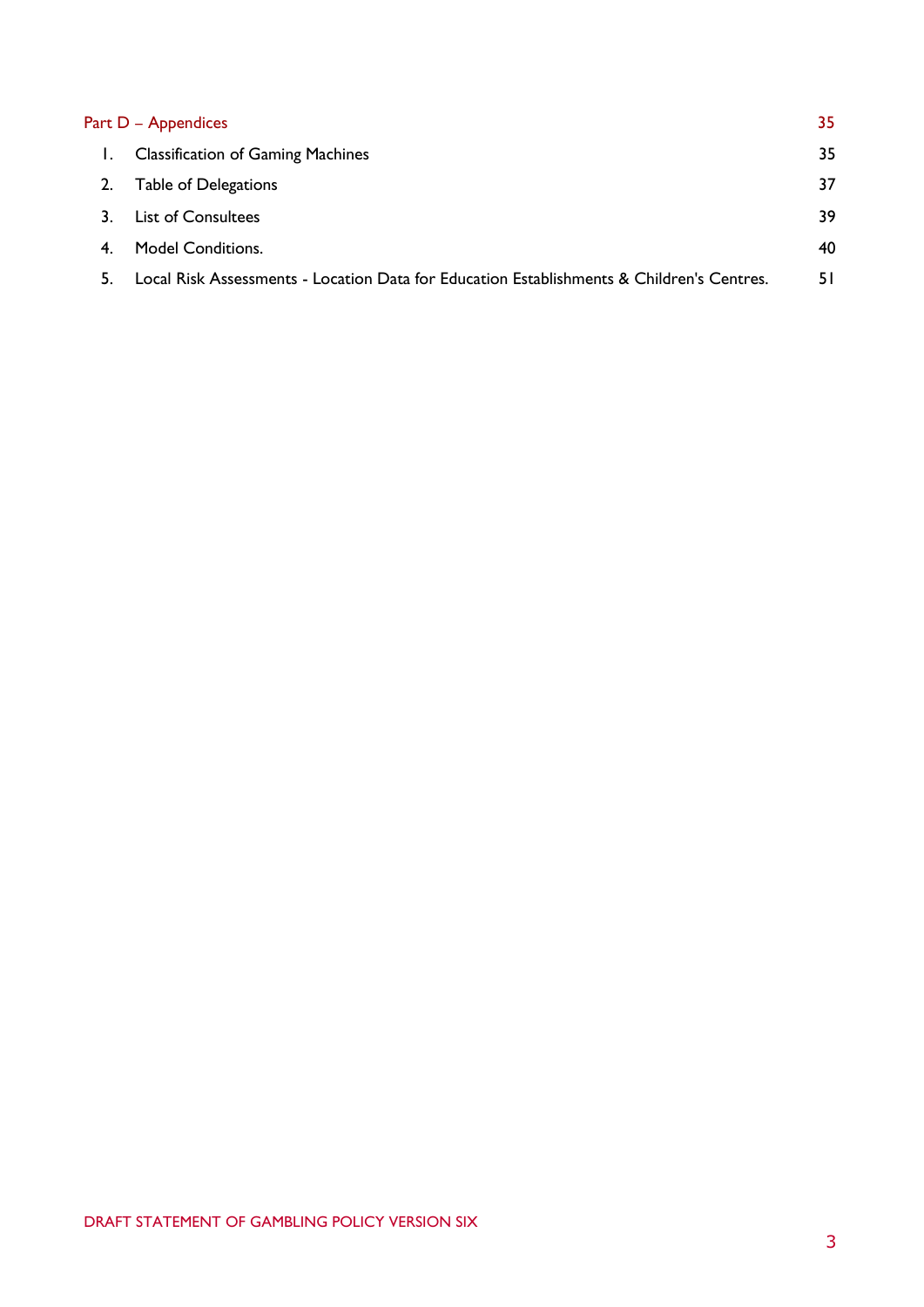# **Consultation on this Statement of Policy**

The consultation on the draft statement took place between 1 August 2021 and 14 September 2021 and took into account the HM Government Code of Practice (19 March 2018) on consultations, available via: [https://www.gov.uk/government/publications/consultation-principles-guidance.](https://www.gov.uk/government/publications/consultation-principles-guidance) The written consultation also followed best practice as set out by the Department for Business, Energy and Industrial Strategy.

The Statement was approved at a meeting of the Full Council on 15<sup>th</sup> December 2021 to take effect from 31<sup>st</sup> January 2022. Copies will be available via the Royal Borough of Greenwich's website. There is a list of consultees at the back of this statement.

Should you have any comments on the Statement of Gambling Policy, or would like the full list of comments made and any actions arising from it, or would like to receive a copy of this statement then please contact:

The Licensing Department Housing & Safer Communities Floor 4, The Woolwich Centre 35 Wellington Street London SE18 6HQ [licensing@royalgreenwich.gov.uk](mailto:licensing@royalgreenwich.gov.uk)

The Statement of Gambling Policy cannot create new requirements for applicants outside of the Gambling Act, and cannot override the right of any person to make an application under the Act, make representations or seek a review of a licence. However, it can invite people and operators in particular to consider local issues and set out how they can contribute towards positively addressing them.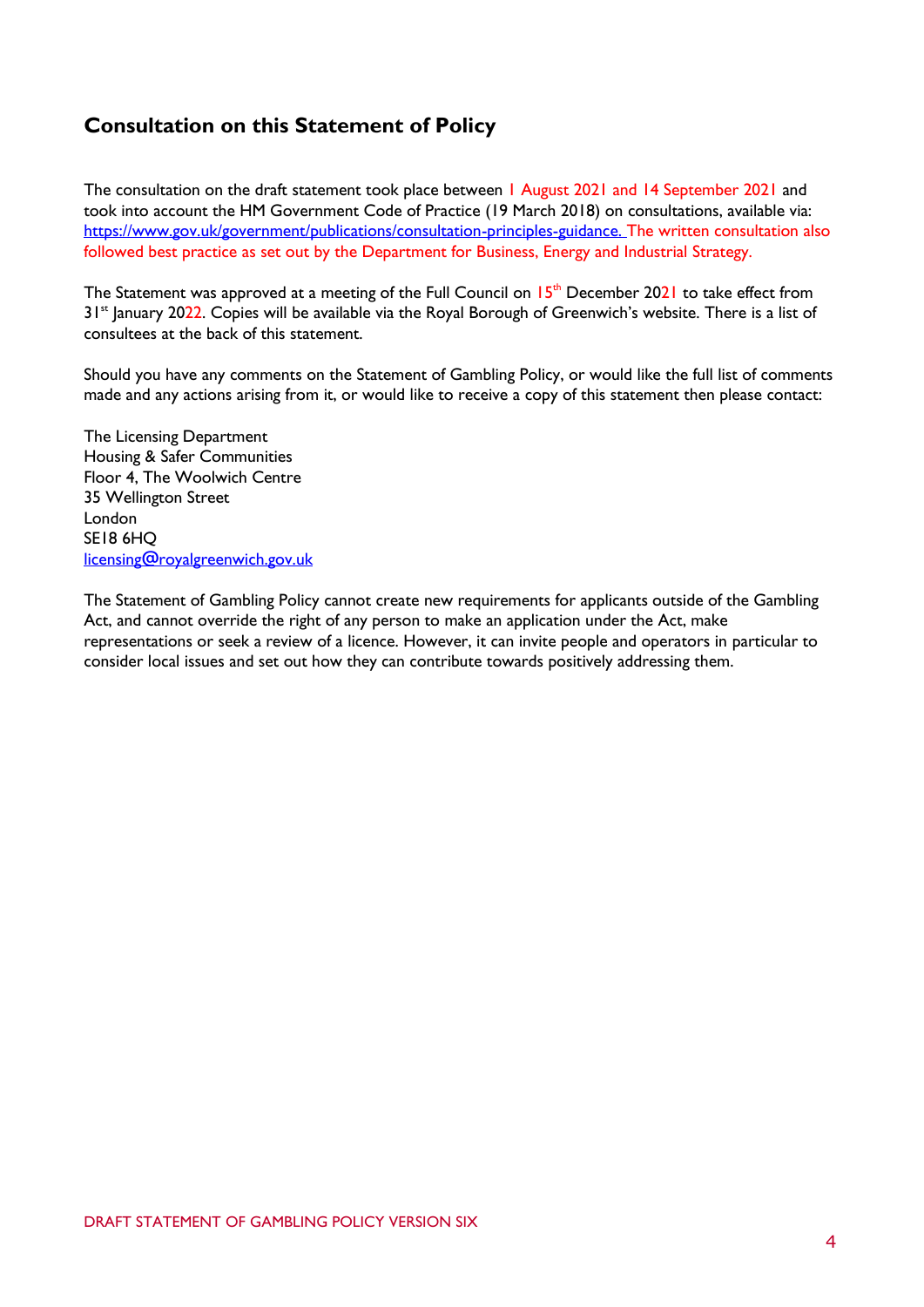# <span id="page-4-0"></span>**Foreword**

### <span id="page-4-1"></span>**1. The Gambling Act & Statement of Gambling Policy**

- 1.1. The Gambling Act 2005 (the Act) requires local councils to prepare and consult on a draft statement of gambling policy outlining how each council will implement the Act. The Statement must be published at least every three years. The Statement must also be reviewed from 'time to time' and any amended parts will be re-consulted upon. The Statement will then be re-published to reflect any changes.
- 1.2. Under the Act, the Gambling Commission is responsible for issuing operators' licences and personal licences and is the lead enforcement agency responsible for ensuring that gambling is conducted in a fair and open manner. Local authorities are responsible for issuing premises licences and permits.
- 1.3. This statement of gambling policy outlines the principles that will guide The Royal Borough of Greenwich in carrying out its responsibilities under the Act. This document contains at its heart:
	- A commitment to safeguarding the quality of life for residents and the interests of children and vulnerable adults by ensuring that the three licensing objectives are fully adhered to in the borough.
	- A commitment to giving local residents and other interested parties full information about gambling activity in their area, and a chance to have their say
	- A commitment to firm enforcement of the Gambling Act and of licensing conditions.
- 1.4. The statement of gambling policy for Greenwich will safeguard the quality of life and the interests of children and vulnerable adults by:
	- Making clear that The Royal Borough of Greenwich will not issue a licence or permit unless adequate controls are in place to protect children from harm from gambling.
	- Giving particular consideration to licence applications for premises close to schools or other establishments attended by children or vulnerable adults.
	- Requiring operators to show that they have appropriate measures in place to ensure that underage gambling cannot take place.
	- Working in close partnership with the police to prevent gambling from being a source of crime or disorder.
	- Requiring premises to ensure that their door supervisors have undertaken a nationally recognised qualification and undergone Disclosure & Barring Service checks
	- The Royal Borough of Greenwich encourages gambling operators to fund debt-counselling services.
	- Designating the local Greenwich Safeguarding Children Partnership as the body for protection of children from harm
- 1.5. The statement of gambling policy for Greenwich will ensure that local people are given clear information, and an opportunity to have their say:
	- By publishing on The Royal Borough of Greenwich's website details of all applications for new licences, and applications for variations of existing licences
	- By ensuring consultation letters about applications for new licences, and applications for variations of existing licences are distributed in advance to local residents
	- By allowing a case-by-case approach to the consideration of who is an 'interested party' with a right to make representations about a licence application or apply for a review of a licence
	- By taking a wide interpretation in the definition of 'business interest' where , for example, a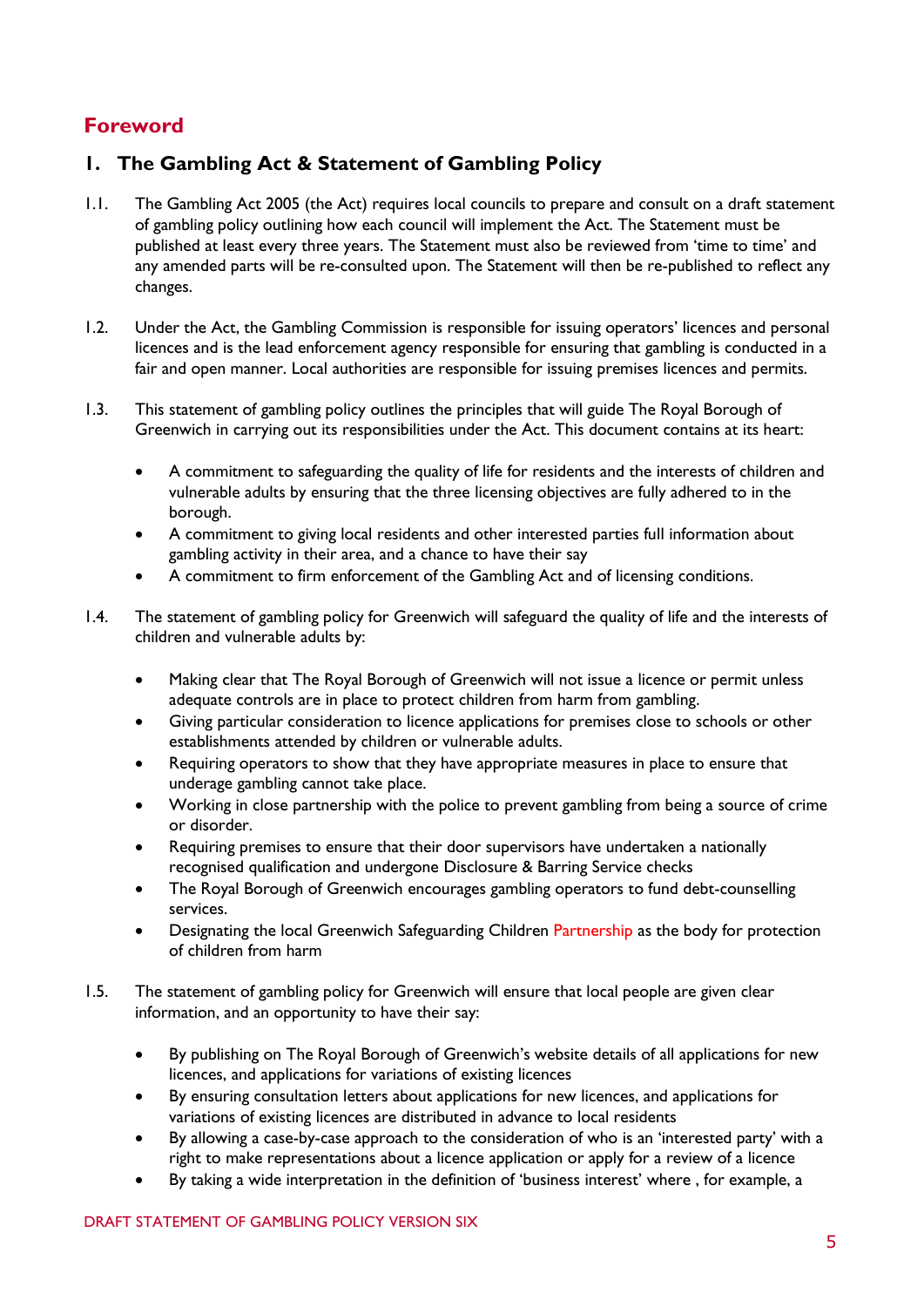local charity, faith group or community partnership wishes to make representations about a licence application or apply for a review of a licence

- By ensuring (as permitted under the Gambling Act 2005) that local Councillors and MPs can be considered 'interested parties' and can therefore make representations in relation to a licence in the area where they are an elected member.
- 1.6. The statement of gambling policy for Greenwich outlines The Royal Borough of Greenwich's commitment to implementing and enforcing a fair but firm approach to gambling, by:
	- Making clear that The Royal Borough of Greenwich will carry out its duties in accordance with best practice, as guided by the Gambling Commission and by the Office for Product Safety and Standards.
	- Outlining the principles of proportionality, accountability, consistency in enforcing rules and standards, transparency, clear targeting that will underpin The Royal Borough of Greenwich's work in this area.
	- Stressing the importance of partnership between The Royal Borough of Greenwich and all relevant agencies.
	- Ensuring that The Royal Borough of Greenwich operates a risk-based inspection programme.
	- Making sure that attention is paid to entrances and exits of premises that are applying for multiple licences in a single building, so that the separation of different premises is not compromised.
	- Making sure that attention is paid to applications where access to the premises is through other premises.
	- Setting out the expectations for operators in preparing their Local Risk Assessments.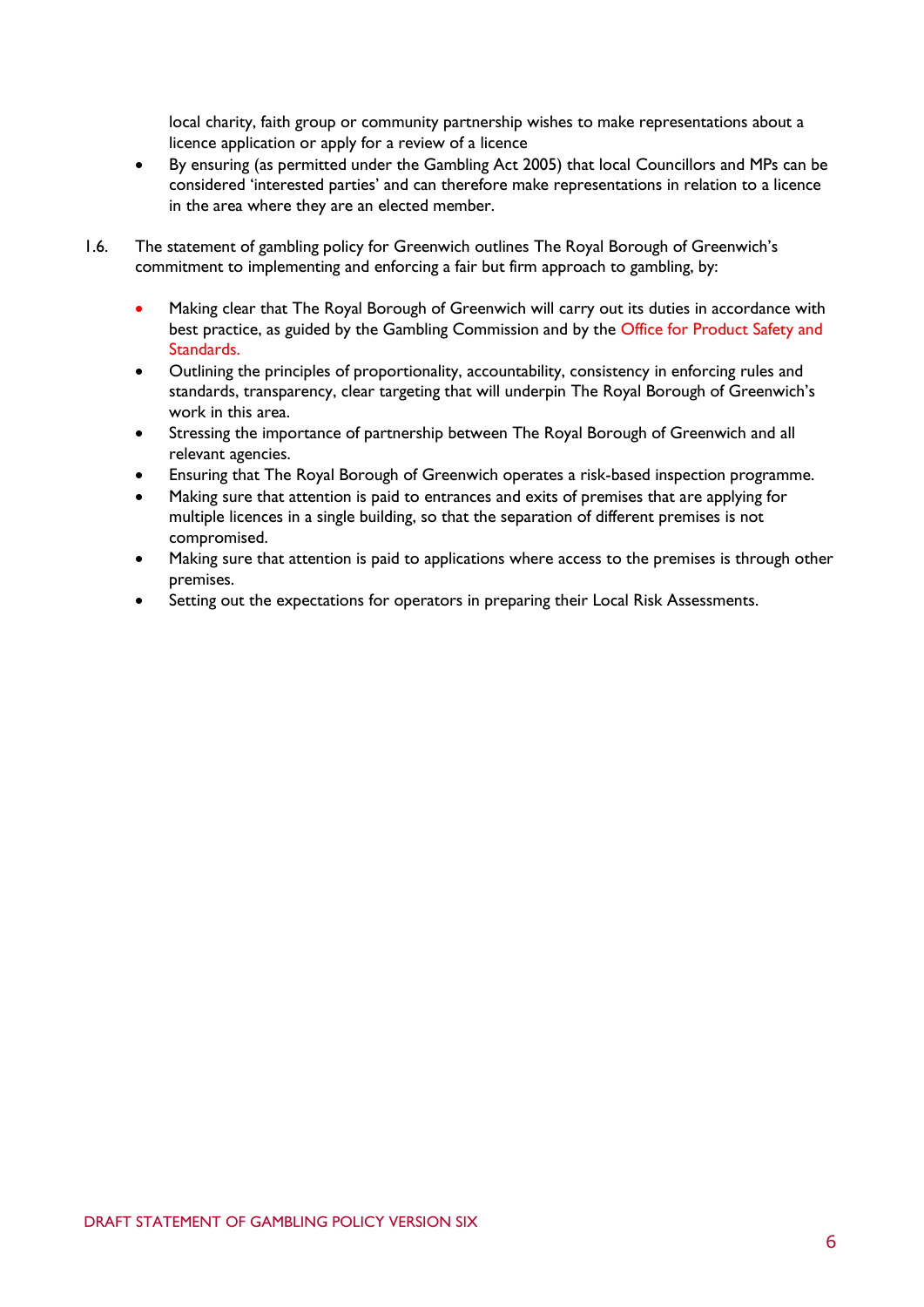# <span id="page-6-0"></span>**Part A**

#### <span id="page-6-1"></span>**1. Introduction**

- 1.1 This Statement of Gambling Policy applies to the whole of the Royal Borough of Greenwich (henceforth "Royal Greenwich" so as to differentiate it from the Royal Borough of Greenwich *Council*). Royal Greenwich lies along the south bank of the River Thames between Deptford and Thamesmead. It has an area of 5,044 hectares. The borough is bounded by the London Boroughs of Bexley to the east, Bromley to the south, Lewisham to the west and across the River Thames to the north lie Tower Hamlets, Newham, and Barking and Dagenham.
- 1.2 Royal Greenwich is going through a period of rapid growth and transformation. It has an ambitious programme of regeneration, spurred on by Greenwich being granted Royal Borough status and through being an Olympic Host Borough for the 2012 Olympic and Paralympic Games. Key projects include the transformation of Greenwich Peninsula, the rejuvenation of the Royal Arsenal site into a modern attractive waterfront quarter, and one of Europe's biggest regeneration schemes in Kidbrooke area. Several town centres are undergoing major regeneration schemes.
- 1.3 This regeneration and a clear strategy for growth, and big improvements to local transport connections are all catalysts in driving forward economic improvements in Royal Greenwich – the Elisabeth Line (Crossrail project) opens two new stations in the borough at Woolwich and Abbey Wood in 2018. A key objective is to improve local employment and skills opportunities for local residents and protecting them from the impact of the economic downturn. The Council has invested circa  $\epsilon$ 20 million in building a new cinema at its Town Centre in Eltham, creating new jobs for local people.
- 1.4 Royal Greenwich's Olympic Legacy has created a set of state of the art sporting facilities including a sports hub and tennis courts at Hornfair Park, a series of outdoor gyms and leading new community sporting facilities at a number of our schools and the opening of a dedicated skate park in Charlton. Olympic Legacy projects in Royal Greenwich also focus around improving the lives of and opportunities for local people. The Council has put in place a series of specialist skills centres including opening a flagship Horticulture and Equestrian Skills Centre and are ensuring that the global exposure from the 2012 Games maximises investment into Royal Greenwich. In 2018, the Council opened a new multi-million pound sports facility at Sutcliffe Park in Kidbrooke, with a new sports and leisure centre in Plumstead scheduled to open in 2019.
- 1.5 Royal Greenwich is a destination that is known around the world and tourism plays a vital role in the borough's local economy. It has an unrivalled collection of museums, galleries, architecture and open spaces, that continue to attract nearly 800 million visitors every year, while the revamp of some of the borough's much-loved open spaces has won national accolades. Tourism is a growth industry within Royal Greenwich, with hotel bedspace increasing fourfold within a 24 month period. In 2017, bedstays topped the 1 million mark, with visitor numbers exceeding 1937 million.
- 1.6 The Royal Borough of Greenwich is also delivering major improvements to the way in which local services are delivered. Three new local service centres have opened in recent years. The Eltham Centre (2007), The Woolwich Centre (2011) and the Greenwich Centre (2015) are delivering big cost savings while bringing services under one roof in modern attractive buildings, also housing state of the art leisure and community facilities. This means that, in spite of big budget cuts by central government, Royal Greenwich is actually building new leisure facilities and bigger, better libraries for local people.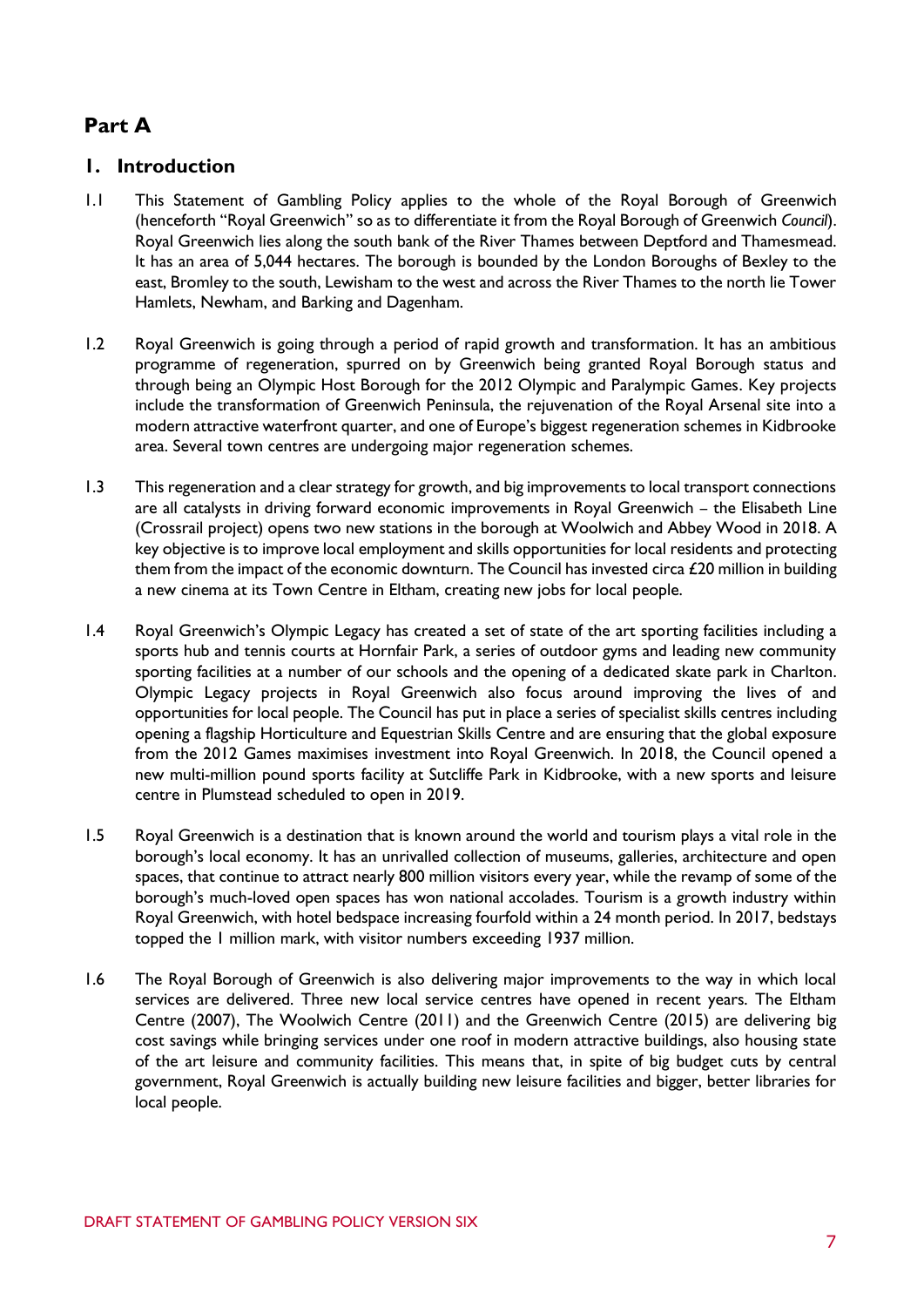#### <span id="page-7-0"></span>**2. The Licensing Objectives**

- 2.1 The Royal Borough of Greenwich is required by the Gambling Act 2005 ('the Act') to publish a statement of the gambling policy that it will apply when carrying out their functions for e.g. making decisions on applications for licences for premises. The statement will be regularly reviewed and republished at least every three years. In making such decisions Greenwich seeks to ensure that decisions it makes will:
	- Prevent gambling from being a source of crime or disorder, being associated with crime or disorder, or being used to support crime;
	- Ensure that gambling is conducted in a fair and open way;
	- Protect children and other vulnerable persons from being harmed or exploited by gambling.

#### <span id="page-7-1"></span>**3. Aim to Permit**

- 3.1 The Royal Borough of Greenwich has a legal duty, under section 153 of the Act, to aim to permit the use of premises for gambling, insofar as it considers that this will be:
	- In accordance with the relevant code of practice, as issued by the Gambling Commission;
	- In accordance with the relevant guidance, as issued by the Gambling Commission;
	- Reasonably consistent with the Licensing Objectives; and
	- In accordance with this Statement of Gambling Policy.
- 3.2 The Royal Borough of Greenwich will always consider its duty under section 153, when making its decisions, and will seek to use its powers to regulate gambling to moderate its impact, rather than setting out to prevent it altogether. For example, by imposing conditions on a premises licence, to moderate its impact on the licensing objectives. However it also recognises the wide scope that the "aim to permit" framework provides and may reject, review or revoke premises licences where there is an inherent conflict with the considerations above and that it reasonably feels cannot be moderated.

#### <span id="page-7-2"></span>**4. Declaration**

4.1 In producing the final Statement of Gambling Policy, The Royal Borough of Greenwich declares that it has had regard to the licensing objectives of the Act, the guidance issued by the Gambling Commission, and any responses from those consulted on the draft statement.

#### <span id="page-7-3"></span>**5. Responsible Authorities**

- 5.1 The Royal Borough of Greenwich has powers under the Act to designate a body that is competent to advise the authority about the protection of children from harm. The principles that Greenwich applied in deciding which body to designate are:
	- the need for the body to be responsible for an area covering the whole of Greenwich
	- the need for the body to be answerable to democratically elected persons, rather than any particular vested interest group

Greenwich designates the Greenwich Safeguarding Children Partnership for this purpose.

5.2 The other responsible authorities are: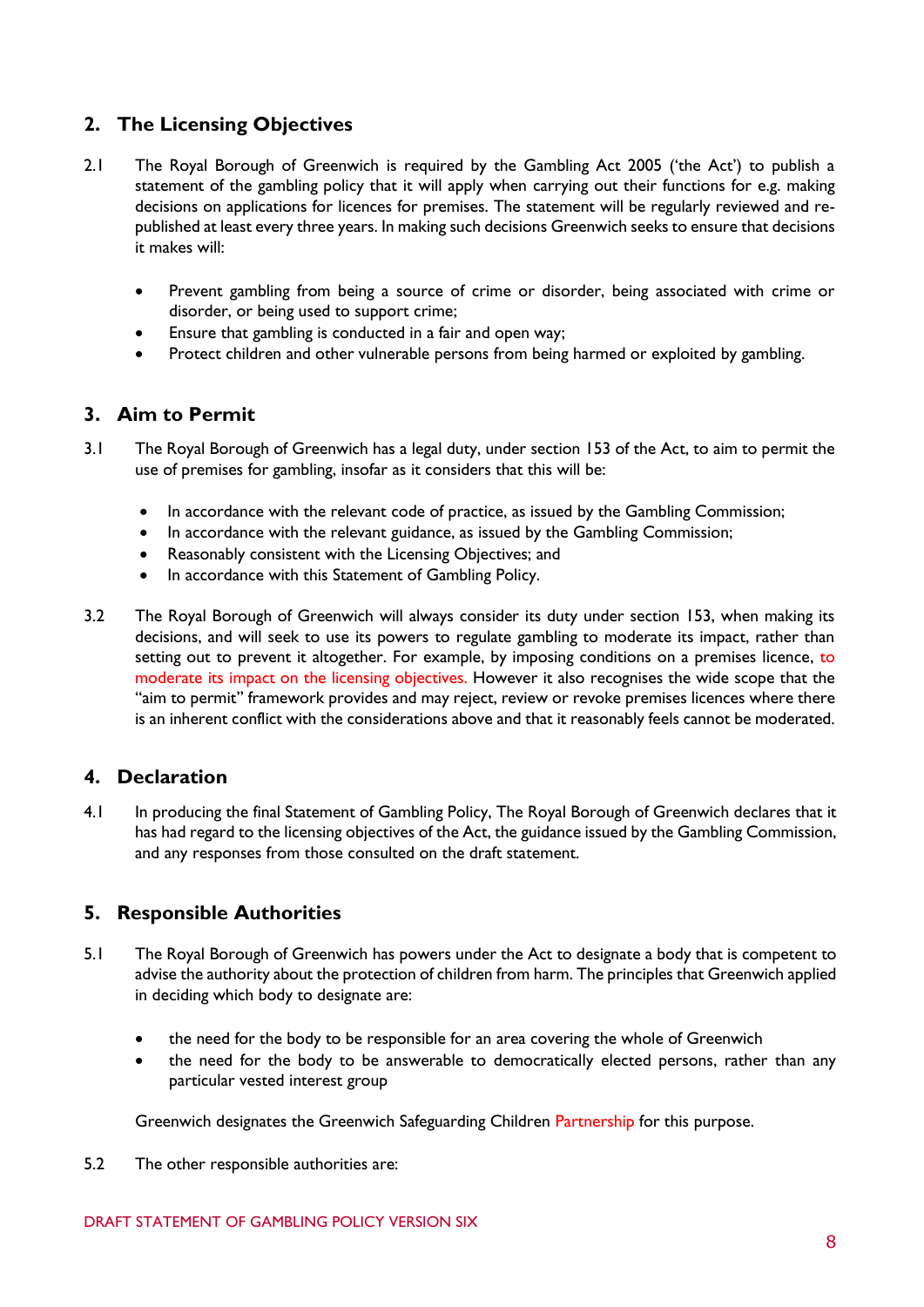- The Royal Borough of Greenwich
- The Gambling Commission
- The Greenwich Chief Officer of Police
- The Greenwich Fire and Rescue Authority
- The Local Planning Authority
- The Environmental Health Service
- HM Revenue & Customs
- 5.3 The Act contains no obligations for Responsible Authorities to respond to applications for premises licences. For example, the Gambling Commission does not routinely make representations on premises licence applications. Where Responsible Authorities do not make representations, this will not be taken as indicating approval of a particular application.

#### <span id="page-8-0"></span>**6. Interested Parties**

- 6.1 Interested parties can make representations about licence applications, or apply for a review of an existing licence. The Act defines an interested party as a person who, in the opinion of The Royal Borough of Greenwich:
	- a) Lives sufficiently close to the premises to be likely to be affected by the authorised activities;
	- b) Has business interests that might be affected by the authorised activities; or
	- c) Represents persons who satisfy paragraph (a) or (b)"
- 6.2 The Royal Borough of Greenwich will not apply a rigid rule to its decision-making but will consider the merits of each case in deciding whether a person is an interested party. Greenwich will take account of the examples of considerations provided in the Gambling Commission's Guidance.
- 6.3 The definition of a person who has 'business interests' will be given the widest possible interpretation and include partnerships, charities, faith groups and medical practices.
- 6.4 In contrast with the Licensing Act 2003, interested parties can include trade associations, trade unions and residents and tenants' associations. The Royal Borough of Greenwich will generally view these bodies as interested parties if they have a member who can be classed as one under the Act e.g. lives sufficiently close to the premises to be likely to be affected by the activities being applied for.
- 6.5 Interested parties can be persons who are democratically elected such as Councillors and MPs. No specific evidence of being asked to represent an interested person will be required, as long as The Royal Borough of Greenwich Councillor or MP represents the ward likely to be affected.
- 6.6 In other cases the Royal Borough of Greenwich will generally require written evidence that a person, or body (e.g. an advocate or relative), 'represents' someone who either lives sufficiently close to the premises likely to be affected by the authorised activities and/or has business interests that might be affected by the authorised activities.
- 6.7 If individuals wish to approach Councillors to ask them to represent their views, then care should be taken that Greenwich Councillors are not part of the Licensing Committee or Sub-Committee dealing with the licence application. If there are any doubts then please contact Greenwich Committee Services on 020 8921 4350.
- 6.8 The Royal Borough of Greenwich publishes details of applications for new licences, or variations of existing licences, on the Royal Borough of Greenwich website. The Authority also arrange for a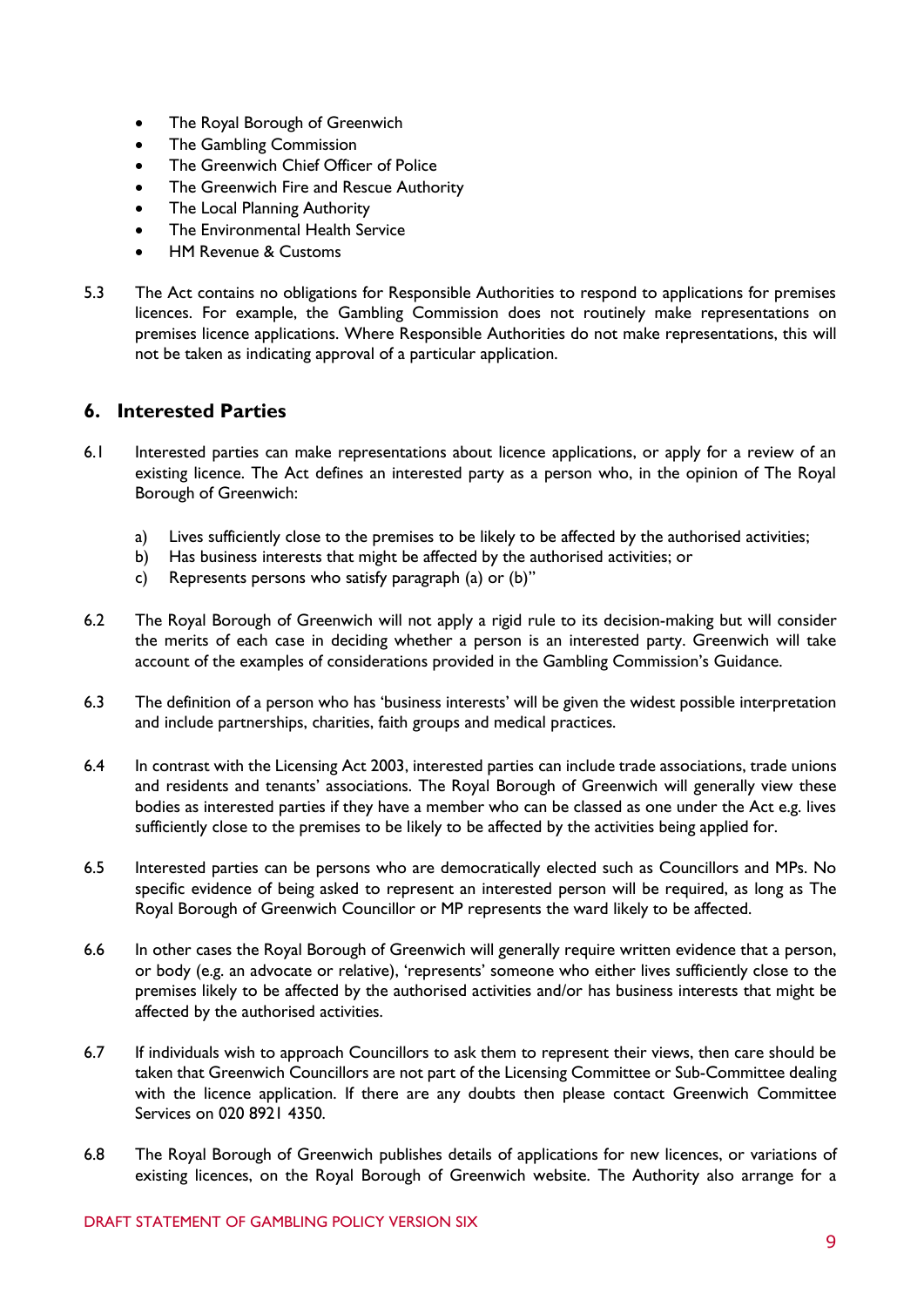consultation letter to be distributed in the vicinity of the premises for which an application is being made.

#### <span id="page-9-0"></span>**7. Exchange of Information**

- 7.1 The Royal Borough of Greenwich is required to include in the statement, the principles to be applied by the borough in exercising its functions under sections 29 and 30 of the Act with respect to the exchange of information between the borough and the Gambling Commission, and the functions under section 350 of the Act with respect to the exchange of information between the borough and other persons listed in Schedule 6 to the Act.
- 7.2 The principle that the Royal Borough of Greenwich applies is that it will act in accordance with the provisions of the Gambling Act 2005 in its exchange of information which includes the provision that the Data Protection Act 2018 will not be contravened. The Royal Borough of Greenwich will also have regard to any guidance issued by the Gambling Commission on this matter, as well as any relevant regulations issued by the Secretary of State under the powers provided in the Gambling Act 2005.
- 7.3 Should any protocols be established as regards information exchange with other bodies then they will be made available.

#### <span id="page-9-1"></span>**8. Enforcement**

- 8.1 In carrying out its responsibilities for enforcement and compliance, the Royal Borough of Greenwich will be guided by the Gambling Commission's Guidance, its Enforcement Policy, the Regulatory Compliance Code and any guidance issued by the Office for Product Safety & Standards. It will endeavour to follow the Regulators Code principles and be:
	- Proportionate: intervening only when necessary, requiring remedies appropriate to the risk posed, and identifying and minimising costs;
	- Accountable: able to justify decisions, and being subject to public scrutiny;
	- Consistent: ensuring that rules and standards are joined up and fairly applied:
	- Transparent: being open and keeping regulations simple and user friendly;
	- Targeted: being focused on the problem, and minimising side effects.
- 7.2 Greenwich has a risk-based inspection programme based on:
	- The licensing objectives.
	- Relevant codes of practice.
	- Guidance issued by the Gambling Commission.
	- The principles set out in this statement.
- 7.3 The main enforcement role for the Royal Borough of Greenwich is to ensure compliance with the Premises Licences and other permissions, which it authorises. The Gambling Commission enforces Operator and Personal Licences. Concerns about manufacture, supply or repair of gaming machines and illegal gambling is referred to the Gambling Commission.
- 7.4 The Royal Borough of Greenwich will act in accordance with the provisions of the Act, and other relevant legislation and guidance when exchanging information with other parties.
- 7.5 In exercising its enforcement role, the Royal Borough of Greenwich will work in close partnership with the local community, police and other relevant agencies.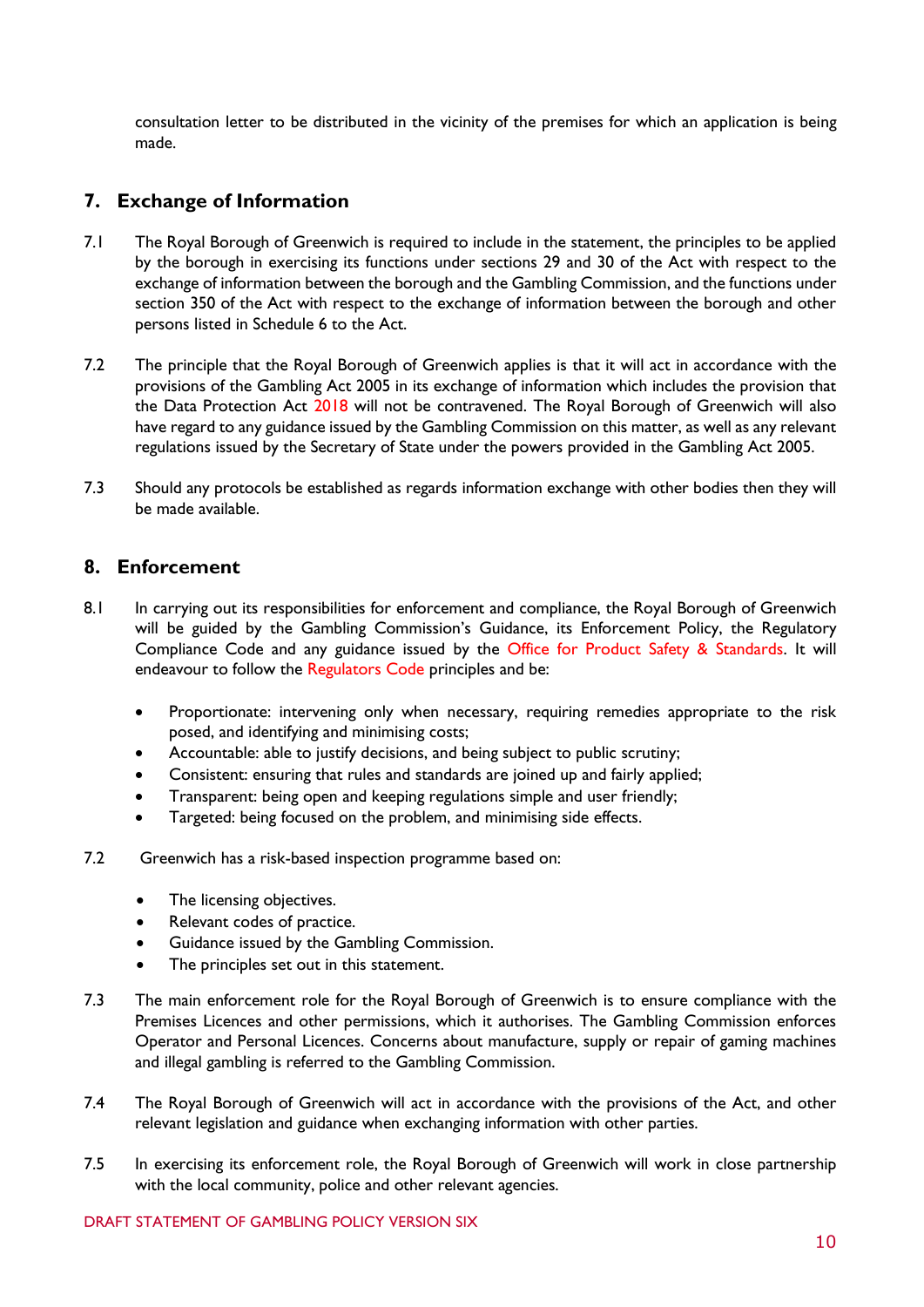- 7.6 The Royal Borough of Greenwich also keeps itself informed of developments as regards the work of the Office for Produce Safety and Standards in its consideration of the regulatory functions of local authorities.
- 7.7 The Royal Borough of Greenwich's Enforcement Policy for Trading Standards & Environmental Commercial Services is available upon request to the licensing department: email [licensing@royalgreenwich.gov.uk](mailto:licensing@royalgreenwich.gov.uk) or phone 020 8921 8018.

#### <span id="page-10-0"></span>**9. Greenwich Council Functions**

- 9.1 The Royal Borough of Greenwich is responsible for:
	- Issuing Premises Licences for licensed Premises where gambling activities are to take place.
	- Issuing Provisional Statements;
	- Regulating members' clubs who wish to undertake certain gaming activities through issuing Club Gaming Permits and/or Club Machine Permits;
	- Issuing Club Machine Permits to Commercial Clubs;
	- Granting permits for the use of certain lower stake gaming machines at Family Entertainment Centres that do not require a premises licence;
	- Receiving notifications from alcohol licensed premises (under the Licensing Act 2003) of the use of two or fewer gaming machines;
	- Issuing Licensed Premises Gaming Machine Permits for premises licensed to sell/supply alcohol for consumption on the premises, where there are more than two machines;
	- Registering small society lotteries;
	- Issuing Prize Gaming Permits;
	- Receiving and Endorsing Temporary Use Notices;
	- Receiving Occasional Use Notices;
	- Providing information to the Gambling Commission regarding details of licences issued (see section above on information exchange);
	- Maintaining registers of the permits and licences that are issued under these functions.
- 9.2 The Royal Borough of Greenwich is not responsible for licensing remote gambling such as internet gambling. This is the responsibility of the Gambling Commission to issue operating licences for such activity. However, the Royal Borough of Greenwich will endeavour to ensure that all the Royal Borough of Greenwich services and funded groups will prohibit access to remote gambling sites from all their terminals.

#### <span id="page-10-1"></span>**10. Local Area Profiles**

- 10.1 Local Area Profiles are not a requirement on Licensing Authorities either under the Gambling Act or the Statutory Guidance issued by the Gambling Commission. Licensing Authorities may choose to conduct local area profiling to assist in its functions under the Act. Local area profiles do not seek to prohibit responsible gambling premises from operating in an area, but rather to build a better awareness of the local area and evidence based risks, to assist operators in developing their local risk assessments.
- 10.2 Importantly, risks in this context includes potential and actual risks, thereby taking into account possible future emerging risks, rather than reflecting current risks only. The local area profiles will help to inform specific risks that operators will need to address in their risk assessment, which will form a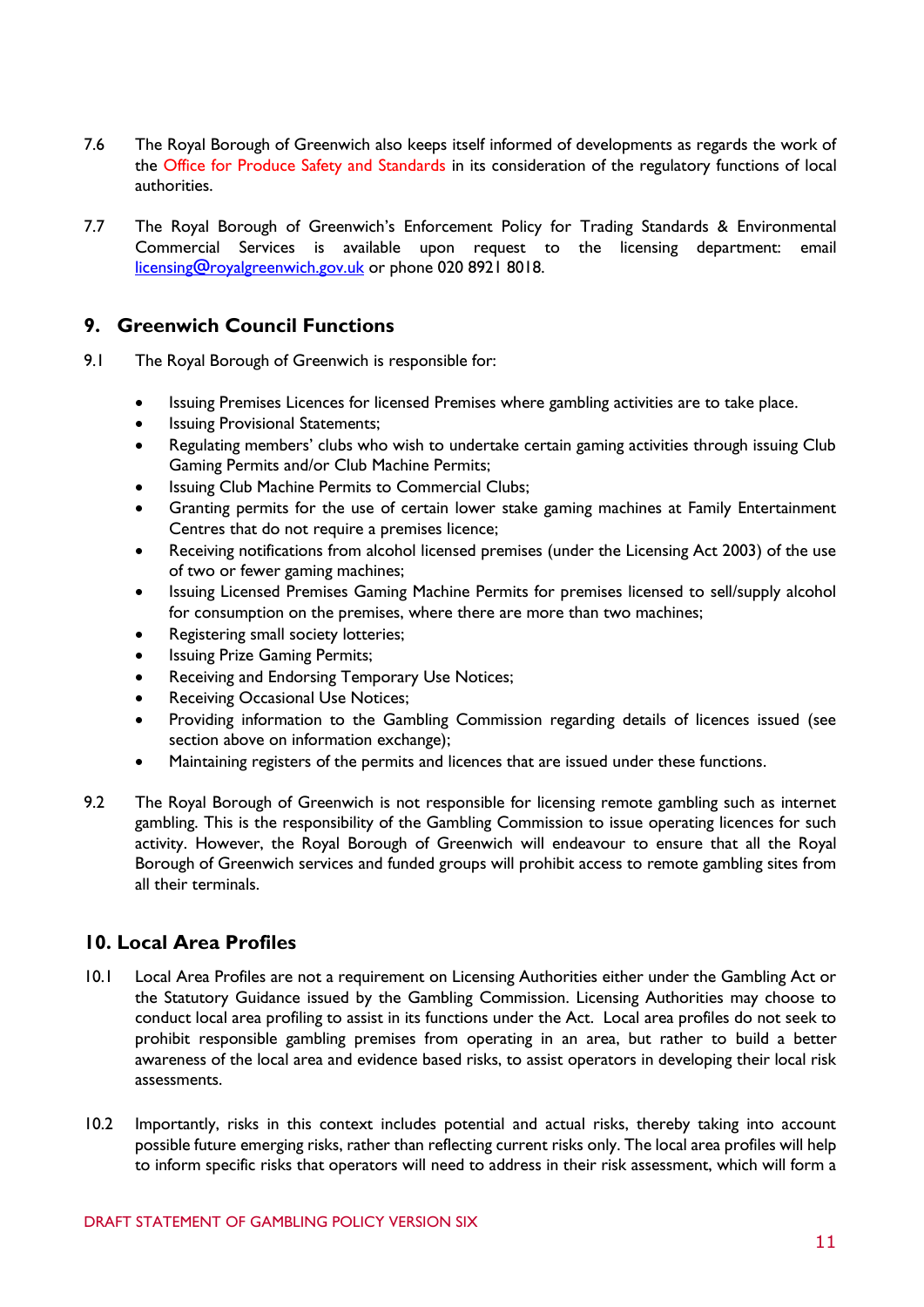part of any new licence application, or an application to vary a licence, or where an area is subject to a significant change.

- 10.3 Local Area Profiles may be developed on a proactive basis for areas where the Royal Borough consider there to be a heightened risk of a negative impact on the licensing objectives, such as areas surrounding schools, or gambling addiction treatment centres, etc. Local Area Profiles may also be developed in response to a request to do so for a specific area, or following complaint or concern from a Responsible Authority or an interested party, under the Act.
- 10.4 When creating its local area profiles, the Royal Borough will consider:
	- The socio-economic makeup of the area;
	- Patterns of crime or anti-social behaviour in the area, linked to gambling premises;
	- The density of different types of gambling premises in certain locations;
	- The number and location of schools, sixth form colleges, youth centres etc, with reference to potential risk of under-age gambling;
	- The number and location of hostels or support services for vulnerable people such as those with addiction issues or who are homeless, given the greater risk of problem gambling among these groups;
	- The number and location of medical facilities, or similar, that offer treatment for problem gambling, gambling addiction, or similar;
	- Religious buildings;
	- Any known information about issues with problem gambling;
	- The surrounding night time economy and possible interaction with gambling premises.
- 10.5 The Royal Borough's Local Area Profiles will be developed separately from this statement of principles, so that these may be developed, reviewed and updated in a timely manner, and so not require a full consultation. In the meantime, until the Local Area Profile is developed, the Royal Borough has set out links in Appendix D5 of the Gambling Policy, listing the locations of schools, hostels and homes for vulnerable people and centres for people with gambling addictions.
- 10.6 The Royal Borough will pay particular attention to application for the new grant of or variations to existing premises licences where those premises lie within areas with a concentration of schools, hostels/homes for the vulnerable people and centres for people with a gambling addiction.
- 10.7 Where applications for premises licences come from within the vulnerable areas in the borough, Royal Greenwich will expect applicants to fully explain in their applications how their proposal will not exacerbate any anti-social problems within the vicinity generally. Applicants will be expected to tailor their application and have policies, procedures and control measure to mitigate any risks. They should have the appropriate number of trained staff and propose licence conditions, to cater for the local area in which they intend to operate.
- 10.8 A download for the *Royal Borough of Greenwich's Local Area Profiles – Gambling Act 2005* document will be published on our webpage at [www.royalgreenwich.gov.uk/licensing.](http://www.royalgreenwich.gov.uk/licensing) A physical copy (print-out) may be requested from the Licensing Department.
- 10.9 New operators will be expected to check for the existence of a Local Area Profile prior to the submission of their application. Where the Royal Borough of Greenwich introduces a local area profile in an area where there are already gambling premises, it will notify the premises within the area. Existing licence holders would then be expected to undertake a review of their local risk assessment (and update as necessary) to ensure that they have taken account any issues or concerns identified.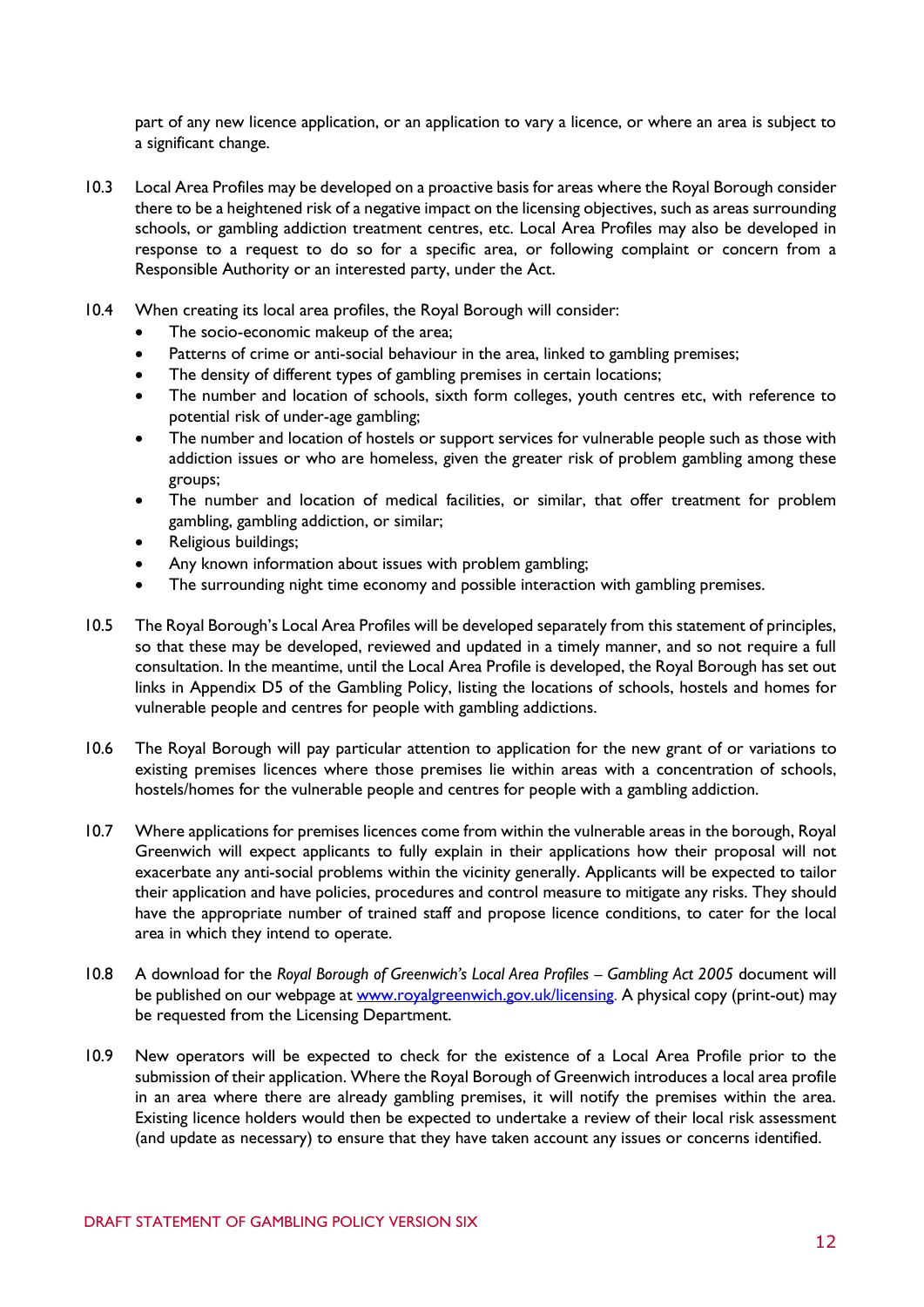#### <span id="page-12-0"></span>**11. Local Area Risk Assessments (LARAs)**

11.1 The Gambling Commission on the 31 October 2020 updated the provisions in its social responsibility code within the *Licence Conditions and Codes of Practice (LCCP)* that require gambling operators to assess the local risks to the licensing objectives posed by the provision of gambling facilities at each of their premises, and to have policies, procedures and controls to mitigate the risks. This national policy is intended to provide a well evidenced and transparent approach to considering and implementing measures to address the risks associated with gambling. The risk assessment is specific to the premises, the local area and the local community. In making risk assessments, licensees must take into account relevant matters identified in the licensing authority's statement of gambling licensing policy.

#### 11.2 Risk assessment triggers

The local risk assessment code provisions provide a number of triggers when a new assessment is required and for when an existing one requires review. In order to assist gambling operators, set out below are Royal Greenwich's views on what these triggers may be and when operators should provide a copy of their assessment to the Licensing Authority.

- 11.3 **New premises licences:** If an operator intends to apply for a new premises licence under Part 8 of the Act then a local risk assessment must be carried out as required by the Commissions LCCP social responsibility code provisions 10.1.1. That assessment should be based on how the premises are proposed to operate at the premises location and must take into account the local area. The completed assessment should be provided with the application for a new premises licence upon submission to the Licensing Authority.
- 11.4 **Significant changes in local circumstances** Operators are required to review their local risk assessment if significant changes in local circumstances occur. Changes to local circumstances happen frequently and can be either temporary or permanent depending on the change, how long that change will remain in place and how it affects the local area. However, the requirement for review of the risk assessment is only applicable when that change is significant.
- 11.5 The review of the premises risk assessment may simply mean post review that no action is necessary, as the measures and systems already in place will mitigate any risk associated with that significant change. In this case gambling operators may record that a review has taken place, why it has occurred and that no action was necessary. This would enable the gambling operator to maintain an appropriate audit trail so as to demonstrate that action has been taken.
- 11.6 However, on occasions the significant change in local circumstances may require a need to update and amend the existing risk assessment. In those cases, gambling operators may wish to ensure that their assessments are updated adequately and that any relevant control measures are introduced correctly.
- 11.7 The Gambling Commission is silent on what constitutes a significant change and to assist operators Royal Greenwich has produced a list below on what may be considered to be significant changes in local circumstances:
	- Information held by the licensee regarding self-exclusions and incidences of underage gambling;
	- Arrangement for localised exchange of information regarding self-exclusions and gaming trends;
	- Urban setting such as proximity to schools, commercial environment, factors affecting footfall;
	- Range of facilities in proximity to the licensed premises such as other gambling outlets, banks, post offices, refreshment and entertainment type facilities;
	- Known problems in the area such as problems arising from street drinkers, youths participating in anti-social behaviour, drug dealing activities, etc.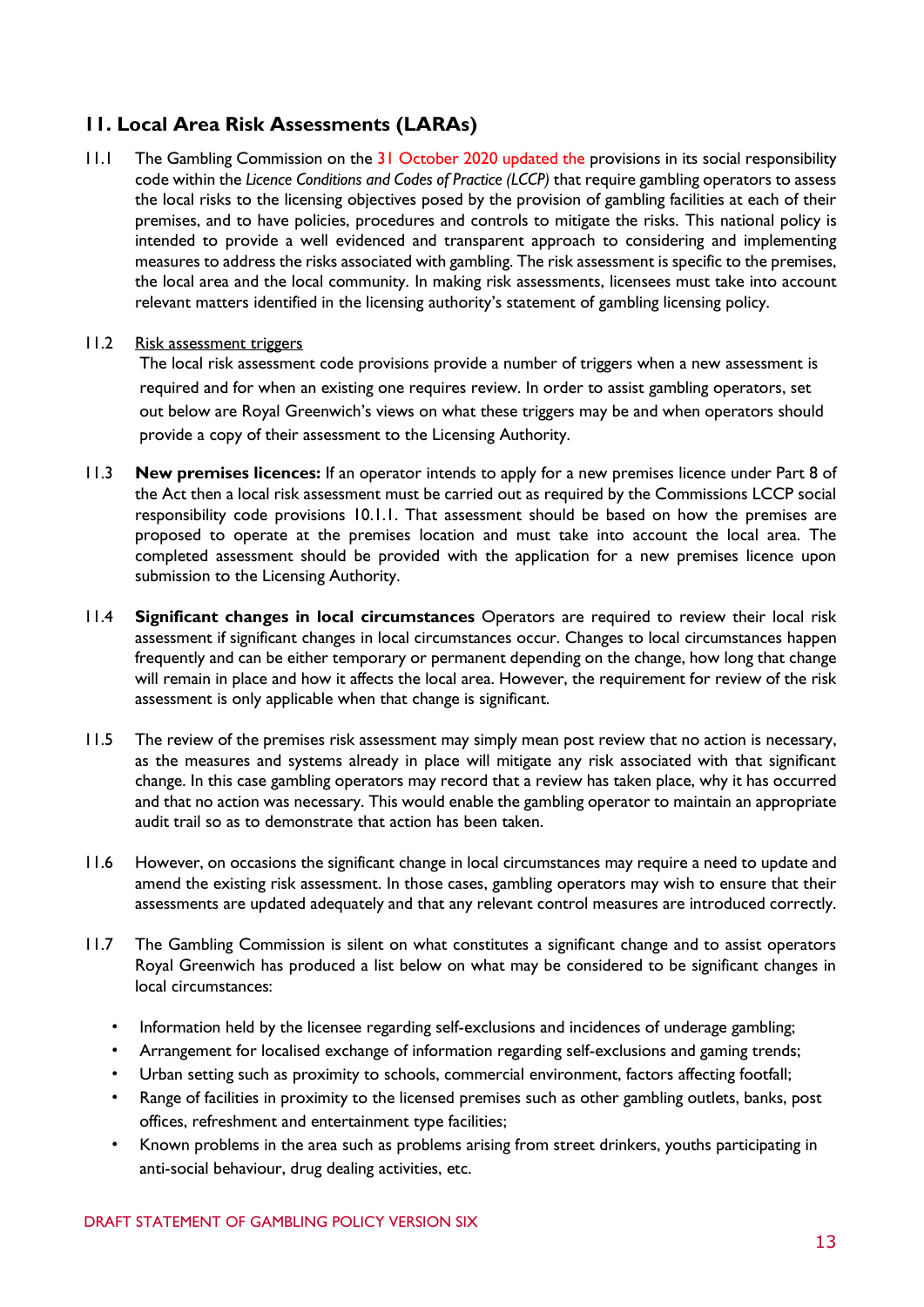- Institutions, places or areas where presence of children and young persons should be expected such as schools, youth clubs, parks, playgrounds and entertainment venues such as bowling allies. cinemas etc.
- Any premises where children congregate including bus stops, café's, shops, and any other place where children are attracted;
- Areas are prone to issues of youths participating in anti-social behaviour, including such activities as graffiti/tagging, underage drinking, etc.
- Recorded incidents of attempted underage gambling;
- Matters relating to vulnerable adults, including, information held by the licensee regarding selfexclusions and incidences of underage gambling;
- Gaming trends that may mirror days for financial payments such as pay days or benefit payments;
- Arrangement for localised exchange of information regarding self-exclusions and gaming trends;
- Proximity of premises which may be frequented by vulnerable people such as hospitals, residential care homes, medical facilities, doctor's surgeries, council housing offices, addiction clinics or help centres, places where alcohol or drug dependant people may congregate, etc. Other issues that may be considered could include: Matters of faith, including all religious or faith denominations including proximity to churches, mosques, temples or any other place of worship. This list is not exhaustive and other factors not in this list that are identified must be taken into consideration.
- 11.8 **Variation of the premises licence:** Variations to premises licences only include those required to be made under section 187 of the Act and will not include, for example, changes of circumstances such as a change of premises' name or a change of licensee's address, etc. When preparing an application to vary the premises licence, the operator must undertake a review of the local risk assessment and update it if necessary. Operators submitting a variation application to the Licensing Authority should provide a copy of the reviewed local risk assessment when submitting the application.
- 11.9 **Regular review of risk assessment**: As a matter of best practice the Licensing Authority recommends that operators establish a regular review regime in respect of their local risk assessments. This review programme can be carried out alongside other reviews on Health and Safety risk assessments for the premises. This review programme would ensure that, regardless of whether or not any of the trigger events set out above have occurred, these risk assessments are considered at regular intervals and updated if necessary.
- 11.10 Any measures identified within any such risk assessment may be converted into conditions of the premises licence, where such conditions are considered necessary for the promotion of the licensing objectives, but only following relevant representation.
- 11.11 Where the Royal Borough considers that any mitigating action proposed within the applicant's risk assessment does not adequately address issues raised in relevant representation that concerns the locality of the premises (or no mitigating actions are proposed at all), it may:``
	- a) Impose further conditions on any licence granted, insofar as these will allow the premises to operate in a manner that is reasonably consistent with the promotion of the licensing objectives; or
	- b) Where it feels these would still not adequately address a concern and promote the licensing objectives, it may refuse the application.
- 11.12 The Royal Borough emphasises in particular, that applicants within any of the areas for which a Local Area Profile exists should take into account the issues identified within these, when drafting their Local Area Risk Assessment.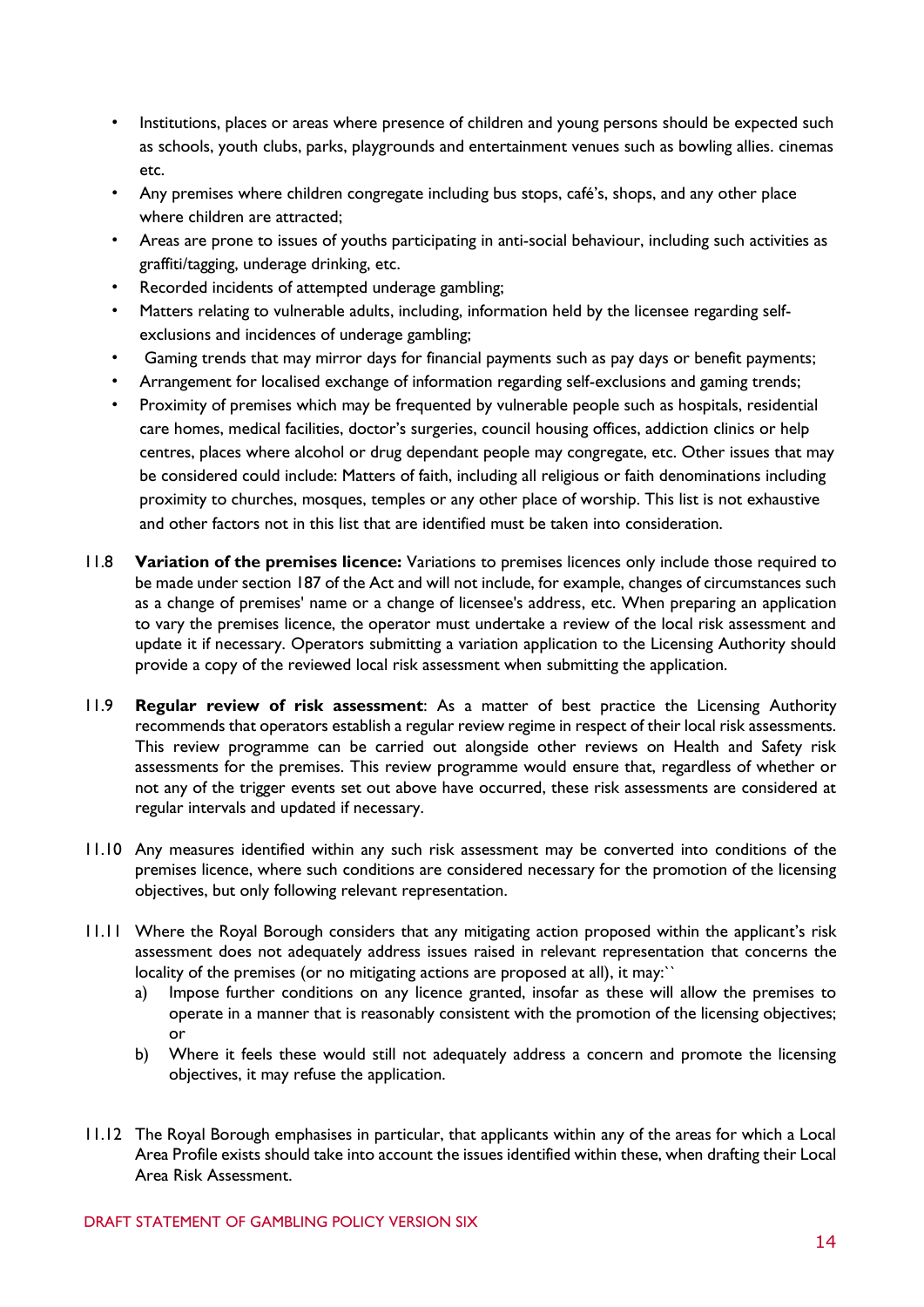11.13 The Royal Borough expects that a copy of the LARA shall be kept on the licensed premises to which it relates, and in a manner that all staff have easy access. It shall also be made available on request to authorised officers of the Licensing Authority and the Police during inspections and visits.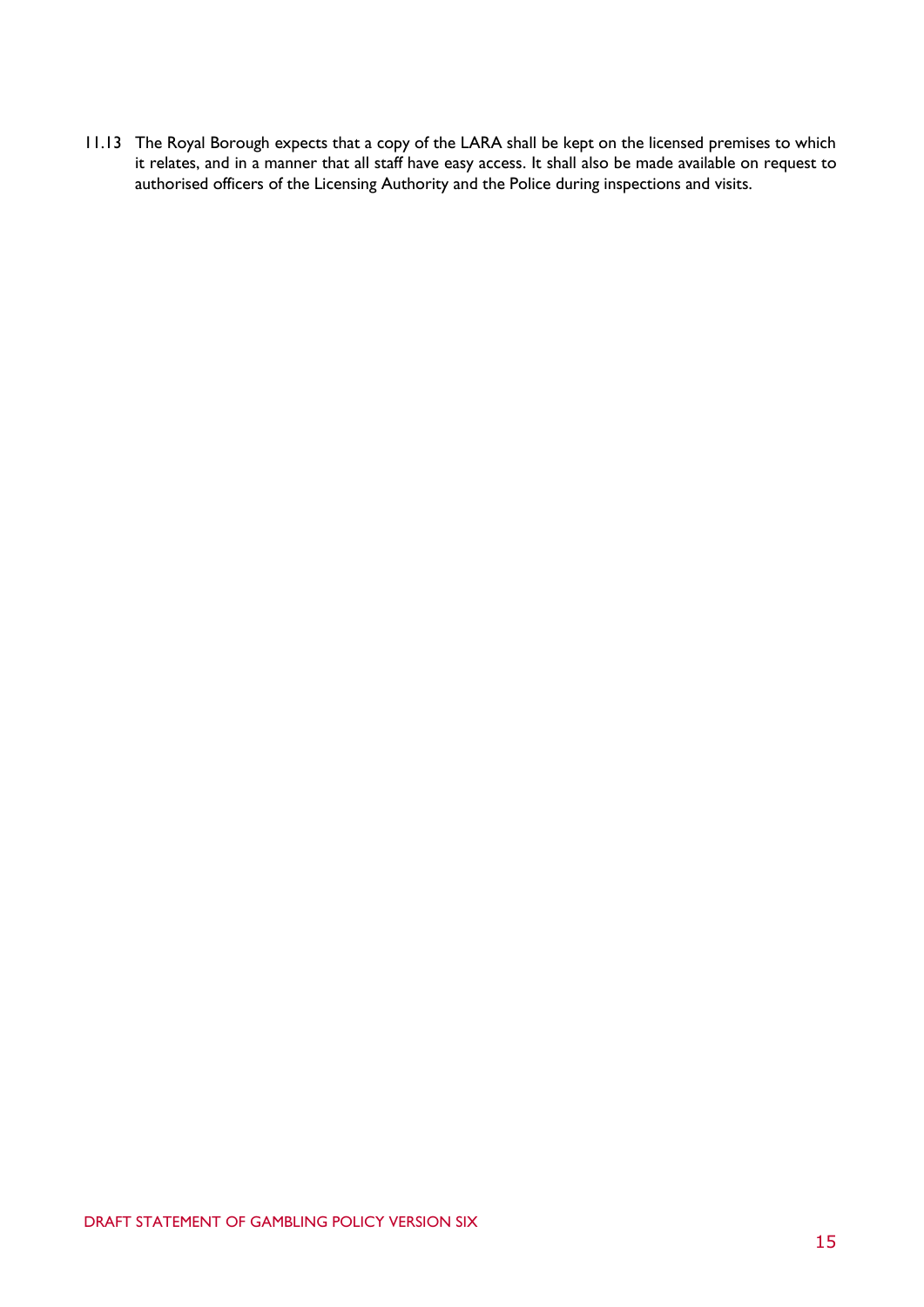# <span id="page-15-0"></span>**Part B – Premises Licences**

#### <span id="page-15-1"></span>**1. General Principles**

#### 1.1 Definition of Gambling

- 1.1.1 'Gambling' is defined in the Act as either gaming, betting, or taking part in a lottery.
	- Gaming means playing a game of chance for a prize.
	- Betting means making or accepting a bet on the outcome of a race, competition, or any other event; the likelihood of anything occurring or not occurring; or whether anything is true or not.
	- A lottery is where persons are required to pay in order to take part in an arrangement, during the course of which one or more prizes are allocated by a process, which relies wholly on chance.
- 1.1.2 Premises licences are subject to the requirements set-out in the Gambling Act and regulations, as well as specific mandatory and default conditions which are detailed in regulations issued by the Secretary of State. The Royal Borough of Greenwich is able to exclude default conditions and also attach others, where it is believed to be appropriate.

#### 1.2 Decision Making

- 1.2.1 In accordance with the Act, The Royal Borough of Greenwich will aim to permit the use of premises for gambling where it is:
	- In accordance with any relevant code of practice issued by the Gambling Commission;
	- In accordance with any relevant guidance issued by the Gambling Commission;
	- Consistent with the licensing objectives; and
	- In accordance with this statement of principles.
- 1.2.2 The Royal Borough of Greenwich will also take account of the Gambling Commission's Guidance that moral objections to gambling are not a valid reason to reject applications for premises licences, and that it cannot consider whether or not there is a demand for the type of premises.
- 1.2.3 The Royal Borough of Greenwich will take into consideration any risks identified within an operators own local risk assessment, and any risks identified within an application local area profile conducted by the Licensing Authority.
- 1.2.4 Premises that allow for non-remote betting or non-remote bingo are entitled to offer gaming machines. The Royal Borough of Greenwich will take into consideration that applicants are able to provide substantive facilities for these activities during all times that gaming machines are also available, in accordance with the Part II, section 9 of the Gambling Commission's *Licence conditions and codes of practice* guidance.
- 1.2.5 In making this determination, the Royal Borough of Greenwich will have regard to the six indicators that premises are providing substantive betting or bingo facilities.
	- The offer of established core products; (e.g. live event pictures, bet range, bingo)
	- The provision of information on products and events;
	- The promotion of gambling opportunities and products;
	- The actual use made of non-gaming machine gambling facilities;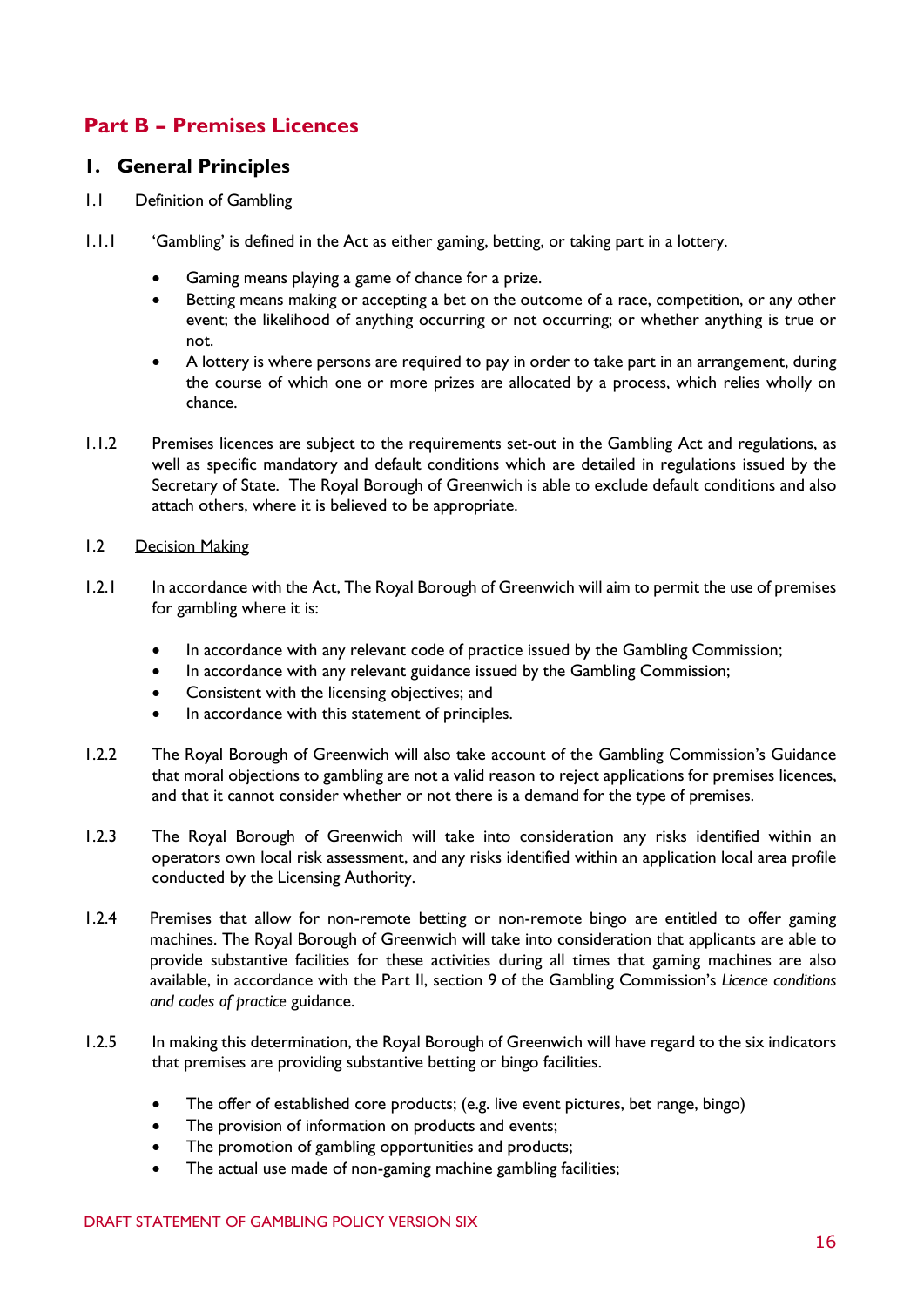- The size of premises;
- The delivery of gambling facilities.

#### 1.3 Definition of 'Premises'

- 1.3.1 'Premises' is defined as 'any place'. A single premises cannot have multiple premises licences allowing different types of gambling at different times. However a single building can have more than one premises licence, provided they are for different parts of the building that can be reasonably regarded as separate premises. This will always be a question of fact in the circumstances. This approach has been taken to allow large, multiple unit premises such as a pleasure park, pier, track or shopping mall to obtain discrete premises licences, were appropriate safeguards are in place. The Royal Borough of Greenwich shall pay particular attention if there are issues about sub-division of a single building or plot and shall ensure that mandatory conditions relating to access between premises are observed. Generally, Greenwich will take account of Gambling Commission Guidance and does not consider that areas of a building that are artificially or temporarily separated can be properly regarded as different premises.
- 1.3.2 The Gambling Commission states in the its Guidance, last published on 1 April 2021 and update 13 May 2021, that "In most cases the expectation is that a single building/plot will be the subject of an application for a licence, for example, 32 High Street. But that does not mean that 32 High Street cannot be the subject of separate premises licences for the basement and ground floor, if they are configured acceptably. Whether different parts of a building can properly be regarded as being separate premises will depend on the circumstances. The location of the premises will clearly be an important consideration and the suitability of the division is likely to be a matter for discussion between the operator and the licensing authority. The Commission does not consider that areas of a building that are artificially or temporarily separated, for example by ropes or moveable partitions, can properly be regarded as different premises. If a premises is located within a wider venue, a licensing authority should request a plan of the venue on which the premises should be identified as a separate unit."
- 1.3.3 In accordance with Gambling Commission's Guidance The Royal Borough of Greenwich will:
	- Take particular care in considering applications for multiple licences for a building and those relating to a discrete part of a building used for other purposes. Particular attention will be paid to applications where access to the licensed premises is through other premises. In particular it will ensure that entrances and exits from parts of a building covered by one or more licences should be separate and identifiable so that the separation of different premises is not compromised and that people do not 'drift' into a gambling area. In this context it should normally be possible to access the premises without going through another licensed premises or premises with a permit;
	- Consider the third licensing objective, that seeks to protect children from being harmed by gambling. In practice that means not only preventing them from taking part in gambling, but also preventing them from being in close proximity to gambling. Therefore premises should be configured so that children are not invited to participate in, have accidental access to or closely observe gambling where they are prohibited from participation.
	- Consider other specific issues, before granting such applications. For example, whether children can gain access; compatibility of the two establishments; and ability to comply with the requirements of the Act. In addition an overriding consideration will be whether the colocation of the licensed premises with other facilities has the effect of creating an arrangement that otherwise would, or should, be prohibited under the Act.
	- Ensure that customers should be able to participate in the activity named on the premises licence.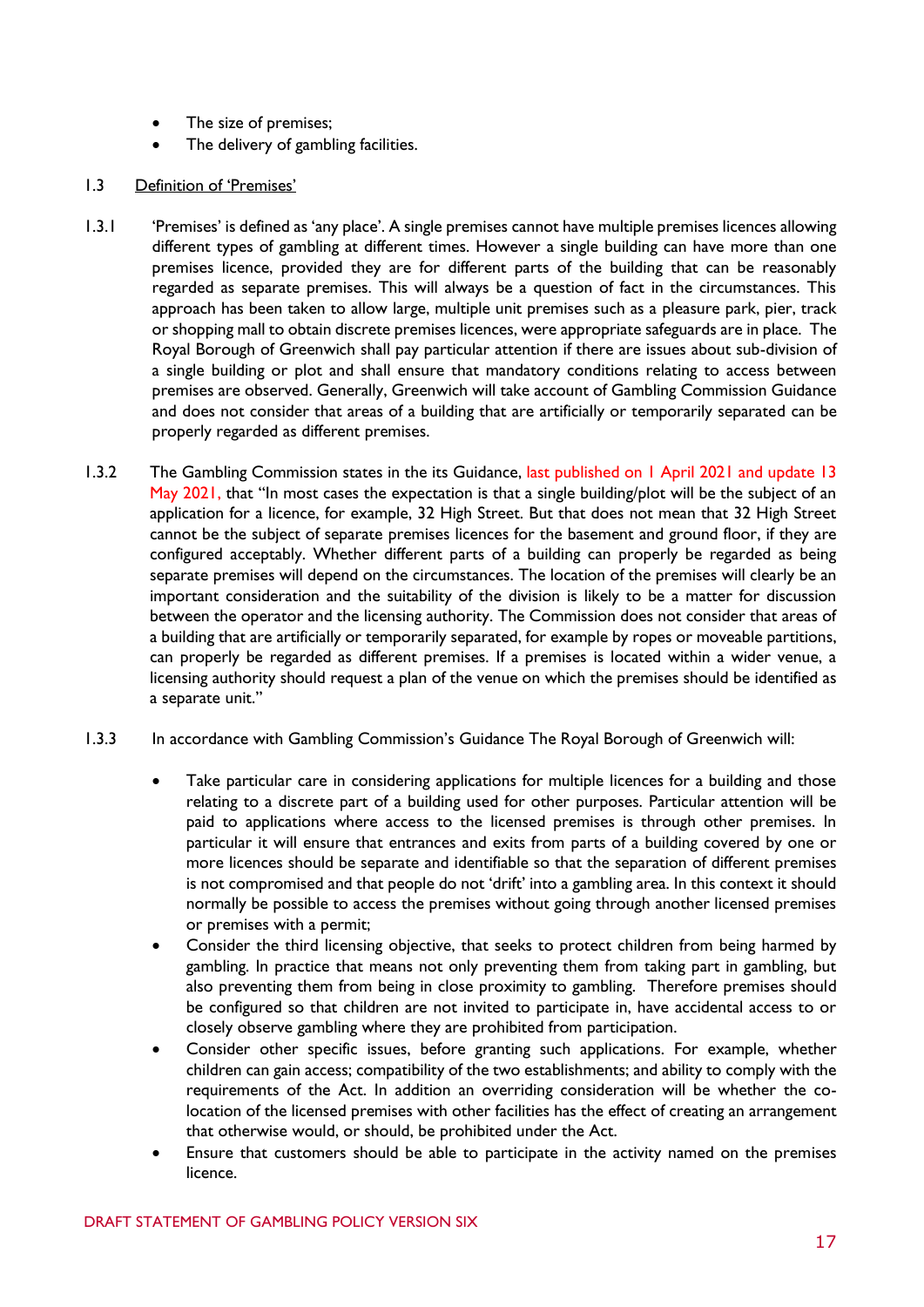- 1.3.4 In order to assist with making its decision with regards to applications made for a discrete part of a building that already holds another premises licence, the Royal Borough of Greenwich requires the applicant to submit plans that show the premises, as a separate unit, within the context of the larger building.
- 1.3.5 The Guidance also gives a list of factors which the licensing authority should consider:
	- Is a separate registration for business rates in place for the premises?
	- Is the premises' neighbouring premises owned by the same person or someone else?
	- Can each of the premises be accessed from the street or a public passageway?
	- Can the premises only be accessed from any other gambling premises?
- 1.3.5 The Gambling Commission's relevant access provisions for each premises type are reproduced below:

#### Casinos

- The principal access entrance to the premises must be from a "street", as defined by the guidance;
- No entrance to a casino must be from premises that are used wholly or mainly by children and/or young persons;
- No customer must be able to enter a casino directly from any other premises which holds a gambling premises licence.

Adult Gaming Centres

• No customer must be able to access the premises directly from any other licensed gambling premises.

Betting Shops

- Access must be from a "street", as defined by the Guidance to Licensing Authorities, or from another premises with a betting premises licence;
- No direct access from a betting shop to another premises used for the retail sale of merchandise or services. In effect there cannot be an entrance to a betting shop from a shop of any kind unless that shop is itself a licensed betting premises.

**Tracks** 

• No customer must be able to access the premises directly from a casino or an adult gaming centre.

Bingo Premises

• No customer must be able to access the premises directly from, a casino, an adult gaming centre or a betting premises, other than a track.

Family Entertainment Centres

• No customer must be able to access the premises directly from a casino, an adult gaming centre, or a betting premises other than a track.

Part 7 of the Gambling Commission's Guidance to Licensing Authorities contains further guidance on this issue, which The Royal Borough of Greenwich will also take into account in its decision making.

1.4 Premises 'Ready for Gambling'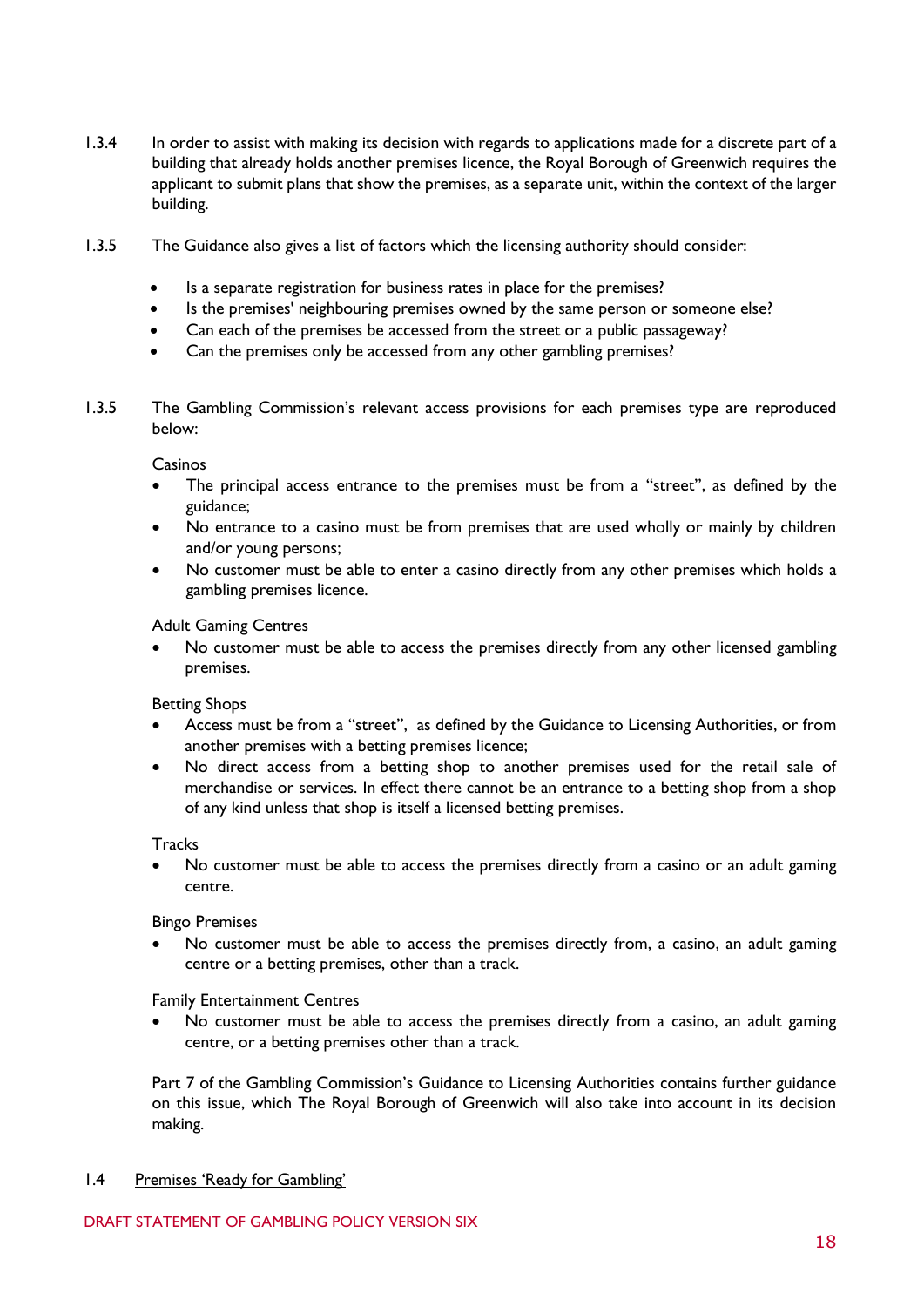- 1.4.1 The Guidance states that a licence to use premises for gambling should only be issued in relation to premises that the licensing authority can be satisfied are going to be ready to be used for gambling in the reasonably near future, consistent with the scale of building or alterations required before the premises are brought into use.
- 1.4.2 Whilst acknowledging that operators can apply for a premises licence in respect of premises which are still to be constructed, or are in need of alteration, or if the applicant does not yet have a right to occupy them, then an application for a provisional statement may be more appropriate.
- 1.4.3 In deciding whether a premises licence can be granted where there are outstanding construction or alteration works at a premises, The Royal Borough of Greenwich will determine applications on their merits, applying a two stage consideration process:
	- First, whether the premises ought to be permitted to be used for gambling.
	- Second, whether appropriate conditions can be put in place to cater for the situation that the premises are not yet in the state in which they ought to be before gambling takes place.
- 1.4.4 Applicants should note that The Royal Borough of Greenwich is entitled to decide that it is appropriate to grant a licence subject to conditions, but it is not obliged to grant such a licence. More details of the circumstances in which such a licence can be granted can be found in the Gambling Commission's Guidance to Local Authorities.

#### 1.5 Location

- 1.5.1 The Royal Borough of Greenwich will take account of the legislation, and guidance, that the expected demand for the gambling facilities, within a locality, cannot be considered in determining an application for a premises licence or permit.
- 1.5.2 The Royal Borough of Greenwich will take account of the licensing objectives, in relation to crime and disorder or underage or problem gambling. The Royal Borough of Greenwich will be particularly concerned with ensuring the protection of children and vulnerable persons from being harmed or exploited by gambling, as well as with issues of crime and disorder. The Royal Borough of Greenwich will give special consideration in relation to applications for the licensing of premises that are in the close proximity of schools, or within or near to residential areas and other establishments where children or vulnerable adults attend in order to respect the character, amenities and environment of such areas.

#### **1.6 Planning**

- 1.6.1 The Gambling Commission Guidance to Local Authorities states: "In determining applications the licensing authority should not to take into consideration matters that are not related to gambling and the licensing objectives. One example would be the likelihood of the applicant obtaining planning permission or building regulation approval for their proposal".
- 1.6.2 Equally, however, the grant of a gambling premises licence does not prejudice or prevent any decision or action that may be appropriate under planning or building control law.
- 1.6.3 Recent changes made to the Use Classes Order means that certain permitted development rights previously enjoyed by Betting Shops have now been removed, meaning that planning permission for change of use is now required. Where this is necessary, Royal Greenwich expects applications for premises licences to be made for premises either with relevant planning permission in place or for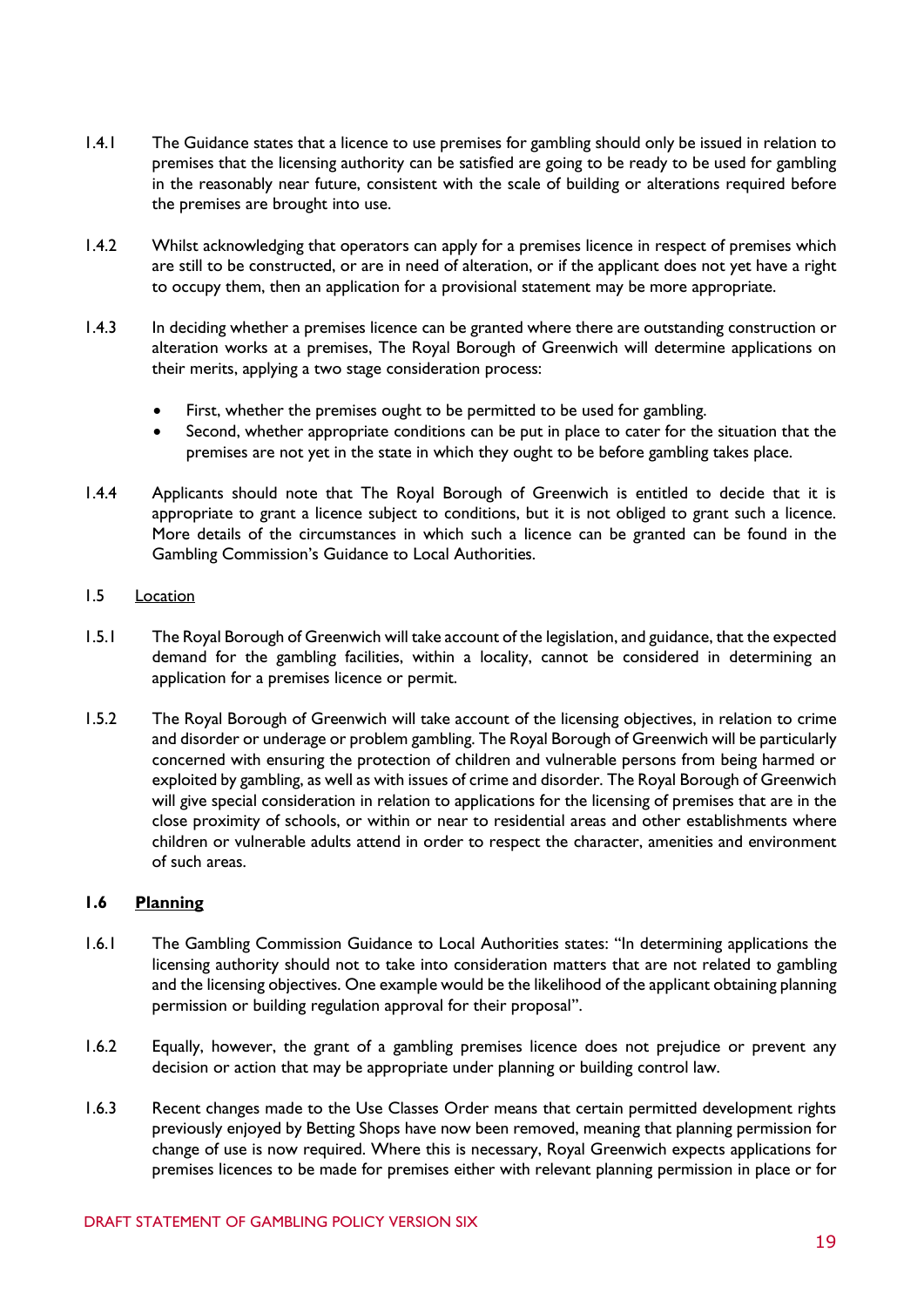application for the relevant consent to be made concurrently.

- 1.6.4 Applicants should note that local planning policy is that betting shops, entertainment centres and bingo halls should be located in major, district or local town centres. Consideration will be given to the need to maintain the viability and vitality of centres and to ensure that proposals have no adverse impact on the regeneration of the Borough.
- 1.6.5 Any such policy does not preclude a licence application being made and each application will be considered on its merits, with the onus upon the applicant showing how concerns can be overcome.

#### 1.7 Duplication with other regulatory regimes

- 1.7.1 The Royal Borough of Greenwich will seek to avoid any duplication with other statutory or regulatory regimes where possible, including planning. It will not consider whether a licence application is likely to be awarded planning permission or building regulations approval, in reaching a decision, but it will listen to, and carefully consider, any concerns about conditions that cannot be met by licensees due to planning restrictions, should such a situation arise.
- 1.7.2 When dealing with a premises licence application for finished buildings, The Royal Borough of Greenwich will not take into account whether those buildings have to comply with the necessary planning or building consents. Fire or health and safety risks will not be taken into account, as these matters are dealt with under relevant planning control, building control and other regulations, and must not form part of the consideration for the premises licence.

#### 1.8 Licensing objectives

- 1.8.1 Premises licences granted must be reasonably consistent with the licensing objectives. The Royal Borough of Greenwich has considered the Gambling Commission's Guidance on the licensing objectives as follows:
	- **Preventing gambling from being a source of crime or disorder, being associated with crime or disorder or being used to support crime**. - The Royal Borough of Greenwich works closely with the police to prevent and reduce crime and disorder. This partnership working will play a vital role in helping to ensure that gambling does not become a source of crime or disorder. The Gambling Commission's Guidance advises that licensing authorities should pay attention to the proposed location of gambling premises in terms of this licensing objective. Thus, where an area has known high levels of organised crime The Royal Borough of Greenwich will consider carefully whether gambling premises are suitable to be located there and whether conditions such as the provision of door supervisors should be required. The Royal Borough of Greenwich is aware of the distinction between disorder and nuisance and will seek police advice in relation to any perceived problems at any particular premises.
	- **Ensuring that gambling is conducted in a fair and open way** The Royal Borough of Greenwich notes the Gambling Commission's Guidance that generally it would not expect licensing authorities to become concerned with ensuring that gambling is conducted in a fair and open way as this will be addressed via operating and personal licences. However, if the Royal Borough of Greenwich suspects that gambling is not being conducted in a fair and open way, this will be brought to the attention of the Commission so that it can consider the continuing suitability of the operator to hold an operating licence or of an individual to hold a personal licence.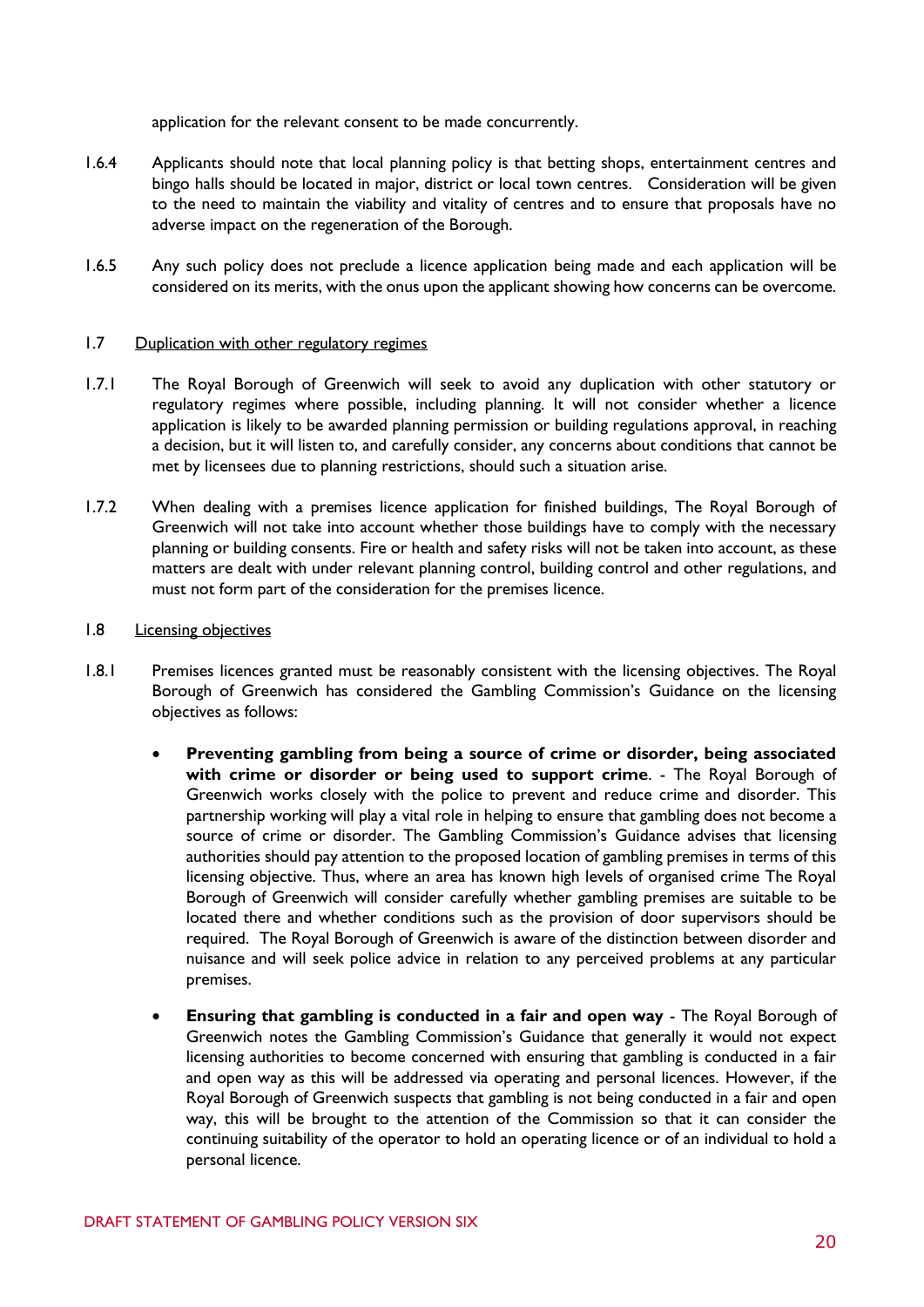• **Protecting children and other vulnerable persons from being harmed or exploited by gambling -** The Royal Borough of Greenwich notes the Gambling Commission's Guidance that this objective means preventing children from taking part in gambling, as well as restriction of advertising so that gambling products are not aimed at or are particularly attractive to children. The Royal Borough of Greenwich will therefore consider whether specific measures are required at particular premises, to achieve this objective. Appropriate measures may include supervision of entrances, and machines, minimum staffing levels, segregation of areas, proof of age schemes and use of CCTV. The Royal Borough of Greenwich also takes account of the Codes of Practice, which the Gambling Commission issues in respect of this licensing objective, in relation to specific premises such as casinos. The Royal Borough of Greenwich notes that the Gambling Commission is not seeking to offer a definition of the term "vulnerable persons" but states that "it will for regulatory purposes assume that this group includes people who gamble more than they want to; people who gamble beyond their means; and people who may not be able to make informed or balanced decisions about gambling due to a mental impairment, alcohol or drugs." The Royal Borough of Greenwich will consider this licensing objective on a case-by-case basis. Should a practical definition prove possible in future then it will be included in this policy statement by revision.

#### 1.9 Conditions

- 1.9.1 Any conditions attached to licences will be proportionate and will be:
	- Relevant to the need to make the proposed building suitable as a gambling facility;
	- Directly related to the premises and the type of licence applied for;
	- Fairly and reasonably related to the scale and type of premises;
	- Reasonable in all other respects.
- 1.9.2 Decisions upon conditions for individual premises will be made on a case by case basis, although there will be a number of control measures that The Royal Borough of Greenwich will consider utilising should there be a perceived need, such as the use of door supervisors, supervision of adult gaming machines, appropriate signage for adult only areas. There are specific comments made in this regard under some of the licence types below. The Royal Borough of Greenwich will also expect the licence applicant to offer his or her own suggestions as to ways in which the licensing objectives can be met effectively.
- 1.9.3 The Royal Borough of Greenwich will also consider specific measures that may be required for buildings which are subject to multiple premises licences. Such measures may include the supervision of entrances; segregations of gambling from non-gambling areas frequented by children; and the supervision of gaming machines in non-adult gambling specific premises in order to pursue the licensing objectives. These matters are in accordance with the Gambling Commission's Guidance.
- 1.9.4 The Royal Borough of Greenwich will not licence premises where category C or above machines are on offer and to which children are admitted unless, as a minimum safeguard, the following conditions are met:
	- All such machines are located in an area of the premises which is separated from the remainder of the premises by a physical barrier which is effective to prevent access other than through a designated entrance;
	- Only adults are admitted to the area where these machines are located;
	- Access to the area where the machines are located is supervised;
	- The area where these machines are located is arranged so that it can be observed by the staff or the licence holder;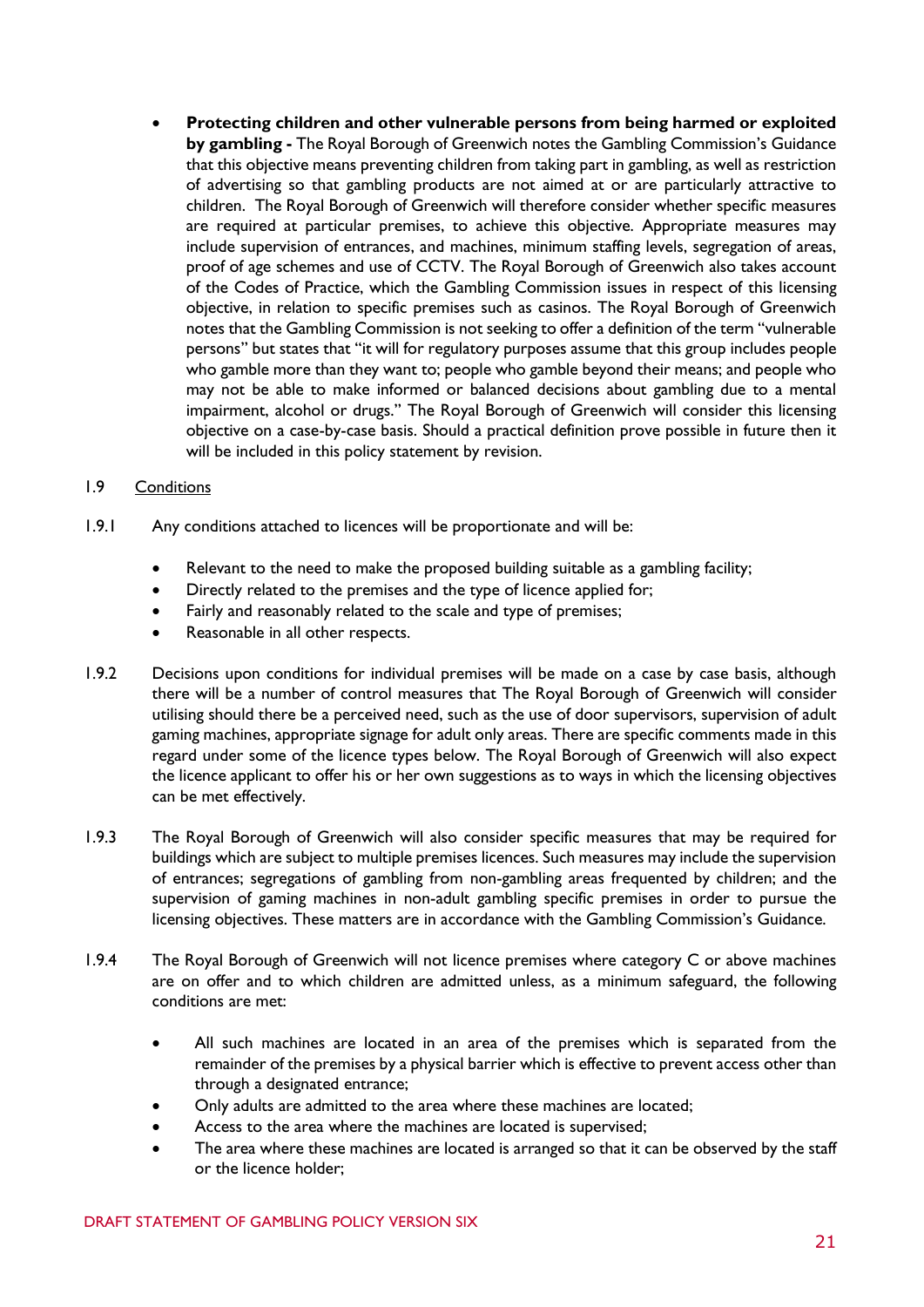- At the entrance to and inside any such areas there are prominently displayed notices indicating that access to the area is prohibited to persons under 18.
- 1.9.5 These considerations will apply to premises including buildings where multiple premises licences are applicable. Other considerations may apply in reaching decisions on individual applications.
- 1.9.6 Royal Borough of Greenwich is aware that tracks may be subject to one or more than one premises licence, provided each licence relates to a specified area of the track. As per the Gambling Commission's Guidance, the Royal Borough of Greenwich will consider the impact upon the third licensing objective and the need to ensure that entrances to each type of premises are distinct and that children are excluded from gambling areas where they are not permitted to enter.
- 1.9.7 The Royal Borough of Greenwich may impose conditions, where it has evidence based concerns relating to the licensing objectives. The Gambling Commission has provided a pool of suitable, sample, conditions that have been attached to premises licences by other licensing authorities. These are replicated in Appendix D (section 4), of this Statement of Principles, below.
- 1.9.8 It is noted that there are conditions that The Royal Borough of Greenwich cannot attach to premises licences, which are:
	- Any condition on the premises licence which makes it impossible to comply with an operating licence condition;
	- Conditions relating to gaming machine categories, numbers, or method of operation;
	- Conditions which provide that membership of a club or body be required (the Gambling Act 2005 specifically removes the membership requirement for casino and bingo clubs and this provision prevents it being reinstated);
	- Conditions in relation to stakes, fees, winning or prizes.
- 1.10 Door Supervisors
- 1.10.1 The Gambling Commission advises that licensing authorities may consider whether there is a need for door supervisors to protect children and vulnerable persons from being harmed or exploited by gambling, and to prevent premises becoming a source of crime. It is noted though that the Act has amended the Security Industry Act and that in- house door supervisors at casinos or bingo premises cannot be required to be licensed by the Security Industry Authority (SIA) in all cases. The Royal Borough of Greenwich therefore has specific requirements for in-house door supervisors working at casinos or bingo premises namely that they must have undertaken a nationally recognised qualification and have undergone relevant DBS checks. This is in recognition of the nature of the work in terms of searching individuals, dealing with potentially aggressive persons, etc.
- 1.10.2 All contract staff carrying out functions set out in Schedule 2 Part 1 of the Private Security Industry Act (especially paragraph 2 - 'manned guarding'), require licensing by the SIA. However certain of these premises also need to have their in-house staff, which carry out these functions, licensed by the SIA. These premises include those which hold a premises licence for the supply of alcohol or regulated entertainment under the Licensing Act 2003
- 1.10.3 For premises other than casinos and bingo premises, the Royal Borough of Greenwich may decide that supervision of entrances and machines is appropriate for particular cases but it will need to be decided on a case by case basis whether supervisors need to be SIA licenced or not.

#### <span id="page-21-0"></span>**2. Adult Gaming Centres**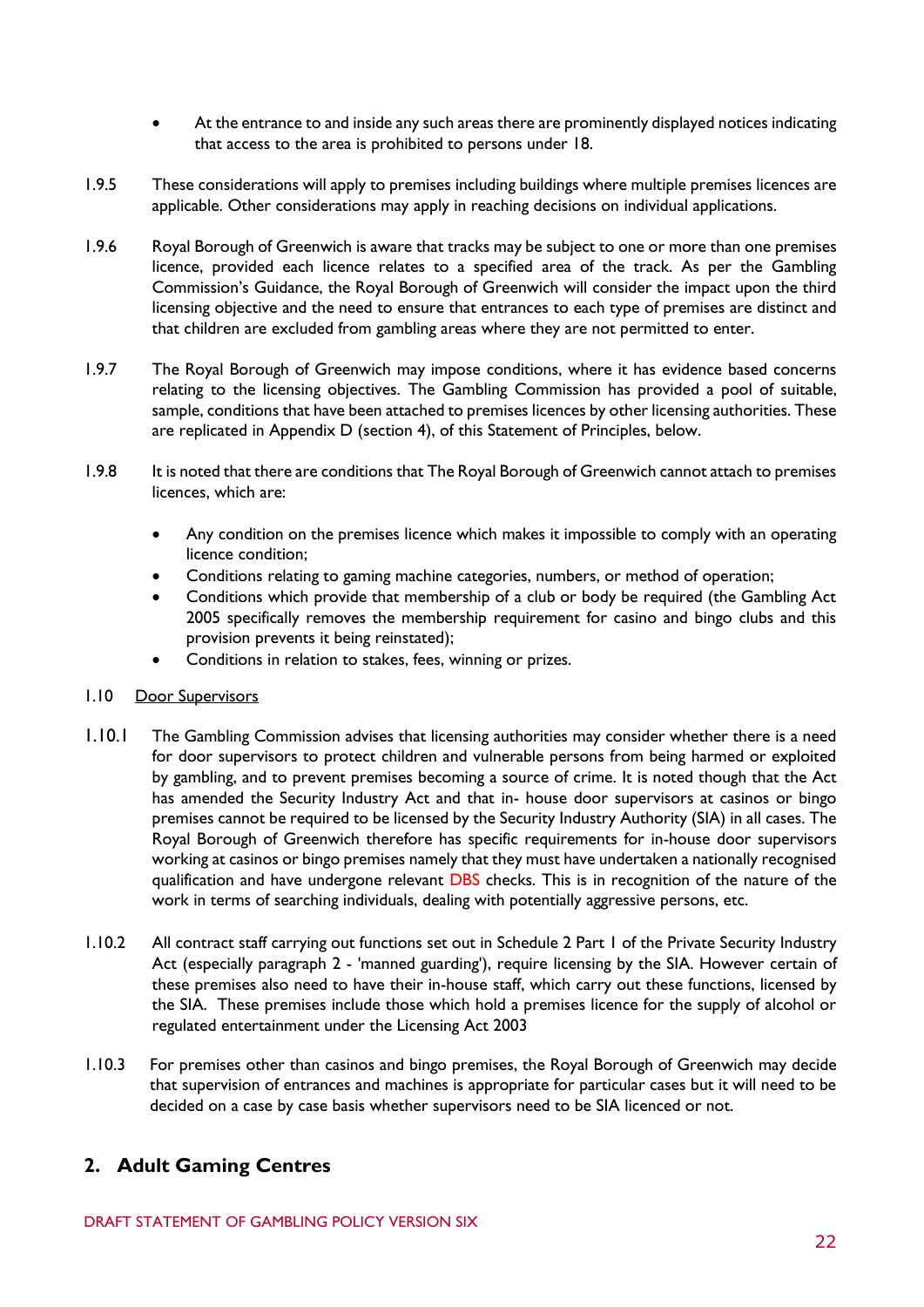- 2.1 The Royal Borough of Greenwich will specifically have regard to the need to protect children and vulnerable persons from harm or being exploited by gambling and will expect the applicant to satisfy the authority that there will be sufficient measures to ensure that under 18 year olds do not have access to the premises.
- 2.2 The Royal Borough of Greenwich will expect applicants to offer their own measures to meet the licensing objectives however appropriate measures / licence conditions may cover issues such as:
	- Proof of age schemes
	- CCTV
	- Door supervisors
	- Supervision of entrances / machine areas
	- Physical separation of areas
	- Location of entry
	- Notices and signage
	- Specific opening hours
	- Self-barring schemes
	- Provision of information leaflets and help line numbers for organisations such as GamCare

This list is not mandatory, nor exhaustive, but provides examples of appropriate control measures.

#### <span id="page-22-0"></span>**3. (Licensed) Family Entertainment Centres**

- 3.1 The Royal Borough of Greenwich will specifically have regard to the need to protect children and vulnerable people from harm or from being exploited by gambling and will expect the applicant to satisfy the Authority that there will be sufficient measures to ensure that under 18 year olds do not have access to the adult only gaming machine areas.
- 3.2 The Royal Borough of Greenwich will expect applicants to offer their own measures to meet the licensing objectives; however appropriate measures / licence conditions may cover issues such as:
	- CCTV
	- Supervision of entrances / machine areas
	- Physical separation of areas
	- Location of entry
	- Notices and signage
	- Specific opening hours
	- Self-barring schemes
	- Provision of information leaflets and helpline numbers for organisations such as GamCare
	- Measures including training for staff on how to deal with suspected truant school children on the premises

This list is not mandatory, nor exhaustive, but provides example measures.

#### <span id="page-22-1"></span>**4. Casinos**

4.1 The Royal Borough of Greenwich has not passed a 'no casino' resolution under Section 166 of the Gambling Act 2005, but is aware that it has the power to do so. Should this licensing authority decide in the future to pass such a resolution, it will update this policy statement with details of that resolution.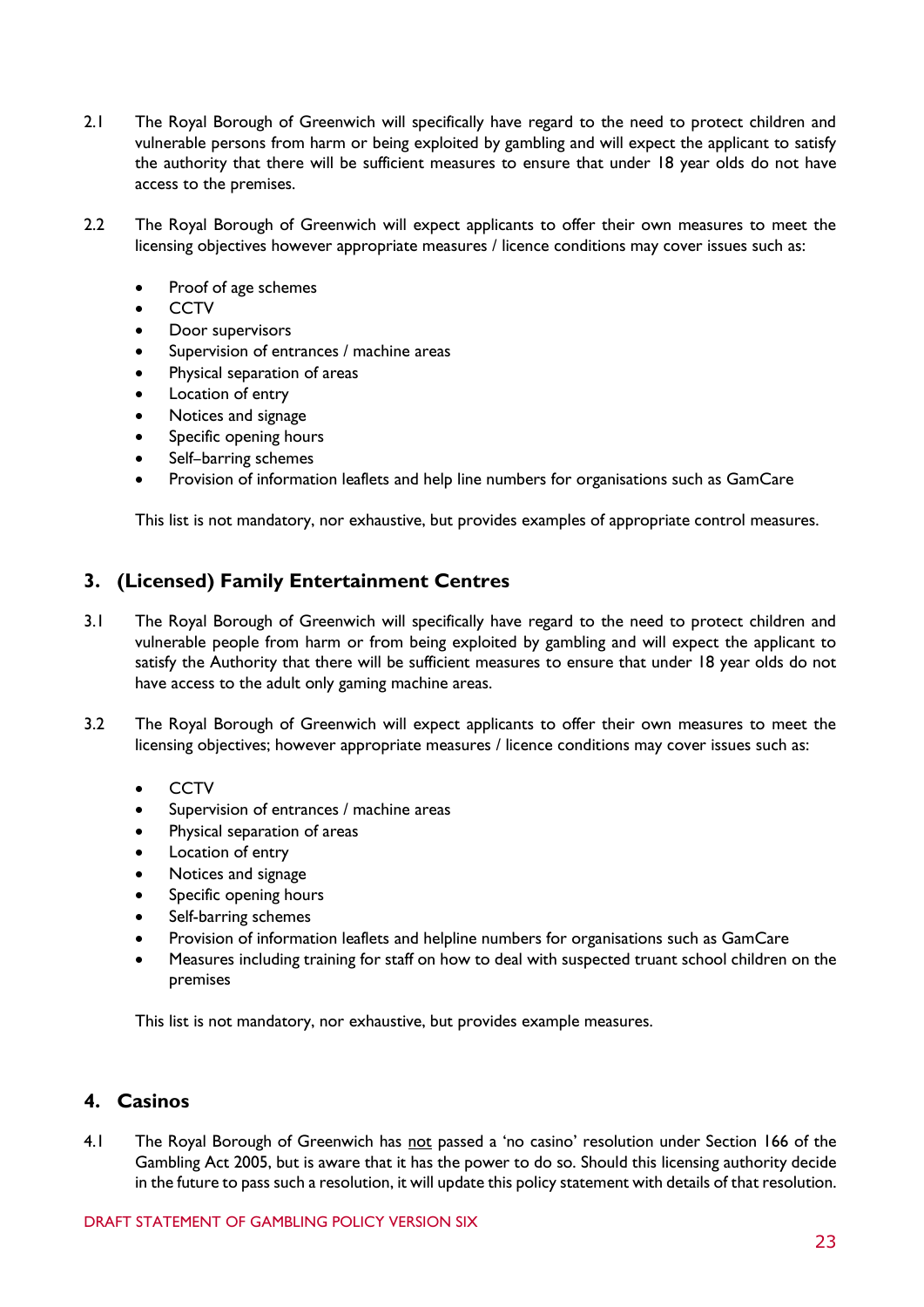Any such decision will be made by the Full Council.

4.2 In any case, and presently, the Royal Borough of Greenwich is not included in the list of local authorities that are permitted to grant new Casino premises licences.

### <span id="page-23-0"></span>**5. Bingo**

- 5.1 The Royal Borough of Greenwich notes that the Gambling Commissions' Guidance states;
	- Licensing authorities need to satisfy themselves that bingo can be played in any bingo premises for which they issue a premises licence. An operator may choose to vary their licence to exclude a previously licensed area of that premises, and then apply for a new premises licence, or multiple new premises licences, with the aim of creating separate premises in that area. Essentially providing multiple licensed premises within a single building or site. Before issuing additional bingo premises licences, licensing authorities need to consider whether bingo can be played at each of those new premises.
- 5.2 A single licenced bingo premises licence may make available for use, a number of category B3 (but not B3A) and B4 gaming machines not exceeding 20% of the total number of gaming machines on the premises. For example, a premises providing 25 gaming machines may make up to five of those category B3 or B4. Bingo premises licenced before  $13<sup>th</sup>$  July 2011 are entitled to make available eight category B3 or B4 gaming machines, or 20% of the total number of gaming machines, whichever is the greater.
- 5.3 In the unusual circumstances that an existing bingo premises covered by one premises applies to vary the licence and acquire additional bingo premises licences (so that the area subject of a single licence will become divided between a number of separate licensed premises) it is not permissible for all of the gaming machines to which each of the licences brings an entitlement to be grouped together within one of the licensed premises. So for example, where two separate bingo premises have been created by genuinely splitting a pre-existing premises into two adjacent premises, it is not permissible to locate the total B3 or B4 machines across both premises in one of the resulting premises (with none in the other), as the gaming machine entitlement for that premises would be exceeded.
- 5.4 In line with the Gambling Commission's Guidance, The Royal Borough of Greenwich considers that it is important that if children are allowed to enter premises licensed for bingo that they do not participate in gambling, other than on category D machines. Where category C or above machines are available in premises to which children are admitted, The Royal Borough of Greenwich will not grant a licence unless:
	- All such machines are located in an area of the premises separate from the remainder of the premises by a physical barrier which is effective to prevent access other than through a designated entrance;
	- Only adults are admitted to the area where the machines are located;
	- Access to the area where the machines are located is supervised;
	- The area where the machines are located is arranged so that it can be observed by staff of the operator or the licence holder;
	- At the entrance to, and inside any such area there are prominently displayed notices indicating that access to the area is prohibited to persons under 18.
- 5.5 It is the view of the Royal Borough of Greenwich that alcohol-licensed premises that seek to apply for a gambling premises licence that authorises bingo in an attempt to artificially increase the number of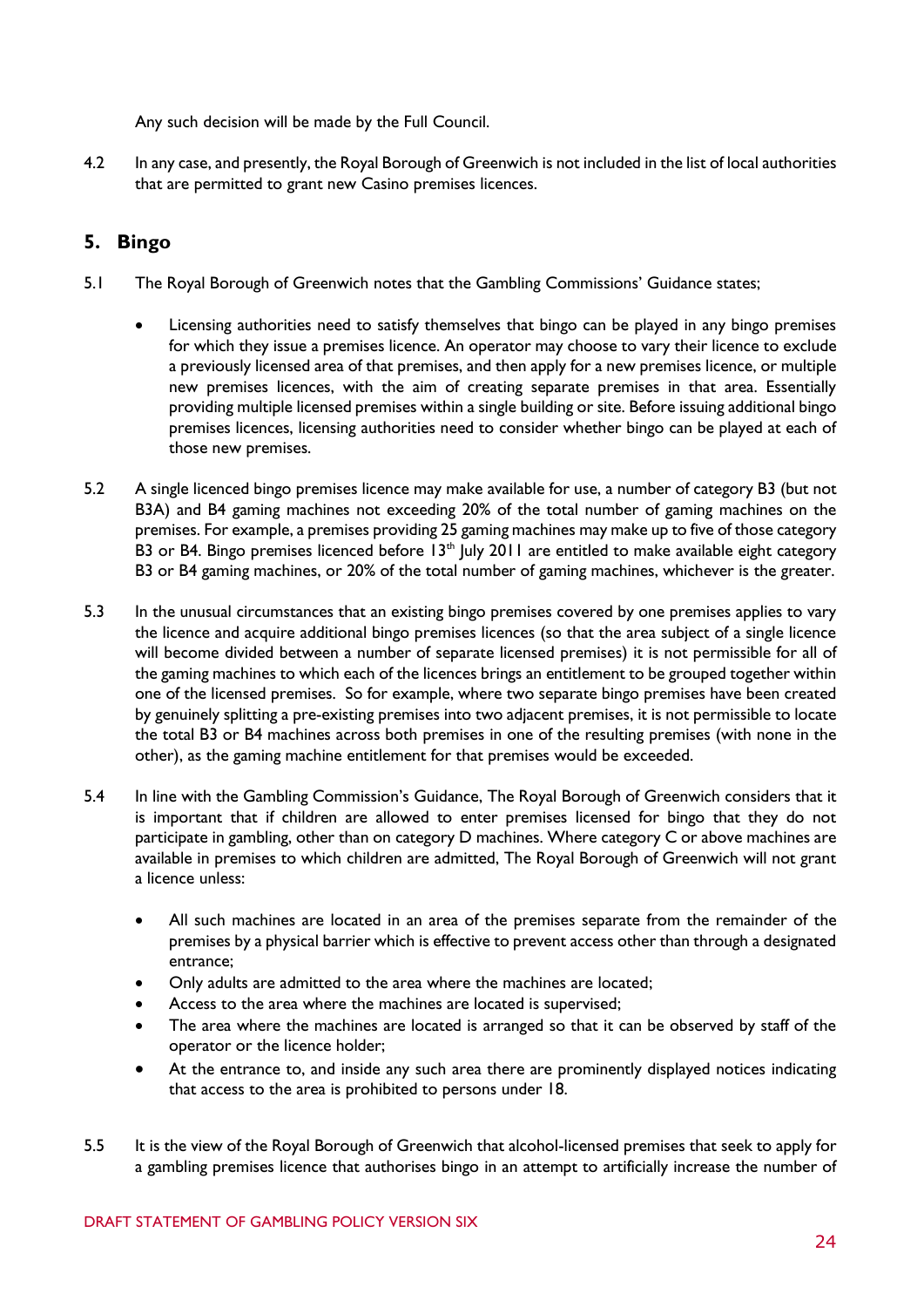permitted gaming machines is not permitted under the Act, as it is unlikely that substantive facilities for the non-remote bingo would be available. Therefore such applications are likely to be refused, unless the applicant can demonstrate that there will be a bona fide bingo offering, and that access to any additional gaming machines is not possible whilst these facilities are unavailable.

#### <span id="page-24-0"></span>**6. Betting Premises**

- 6.1 In order to understand the application fully, applications made for premises which are to be situated within a building that already holds other gambling premises licence, the Royal Borough of Greenwich requires the applicant to submit plans that show the premises, as its own discrete and separate unit, within the context of the larger building.
- 6.2 The Royal Borough of Greenwich will expect applicants to offer their own measures to meet the licensing objectives, for example, appropriate measures / licence conditions may cover issues such as:
	- Proof of age schemes
	- CCTV
	- Supervision of entrances and machine areas
	- Physical separation of areas
	- Location of entry
	- Notices and signage
	- Specific opening hours
	- Self-barring schemes
	- Provision of information leaflets and help line numbers for organisations such as GamCare

A list of sample conditions that betting operators may wish to consider can be found in Appendix D4.

#### 6.3 Self Service Betting Terminals (SSBTs) & Gaming Machines

- 6.3.1 Where appropriate The Royal Borough of Greenwich will take into account the size of the premises, the number of counter positions available for person-to-person transactions, and the ability of staff to monitor the use of the machines by children and young persons or by vulnerable people, when considering the number or nature or circumstances of SSBTs an operator wants to offer.
- 6.3.2 In accordance with the Gambling Commission's guidance and codes of practice, the Royal Borough of Greenwich will take into consideration whether substantive facilities for non-remote betting are made available to customers during all times that gaming machines are also available, to ensure a balanced mix of the two.

#### <span id="page-24-1"></span>**7. Tracks**

- 7.1 The Royal Borough of Greenwich notes that the definition of "track" covers not just a horse racecourse or dog track, but also any other premises on any part of which a race or other sporting event takes place or is intended to take place. This means that land that has a number of uses, one of which fulfills the definition of track, can qualify for the occasional use notice provisions. Land used temporarily as a track can qualify, provided races or sporting events take place or will take place there. The track need not be a permanent fixture.
- 7.2 The Royal Borough of Greenwich is aware that tracks may be subject to more than one premises licence, provided each licence relates to a specified area of the track. The Royal Borough of Greenwich will especially consider the protection of children and vulnerable persons from being harmed or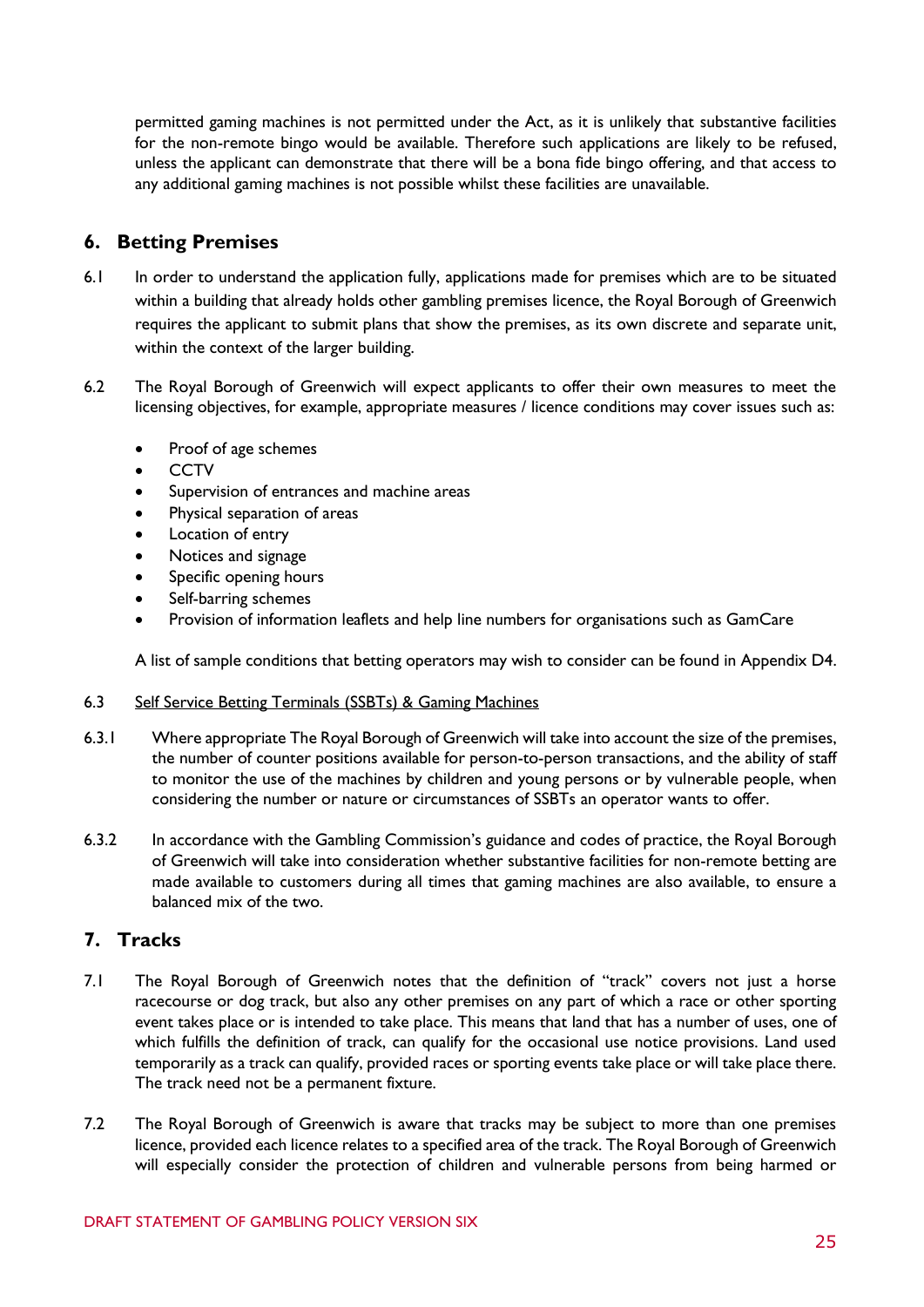exploited by gambling, and the need to ensure that entrances to each type of premises are distinct and that children are excluded from gambling areas where they are not permitted to enter.

- 7.3 The Royal Borough of Greenwich will therefore expect the applicant to demonstrate suitable measures to ensure that children do not have access to adult only gaming facilities. It is noted that children and young persons will be permitted to enter track areas where facilities for betting are provided on days when dog-racing and/or horse racing takes place, but that they are still prevented from entering areas where gaming machines (other than category D machines) are provided.
- 7.4 The Royal Borough of Greenwich will expect applicants to offer their own measures to meet the licensing objectives, for example, appropriate measures / licence conditions may cover issues such as:
	- Proof of age schemes
	- CCTV
	- Supervision of entrances and machine areas
	- Physical separation of areas
	- Location of entry
	- Notices and signage
	- Specific opening hours
	- Self-barring schemes
	- Provision of information leaflets and help line numbers for organisations such as GamCare

A list of sample conditions that betting operators may wish to consider can be found in Appendix D4.

#### 7.5 Gaming machines

- 7.5.1 The Royal Borough of Greenwich will consider the location of gaming machines at tracks, and applications for track premises licences will need to demonstrate that, where the applicant holds a pool betting operating licence and is going to use his entitlement to four gaming machines, these machines are located in areas from which children are excluded. Children and young persons are not prohibited from playing category D gaming machines on a track.
- 7.5.2 Some commercial operators provide their customers with access to computer devices (such as tablets) that have access to the internet. Providers of these devices that do not hold an appropriate licence or permit should ensure that such devices cannot be used by customers for the purpose of online gaming or betting, as the Royal Borough of Greenwich considers that these fall within the definition of a Gaming or Betting Machine. Premises that do hold a licence or permit that allows them to supply such machines, should ensure that any such devices do not exceed their permitted limits.
- 7.5.3 Off-course betting operators who provide betting facilities other than at a track in betting premises such as those found on the high street may operate self-contained betting premises or designated areas such as a row of betting kiosks within the track premises. Self-contained premises provide facilities for off-course betting (in effect, the opportunity to bet on other events not just those taking place on the track), although they normally operate only on race days. The provision of off-course betting facilities is generally conducted in reliance on the track premises licence held by the occupier of the track and consequently the off-course operator is prohibited from making any gaming machines available for use unless they hold a separate premises licence in relation to part of the track, i.e. a 'subsidiary licence'. In order for a subsidiary licence to be secured, the track premises licence holder will need to vary their existing premises licence so that it does not have effect in relation to the area where the operator intends their subsidiary licence to have effect, and a separate betting premises licence would need to be secured by the off-course operator.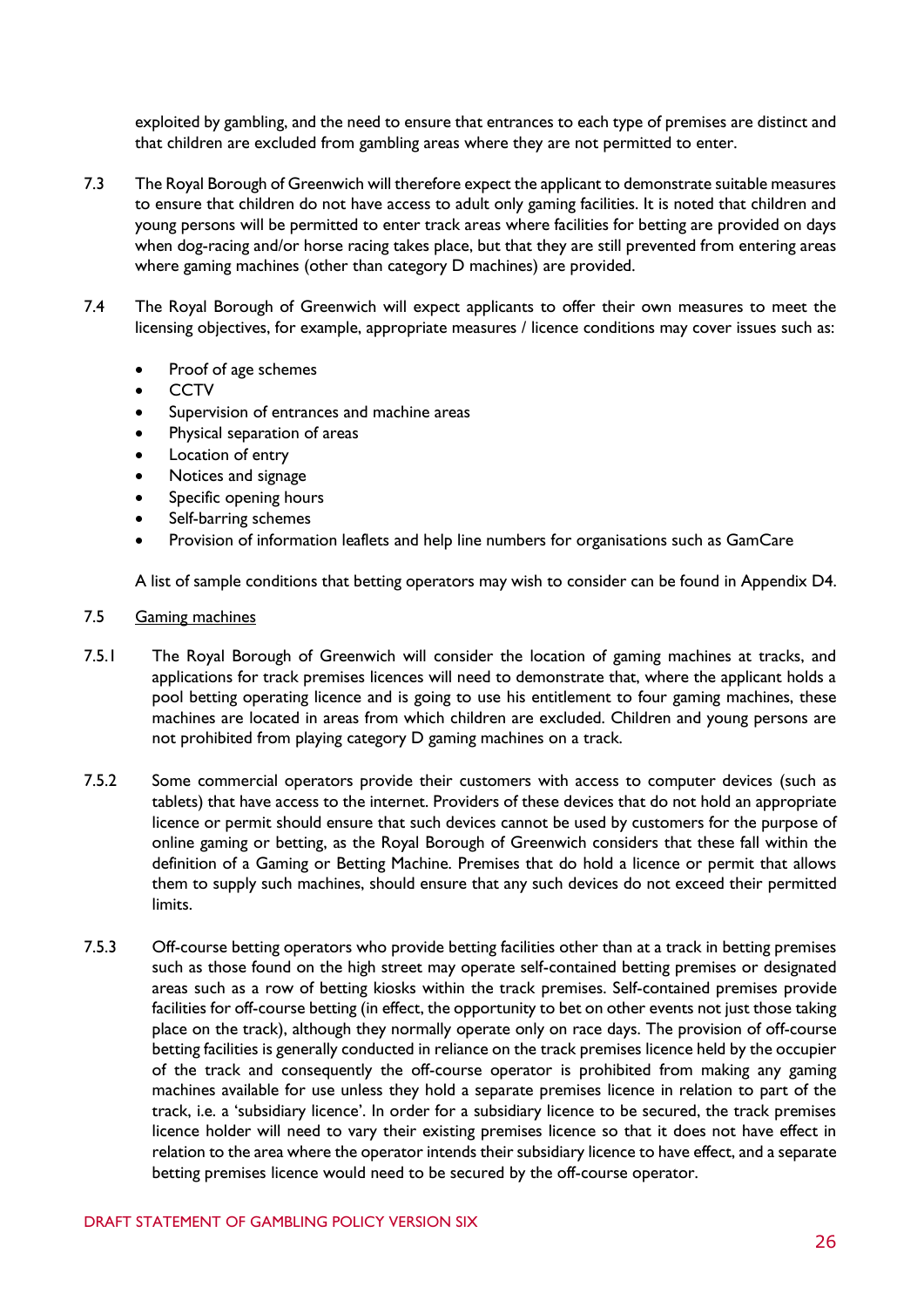#### 7.6 Betting machines

7.6.1 The Royal Borough of Greenwich will take into account the size of the premises and the ability of staff to monitor the use of the machines by children and young persons or by vulnerable people, when considering the number, or nature, or circumstances, of betting machines an operator wants to offer. It will also take note of the Gambling Commission's suggestion that licensing authorities will want to consider restricting the number and location of such machines in respect of applications for track betting premises licences.

#### 7.7 Condition on rules being displayed

7.7.1 The Royal Borough of Greenwich will attach a condition to track premises licences requiring the track operator to ensure that the rules are prominently displayed in or near the betting areas, or that other measures are taken to ensure that they are made available to the public. For example, the rules could be printed in the race-card or made available in leaflet form from the track office.

#### 7.8 Applications and plans

7.8.1 In order to understand the application fully, the Royal Borough of Greenwich will require the applicant to provide information such as detailed plans for the racetrack and the area that will be used for temporary "on-course" betting facilities (often known as the "betting ring") and in the case of dog tracks and horse racecourses, fixed and mobile pool betting facilities operated by the Tote or track operator, as well as any other proposed gambling facilities. Plans should make clear what is being sought for authorisation under the track betting premises licence and what, if any, other areas are to be subject to a separate application for a different type of premises licence. The Royal Borough of Greenwich may require such other information it deems necessary to properly consider the application.

#### <span id="page-26-0"></span>**8. Travelling Fairs**

- 8.1 The Royal Borough of Greenwich will first consider whether the application falls within the statutory definition of a travelling fair. The Royal Borough of Greenwich will then decide, where category D machines and / or equal chance prize gaming without a permit are to be made available and whether the statutory requirement that the facilities for gambling amount to no more than an ancillary amusement at travelling fairs is met. Travelling Fairs are exempt from a licensing requirement as long as they only have category D gaming machines and/or bingo and this is an ancillary part of the fair. The Royal Borough of Greenwich will take these factors into account and will visit fairs to ensure the legislation is being complied with.
- 8.2 The Royal Borough of Greenwich notes that the 27-day statutory maximum for the land being used as a fair is per calendar year, and that it applies to the land on which the fairs are held, regardless of whether it is the same or different travelling fairs occupying the land. The Royal Borough of Greenwich will work with neighbouring authorities to ensure that land that crosses our boundaries is monitored so that the statutory limits are not exceeded.

#### <span id="page-26-1"></span>**9. Provisional Statements**

9.1 Developers may wish to apply to The Royal Borough of Greenwich for provisional statements before entering into a contract to buy or lease property or land to judge whether a development is worth taking forward in light of the need to obtain a premises licence. There is no need for the applicant to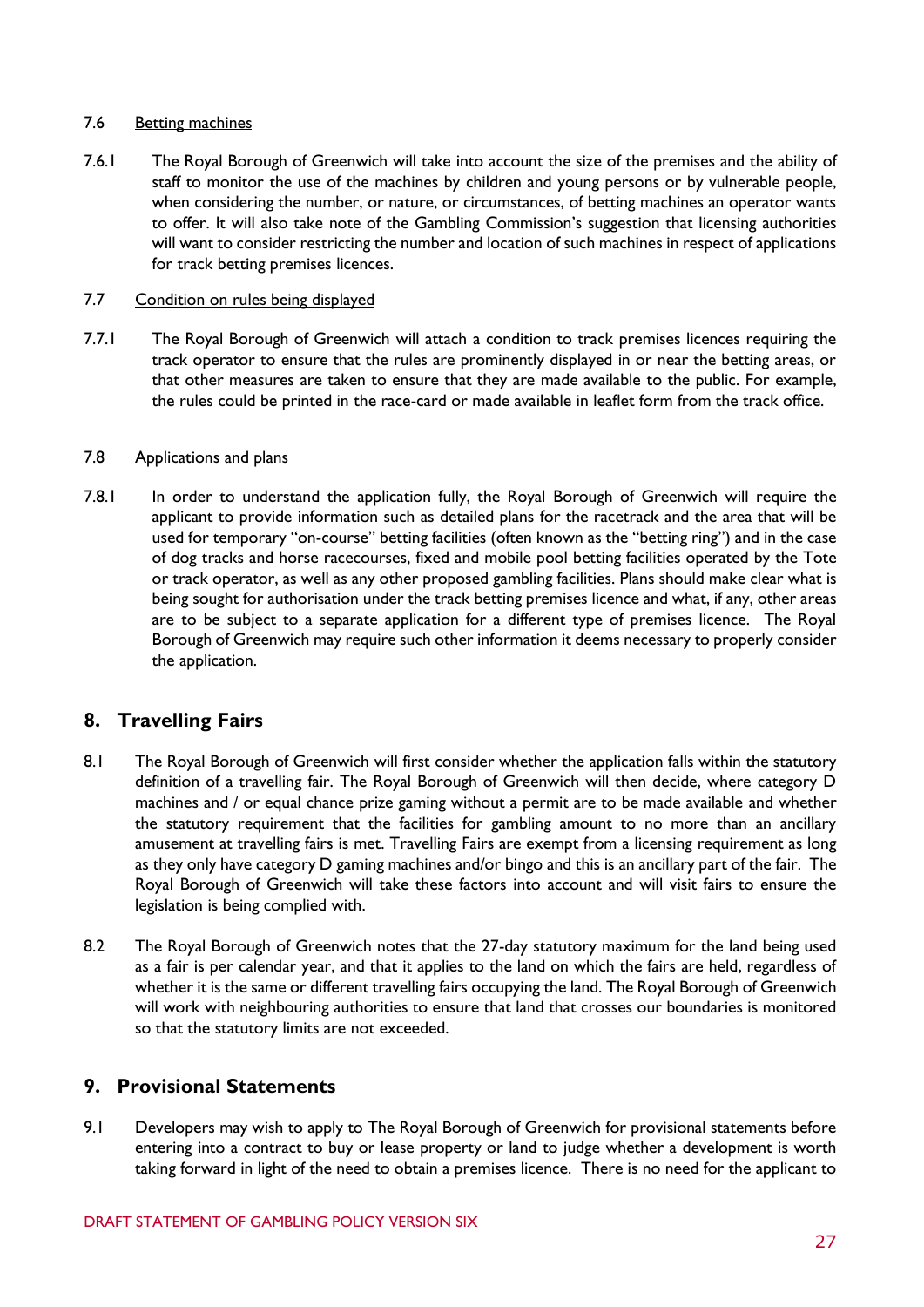hold an operating licence in order to apply for a provisional statement.

- 9.2 Section 204 of the Gambling Act provides for a person to make an application to the licensing authority for a provisional statement in respect of premises that he or she:
	- expect to be constructed;
	- expects to be altered; or
	- expects to acquire a right to occupy.
- 9.3 The process for considering an application for a provisional statement is the same as that for a premises licence application. The applicant is obliged to give notice of the application in the same way as applying for a premises licence. Responsible authorities and interested parties may make representations and there are rights of appeal.
- 9.4 In contrast to the premises licence application, the applicant does not have to hold or have applied for an operating licence from the Gambling Commission (except in the case of a track) and they do not have to have a right to occupy the premises in respect of which their provisional application is made.
- 9.5 The holder of a provisional statement may then apply for a premises licence once the premises are constructed, altered or acquired. No further representations from relevant authorities or interested parties can be taken into account unless they concern matters which could not have been addressed at the provisional statement stage, or unless they reflect a change in the applicant's circumstances. The Royal Borough of Greenwich may refuse the premises licence (or grant it on terms different to those attached to the provisional statement) by reference to matters:
	- a) Which could not have been raised by objectors at the provisional licence stage; or
	- b) Which in the authority's opinion reflect a change in the operator's circumstances;
	- c) Where the premises have not been constructed in accordance with the plan submitted with the application. This must be a substantial change to the plan and The Royal Borough of Greenwich notes that it can discuss any concerns it has with the applicant before making a decision.
- 9.6 The Royal Borough of Greenwich notes the Commission's Guidance that "a licensing authority should not take into account matters that are not related to gambling and the licensing objectives. One example would be the likelihood of the applicant obtaining planning permission or building regulations approval for the proposal."

#### <span id="page-27-0"></span>**10. Reviews**

- 10.1 Interested parties or responsible authorities can make requests for a review of a premises licence. The Royal Borough of Greenwich will decide whether the review is to be carried out, based on whether the request for the review is:
	- In accordance with any relevant code of practice issued by the Gambling Commission;
	- In accordance with any relevant guidance issued by the Gambling Commission;
	- Reasonably consistent with the licensing objectives; and
	- In accordance with the authority's statement of licensing principles.
- 10.2 The Royal Borough of Greenwich will also consider whether the request is frivolous, vexatious, or whether it is substantially the same as previous representations or requests for review.
- 10.3 The Royal Borough of Greenwich can also initiate a review of a licence on the basis of any reason,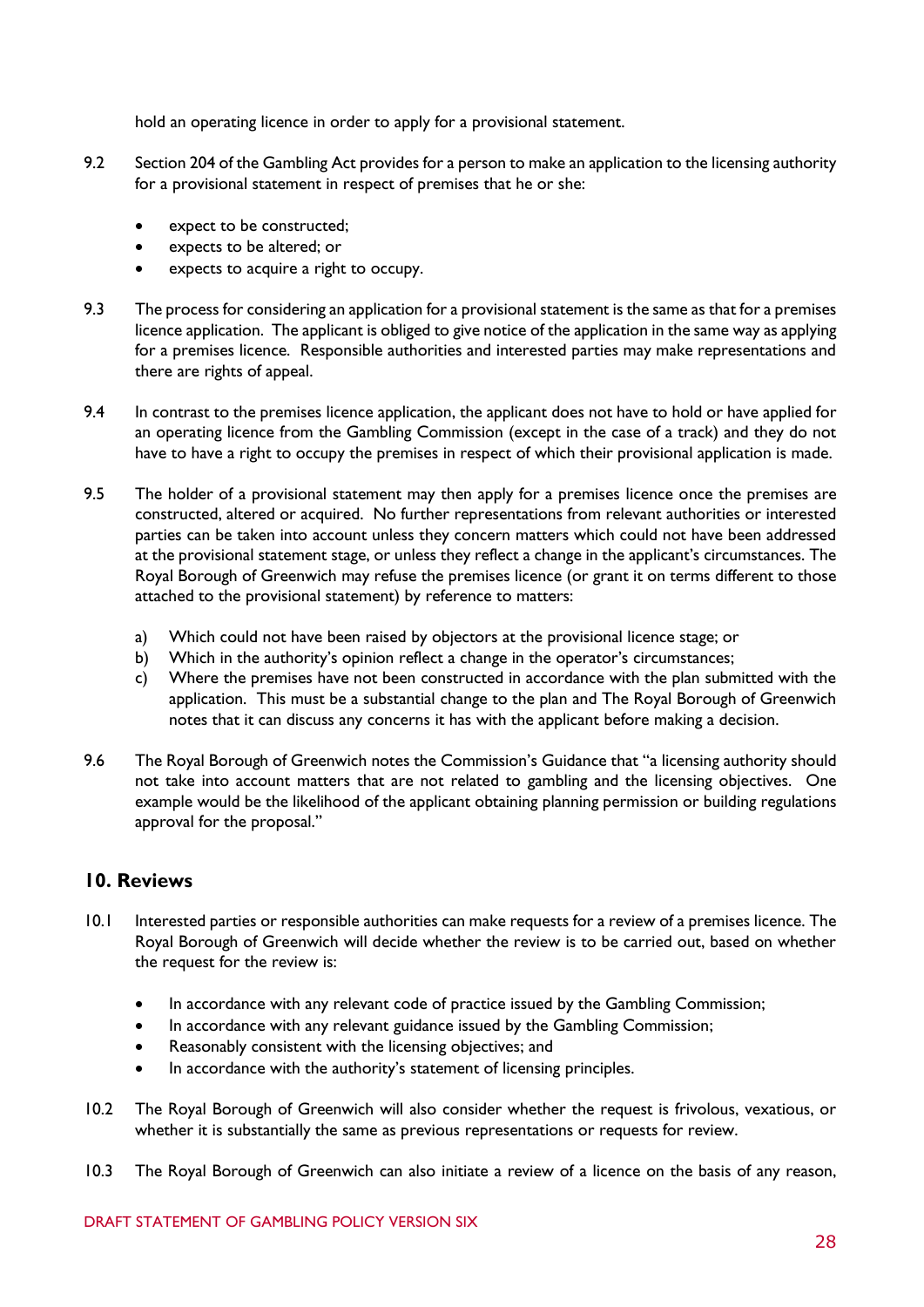which it thinks is appropriate.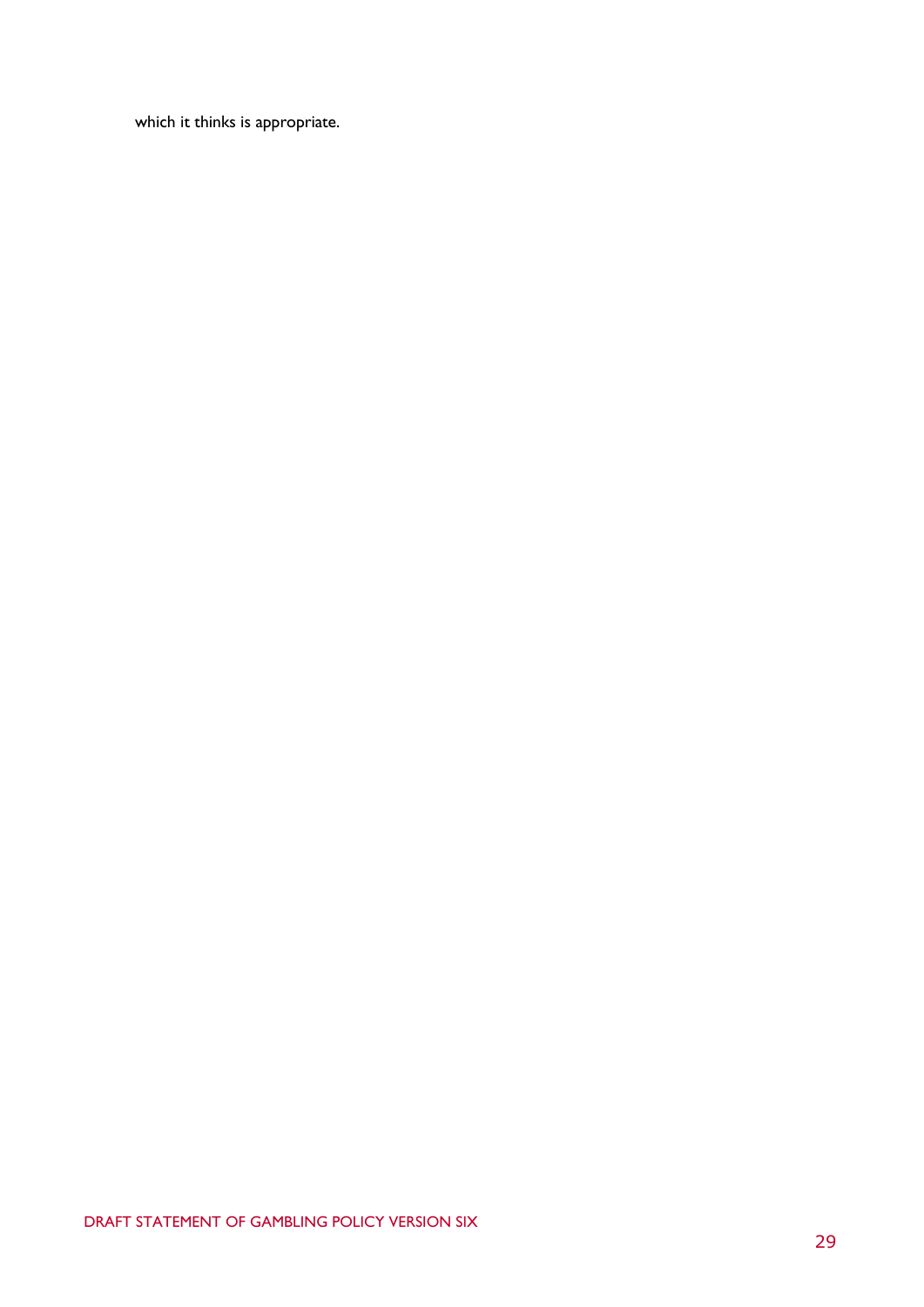# <span id="page-29-0"></span>**Part C – Permits / Temporary and Occasional Use Notices**

#### <span id="page-29-1"></span>**1. Unlicensed Family Entertainment Centre Gaming Machine Permits**

- 1.1 Where a premises does not hold a Premises Licence but wishes to provide (category D) gaming machines, it may apply to The Royal Borough of Greenwich for this permit. The applicant must show that the premises will be wholly or mainly used for making gaming machines available for use.
- 1.2 The Royal Borough of Greenwich will expect the applicant to show that there are policies and procedures in place to protect children from harm. Harm in this context is not limited to harm from gambling but includes wider child protection considerations. The efficiency of such policies and procedures will each be considered on their merits, however, they may include appropriate measures including staff training as regards suspected truant school children on the premises, or covering how staff would deal with unsupervised very young children being on the premises, or children causing perceived problems on and around the premises. Where appropriate The Royal Borough of Greenwich will take into account the location of the premises and the proposed opening hours when considering applications for FEC permits.
- 1.3 The Royal Borough of Greenwich also expect that applicants demonstrate a full understanding of the maximum stakes and prizes of the gambling that is permissible in unlicensed FECs; that the applicant has no relevant convictions (those that are set out in Schedule 7 of the Act); and that staff are trained to have a full understanding of the maximum stakes and prizes.

#### <span id="page-29-2"></span>**2. (Alcohol) Licensed Premises Gaming Machine Permits**

- 2.1 There is provision in the Act for premises licensed to sell alcohol for consumption on the premises, to automatically have 2 gaming machines, of categories C and/or D. This needs to be notified to The Royal Borough of Greenwich. The authority will remove the automatic authorisation in respect of any particular premises if:
	- Provision of the machines is not reasonably consistent with the pursuit of the licensing objectives
	- Gaming has taken place on the premises that breaches a condition of section 282 of the Gambling Act (i.e. requirement that written notice has been provided to The Royal Borough of Greenwich, that a fee has been provided and that any relevant code of practice issued by the Gambling Commission about the location and operation of the machine has been complied with)
	- The premises are mainly used for gaming
	- An offence under the Gambling Act has been committed on the premises
- 2.2 If the operator of premises wishes to have more than two machines, then an application for a permit will need to be made. The Royal Borough of Greenwich will consider such applications on a case-bycase basis, taking into account the licensing objectives and guidance, with particular regard to the need to protect children and vulnerable persons from harm or being exploited by gambling. Permits will not be granted unless the applicant satisfies the authority that there will be sufficient measures to ensure that under 18 year olds do not have access to the adult only gaming machines. Measures which will satisfy the authority that there will be no access may include the adult machines being in sight of the bar, or in the sight of staff who will monitor that the machines are not being used by those under 18. Notices and signage may also be required. In respect of the protection of vulnerable persons, applicants may wish to consider the provision of information leaflets and helpline numbers for organisations such as GamCare.
- 2.3 Alcohol-licensed premises may apply for a premises licence or permit for their non-alcohol licensed areas.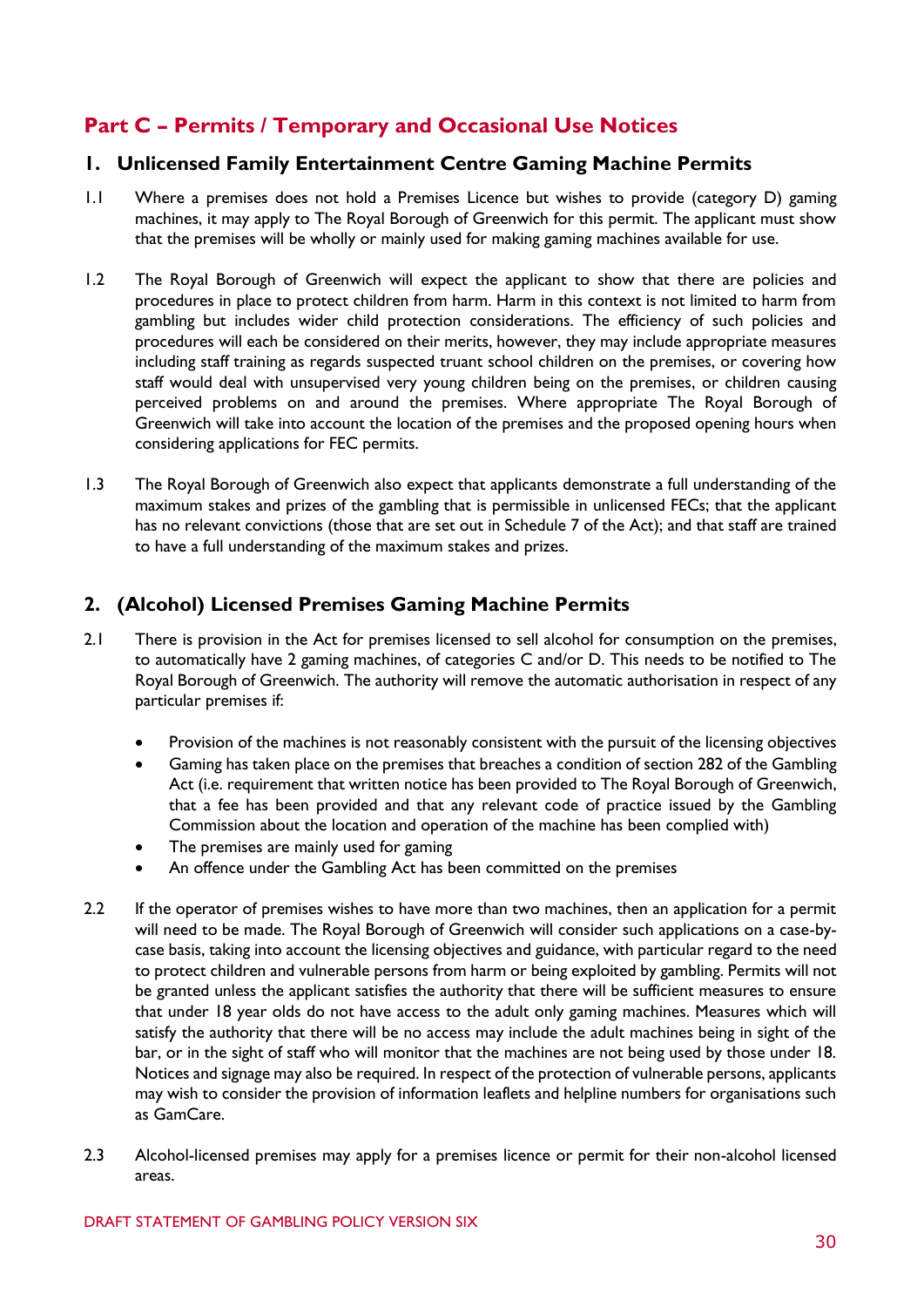- 2.4 The Royal Borough of Greenwich can decide to grant the application with a smaller number of machines and/or a different category of machines than that applied for. Conditions other than these cannot be attached.
- 2.5 The holder of a permit must comply with any Code of Practice issued by the Gambling Commission about the location and operation of the machines.

#### <span id="page-30-0"></span>**3. Prize Gaming Permits**

- 3.1 The Royal Borough of Greenwich will require applicants for prize gaming permits to set out the types of gaming that he or she is intending to offer and be able to demonstrate:
	- That they understand the limits to stakes and prizes that are set out in Regulations;
	- And that the gaming offered is within the law.
- 3.2 In making its decision on an application for this permit, The Royal Borough of Greenwich does not need to have regard to the licensing objectives but must have regard to any Gambling Commission guidance.
- 3.3 The Royal Borough of Greenwich cannot attach conditions, but the permit holder must comply with conditions set out in the Act, which are:
	- The limits on participation fees, as set out in regulations, must be complied with;
	- All chances to participate in the gaming must be allocated on the premises on which the gaming is taking place and on one day; the game must be played and completed on the day the chances are allocated; and the result of the game must be made public in the premises on the day that it is played;
	- The prize for which the game is played must not exceed the amount set out in regulations (if a money prize), or the prescribed value (if non-monetary prize);
	- Participation in the gaming must not entitle the player to take part in any other gambling.

#### <span id="page-30-1"></span>**4. Club Gaming and Club Machines Permits**

- 4.1 Members clubs and miners' welfare institutes (but not commercial clubs) may apply for a club gaming permit or a club machine permit. Commercial clubs such as snooker clubs run on a profit basis may apply for a club machine permit. Each type of permit allows the provision of different types of gaming and provision of gamine machines. The current entitlements can be found by visiting the Gambling Commission's website ([www.gamblingcommission.gov.uk\)](http://www.gamblingcommission.gov.uk/).
- 4.2 A commercial club is defined as a club where membership is required but the club is operated for commercial gain.
- 4.3 A non-commercial club is a club where no commercial gain is made. A non-commercial club must meet the following criteria to be considered a members' club:
	- it must have at least 25 members;
	- it must be established and conducted wholly or mainly for purposes other than gaming (except for bridge or whist);
	- it must be permanent in nature;
	- it must not be established to make a commercial profit;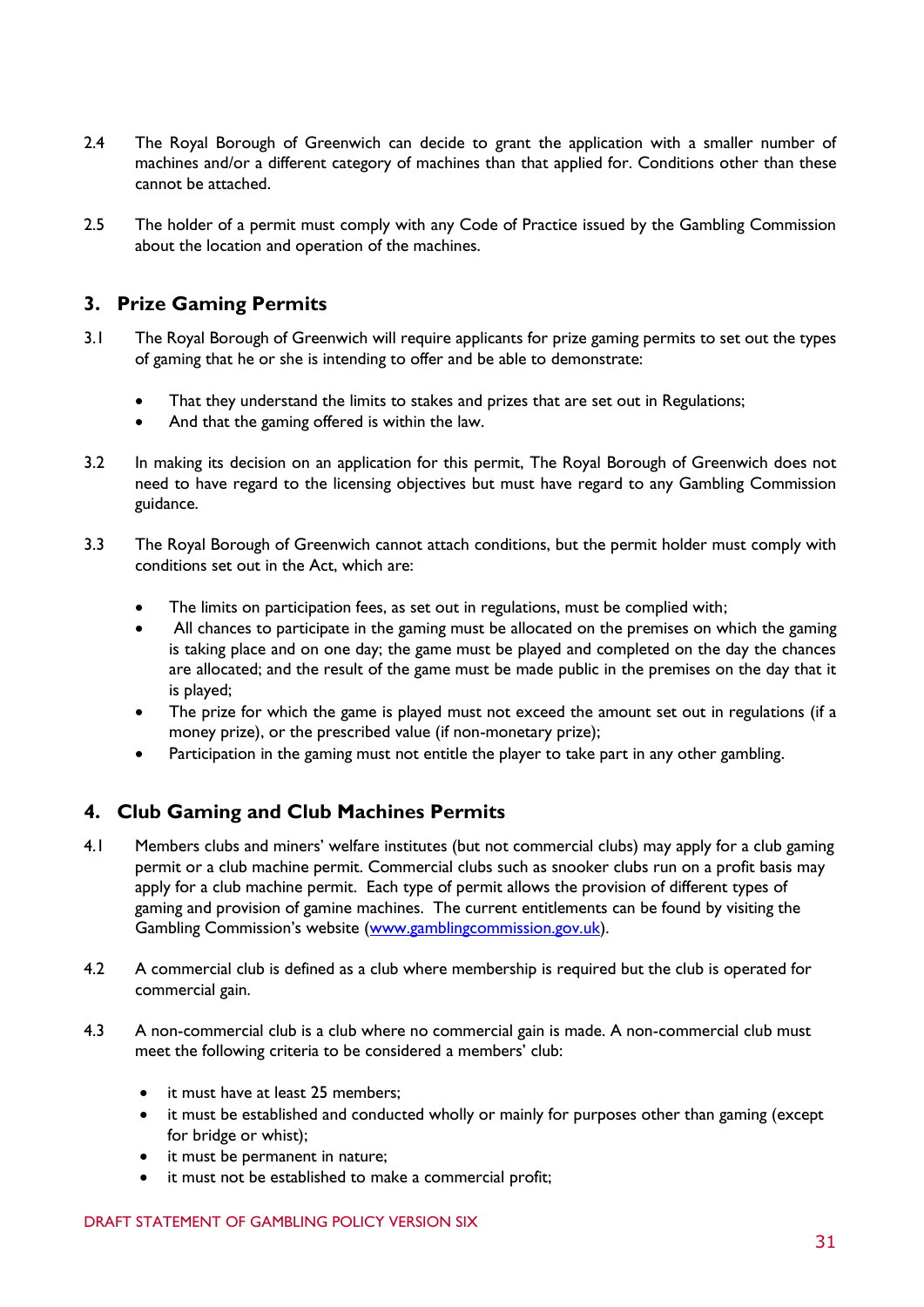• it must be controlled by its members equally.

Examples of these include working men's clubs, branches of the Royal British Legion and clubs with political affiliations.

- 4.4 The Royal Borough of Greenwich may refuse an application on the grounds that:
	- (a) the applicant does not fulfil the requirements for a members' or commercial club or miners' welfare institute and therefore is not entitled to receive the type of permit for which it has applied;
	- (b) the applicant's premises are used wholly or mainly by children and/ or young persons;
	- (c) an offence under the Act or a breach of a permit has been committed by the applicant while providing gaming facilities;
	- (d) a permit held by the applicant has been cancelled in the previous ten years; or
	- (e) an objection has been lodged by the Gambling Commission or the Police.
- 4.5 There is also a "fast-track" procedure available under the Act for premises that hold a club premises certificate under the Licensing Act 2003. Under the fast-track procedure there is no opportunity for objections to be made by the Gambling Commission or the Police, and the grounds upon which a Licensing Authority can refuse a permit are reduced. The grounds on which an application under this process may be refused are that:
	- (a) the club is established primarily for gaming, other than gaming prescribed under schedule 12;
	- (b) in addition to the prescribed gaming, the applicant provides facilities for other gaming; or
	- (c) a club gaming permit or club machine permit issued to the applicant in the last ten years has been cancelled.
- 4.6 There are statutory conditions on club gaming permits that no child may use a Category B or C gaming machine on the premises, and that the holder complies with any relevant provision of a Gambling Commission Code of Practice about the location and operation of gaming machines.
- 4.7 Before the Royal Borough will grant a Club Permit it will need to satisfy itself that the club meets the requirements of the Gambling Act 2005 to hold a club gaming permit. To do this, we may require proof of additional information from the operator such as:
	- is the primary activity of the club something other than gaming?
	- are the club's profits retained solely for the benefit of the club's members?
	- are there 25 or more members?
	- are the addresses of members of the club genuine domestic addresses and do most members live reasonably locally to the club?
	- do members participate in the activities of the club via the internet?
	- do guest arrangements link each guest to a member?
	- is the 48-hour rule being applying for membership and being granted admission being adhered to?
	- are there annual club accounts available for more than one year?
	- how is the club advertised and listed in directories and on the internet?
	- are children permitted in the club?
	- does the club have a constitution and can it provide evidence that the constitution was approved by members of the club?
	- is there a list of Committee members and evidence of their election by the club members?
- 4.8 When examining the club's constitution, the Royal Borough will expect to see evidence of the following:
	- Who makes commercial decisions on behalf of the club?
	- Are the aims of the club set out in the constitution?

#### DRAFT STATEMENT OF GAMBLING POLICY VERSION SIX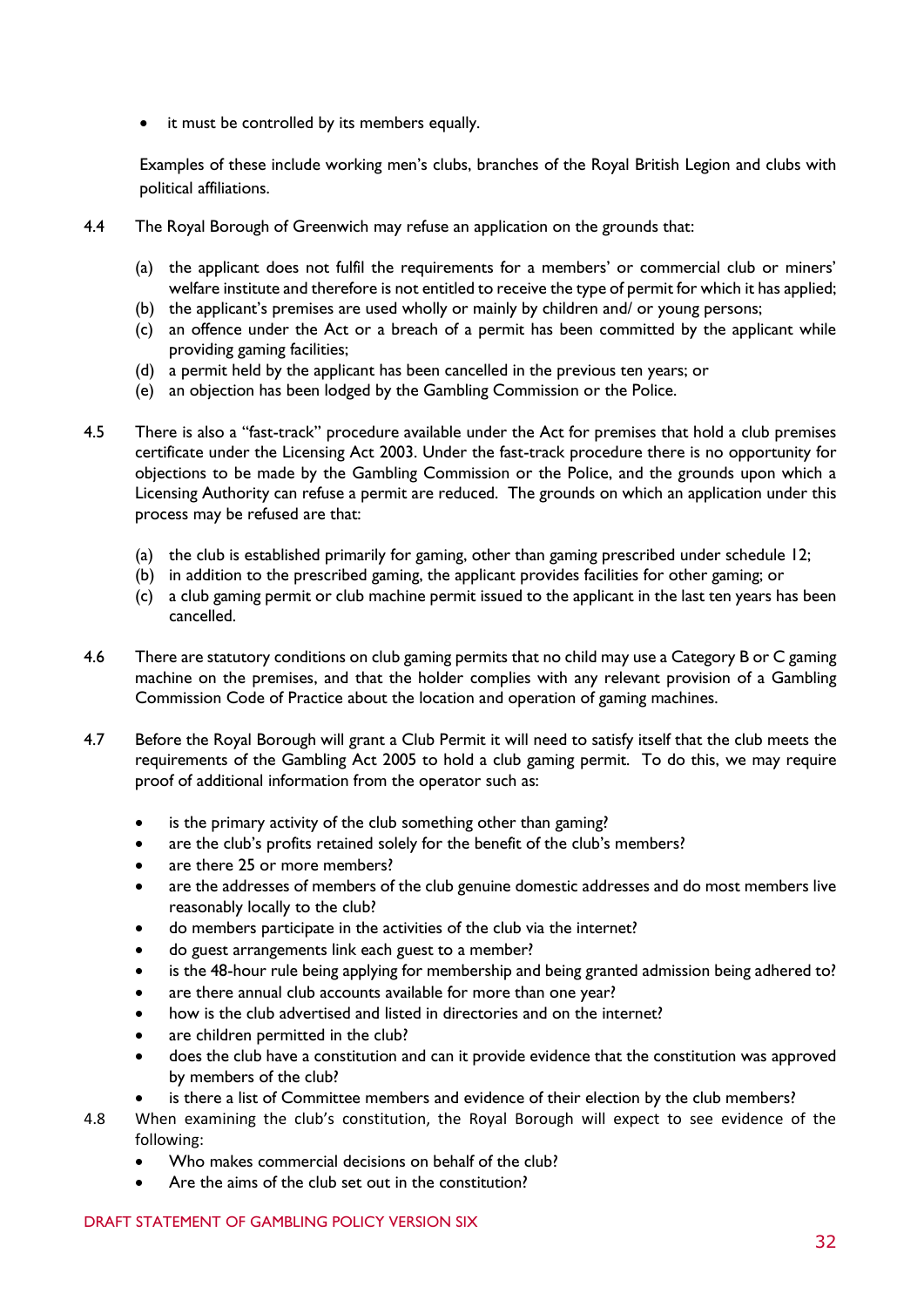- Are there shareholders or members? Shareholders indicate a business venture rather than a nonprofit making club.
- Is the club permanently established? (Clubs cannot be temporary).
- Can people join with a temporary membership? What is the usual duration of membership?
- Are there long-term club membership benefits?
- 4.9 Aside from bridge and whist clubs, clubs may not be established wholly or mainly for the purposes of gaming. The Licensing Authority may consider such factors as:
	- How many nights a week gaming is provided;
	- How much revenue is derived from gambling activity versus other activity;
	- How the gaming is advertised;
	- What stakes and prizes are offered;
	- Whether there is evidence of leagues with weekly, monthly or annual winners;
	- Whether there is evidence of members who do not participate in gaming;
	- Whether there are teaching sessions to promote gaming such as poker;
	- Where there is a tie-in with other clubs offering gaming through tournaments and leagues;
	- Whether there is sponsorship by gaming organisations;
	- Whether participation fees are within limits.

#### <span id="page-32-0"></span>**5. Temporary Use Notices**

- 5.1 Temporary Use Notices allow the use of premises for gambling where there is no premises licence but where a gambling operator wishes to use the premises temporarily for providing facilities for gambling.
- 5.2 Premises that might be suitable for a Temporary Use Notice, according to the Gambling Commission, would include hotels, conference centres and sporting venues.
- 5.3 The Royal Borough of Greenwich can only grant a Temporary Use Notice to a person or company holding a relevant operating licence, i.e. a non-remote casino operating licence.
- 5.4 The Secretary of State has the power to determine what form of gambling can be authorised by Temporary Use Notices, and at the time of writing this Statement the relevant regulations (SI 3157: The Gambling Act 2005 (Temporary Use Notices) Regulations 2007) state that Temporary Use Notices can only be used to permit the provision of facilities of equal chance gaming, where the gaming is intended to produce a single winner, which in practice means poker tournaments.
- 5.5 The same 'set of premises' may not be the subject of one or more Temporary Use Notice for more than 21 days in any 12-month period.
- 5.6 Gambling Commission Guidance states that as with "premises", the definition of "a set of premises" will be a question of fact in the particular circumstances of each notice that is given. In the Act "premises" is defined as including "any place". In considering whether a place falls within the definition of "a set of premises", licensing authorities will need to look at, amongst other things, the ownership and occupation and control of the premises. The Royal Borough of Greenwich will object to notices where it appears that their effect would be to permit regular gambling in a place that could be described as one set of premises.
- 5.7 The Royal Borough of Greenwich will object to notices where it appears their effect would be to permit regular gambling in a place that could be described as one set of premises, as recommended in the Gambling Commission's Guidance to Licensing Authorities.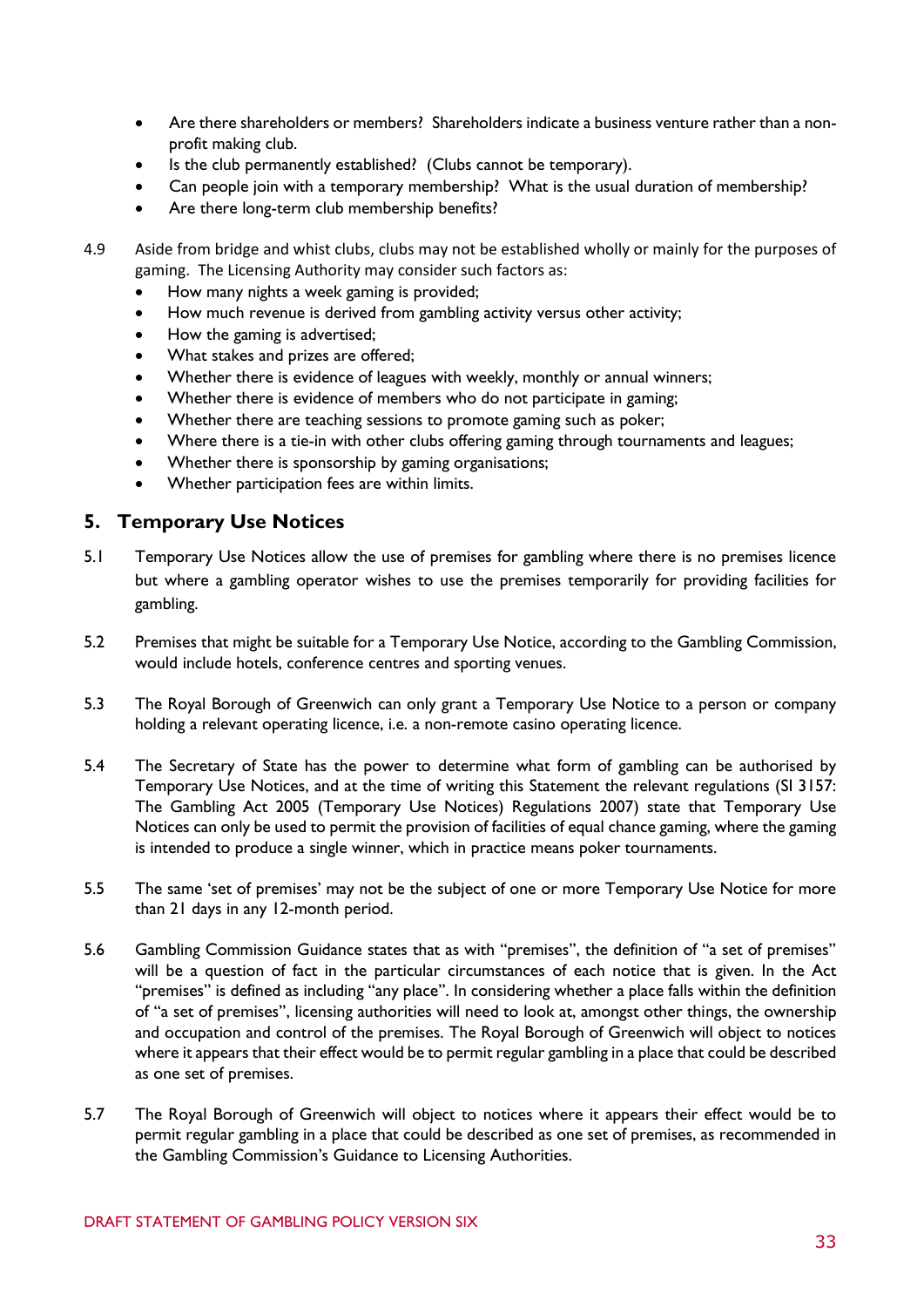#### <span id="page-33-0"></span>**6. Occasional Use Notices**

- 6.1 The Act provides that where there is betting on a track on eight days or less in a calendar year, an occasional use notice may permit the betting without the need for a full premises licence.
- 6.2 The Royal Borough of Greenwich has very little discretion with regard to these notices but shall ensure that the statutory limit of 8 days in a calendar year is not exceeded. The Royal Borough of Greenwich will also consider the definition of a 'track' and whether the applicant is permitted to avail him or herself of the notice.

#### <span id="page-33-1"></span>**7. Small Society Lotteries**

- 7.1 The licensing authority will adopt a risk based approach towards its enforcement responsibilities for small society lotteries. This authority considers that the following list although not exhaustive could affect the risk status of the operator:
	- Submission of late returns (returns must be submitted no later than three months after the date on which the lottery draw was held);
	- Submission of incomplete or late returns;
	- Breaches of the limits for small society lotteries
- 7.2 Non-commercial gaming is permitted if it takes place at a non-commercial event, either as incidental or principal activity at the event. Events are non-commercial if no part of the proceeds is for private profit or gain. The proceeds of such events may benefit one or more individuals if the activity is organised:
	- By, or on behalf of, a charity or for charitable purposes;
	- To enable participation in, or support of, sporting athletic or cultural activities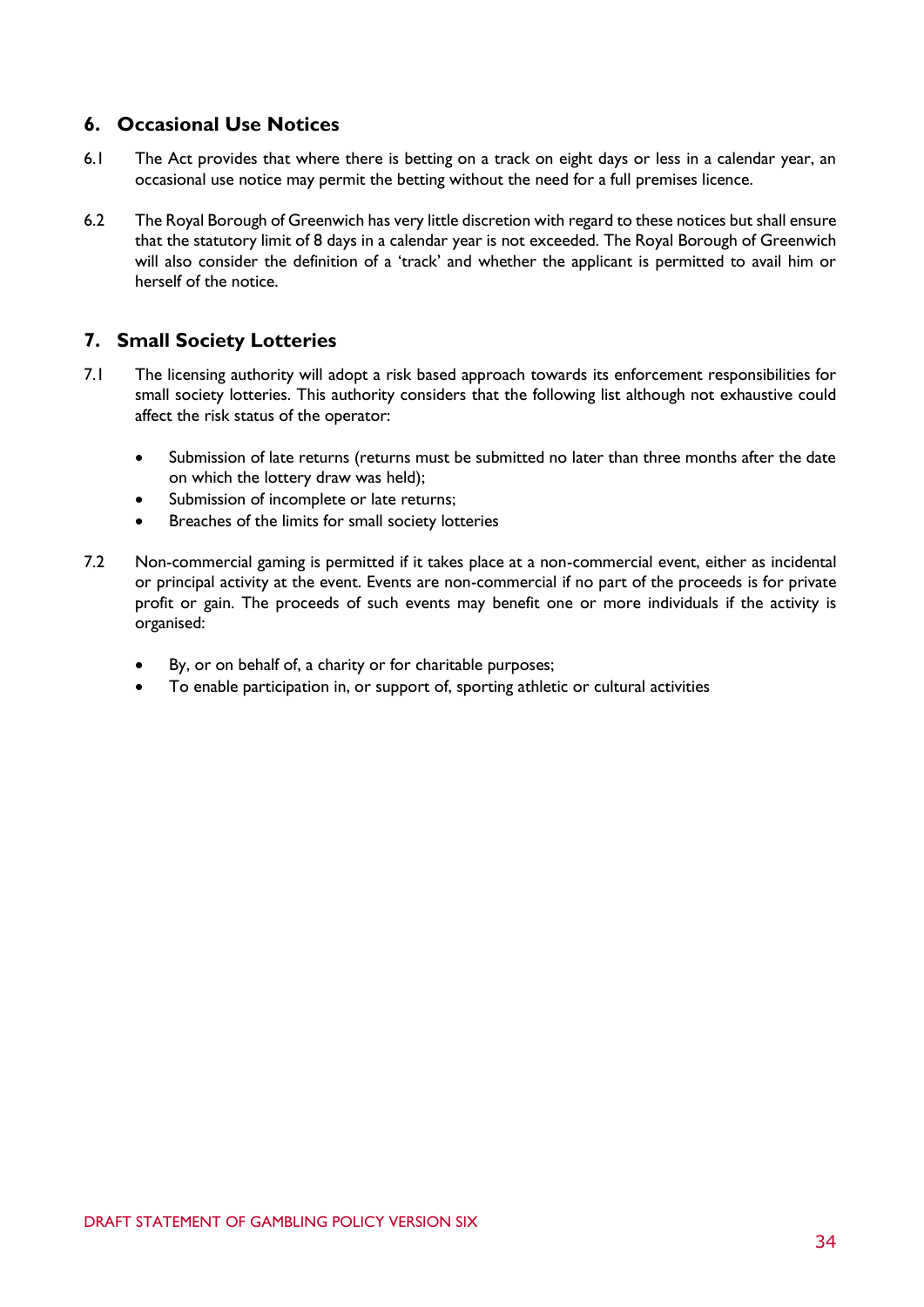# <span id="page-34-0"></span>**Part D – Appendices**

#### <span id="page-34-1"></span>**1. Classification of Gaming Machines**

| <b>Category of machine</b>                                                                           | <b>Maximum Stake</b> | <b>Maximum Prize</b>                                           | <b>Allowed Premises</b>                                                                                                                                                                                                                                                         |
|------------------------------------------------------------------------------------------------------|----------------------|----------------------------------------------------------------|---------------------------------------------------------------------------------------------------------------------------------------------------------------------------------------------------------------------------------------------------------------------------------|
| A                                                                                                    | Unlimited            | Unlimited                                                      | Regional Casino. However, no<br>category A gaming machines<br>are currently permitted.                                                                                                                                                                                          |
| B <sub>1</sub>                                                                                       | £5                   | £10,000                                                        | Large Casino, Small Casino,<br>Pre-2005 Act casino and<br><b>Regional Casinos</b>                                                                                                                                                                                               |
| <b>B2</b>                                                                                            | E2                   | £500                                                           | Betting premises and tracks<br>occupied by pool betting and all<br>of the above.                                                                                                                                                                                                |
| <b>B3</b>                                                                                            | E2                   | £500                                                           | Bingo premises, Adult gaming<br>centre and all of the above                                                                                                                                                                                                                     |
| B <sub>3</sub> A                                                                                     | £2                   | £500                                                           | Members' club or Miners'<br>welfare institute only                                                                                                                                                                                                                              |
| B <sub>4</sub>                                                                                       | £2                   | £400                                                           | Members' club or Miners'<br>welfare club, commercial club<br>and all of the above.                                                                                                                                                                                              |
| $\mathsf{C}$                                                                                         | £I                   | £100                                                           | Family entertainment centre<br>(with Commission operating<br>licence), Qualifying alcohol<br>licensed premises (without<br>additional gaming machine<br>permit), Qualifying alcohol<br>licensed premises (with<br>additional LA gaming machine<br>permit) and all of the above. |
| D (money prize)                                                                                      | 10 <sub>p</sub>      | £5                                                             | Travelling fairs, unlicensed<br>(permit) Family entertainment<br>centre and all of the above                                                                                                                                                                                    |
| D - non money prize<br>(other than a crane grab<br>machine)                                          | 30 <sub>p</sub>      | £8                                                             | All of the above.                                                                                                                                                                                                                                                               |
| D - non-money prize<br>(crane grab machine)                                                          | £l                   | £50                                                            | All of the above.                                                                                                                                                                                                                                                               |
| D - combined money<br>and non-money prize<br>(other than a coin<br>pusher or penny falls<br>machine) | 10 <sub>p</sub>      | £8 (of which no<br>more than $£5$ may<br>be a money prize)     | All of the above.                                                                                                                                                                                                                                                               |
| D - combined money<br>and non-money prize<br>(coin pusher or penny<br>falls machine)                 | 20 <sub>p</sub>      | $£20$ (of which no<br>more than $£10$ may<br>be a money prize) | All of the above.                                                                                                                                                                                                                                                               |

**NB: These figures were accurate at time of publication; however they are subject to periodic change. The most up to date stakes and prizes can always be found on the Gambling**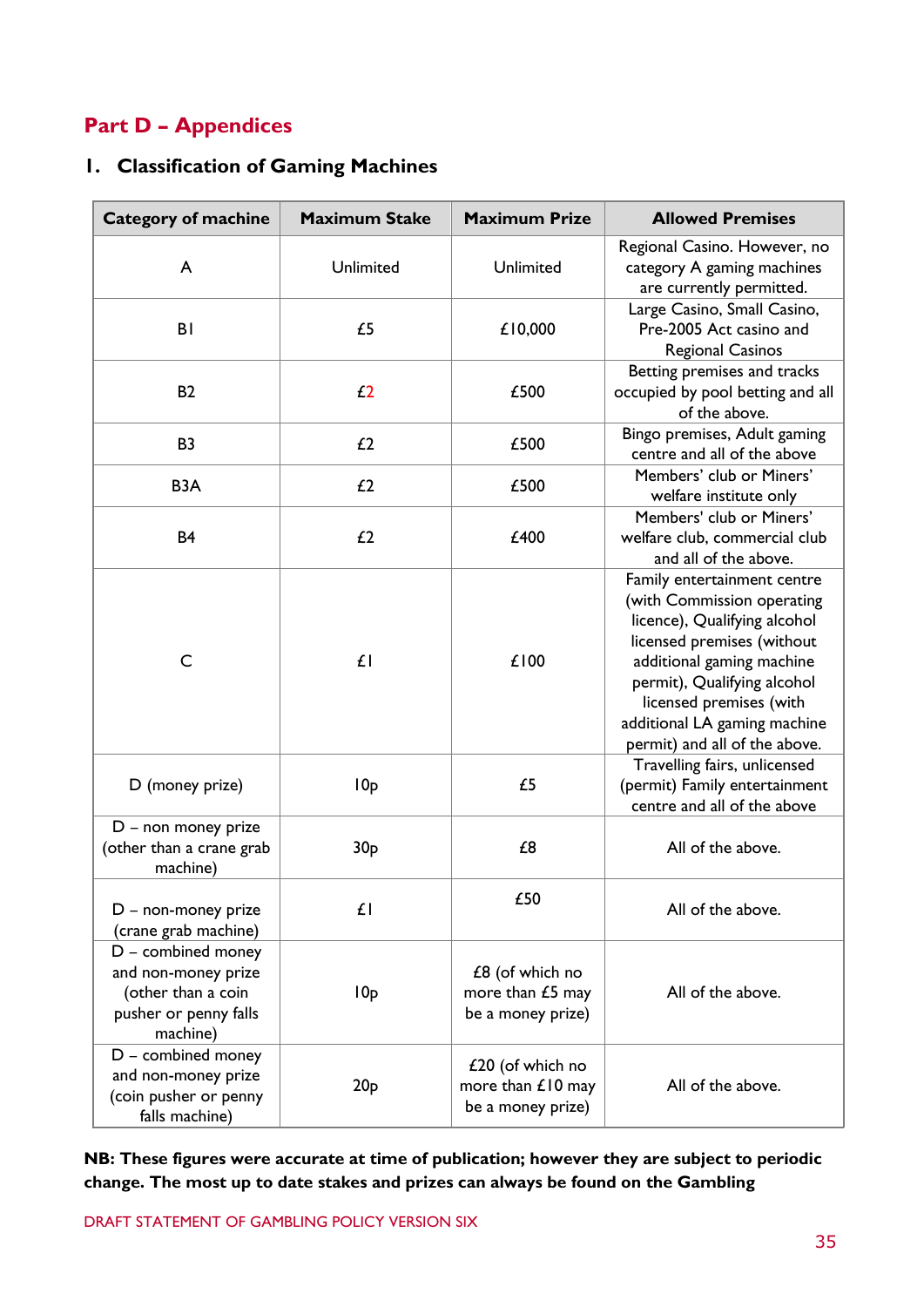**Commission website [\(https://www.gamblingcommission.gov.uk\)](https://www.gamblingcommission.gov.uk/)**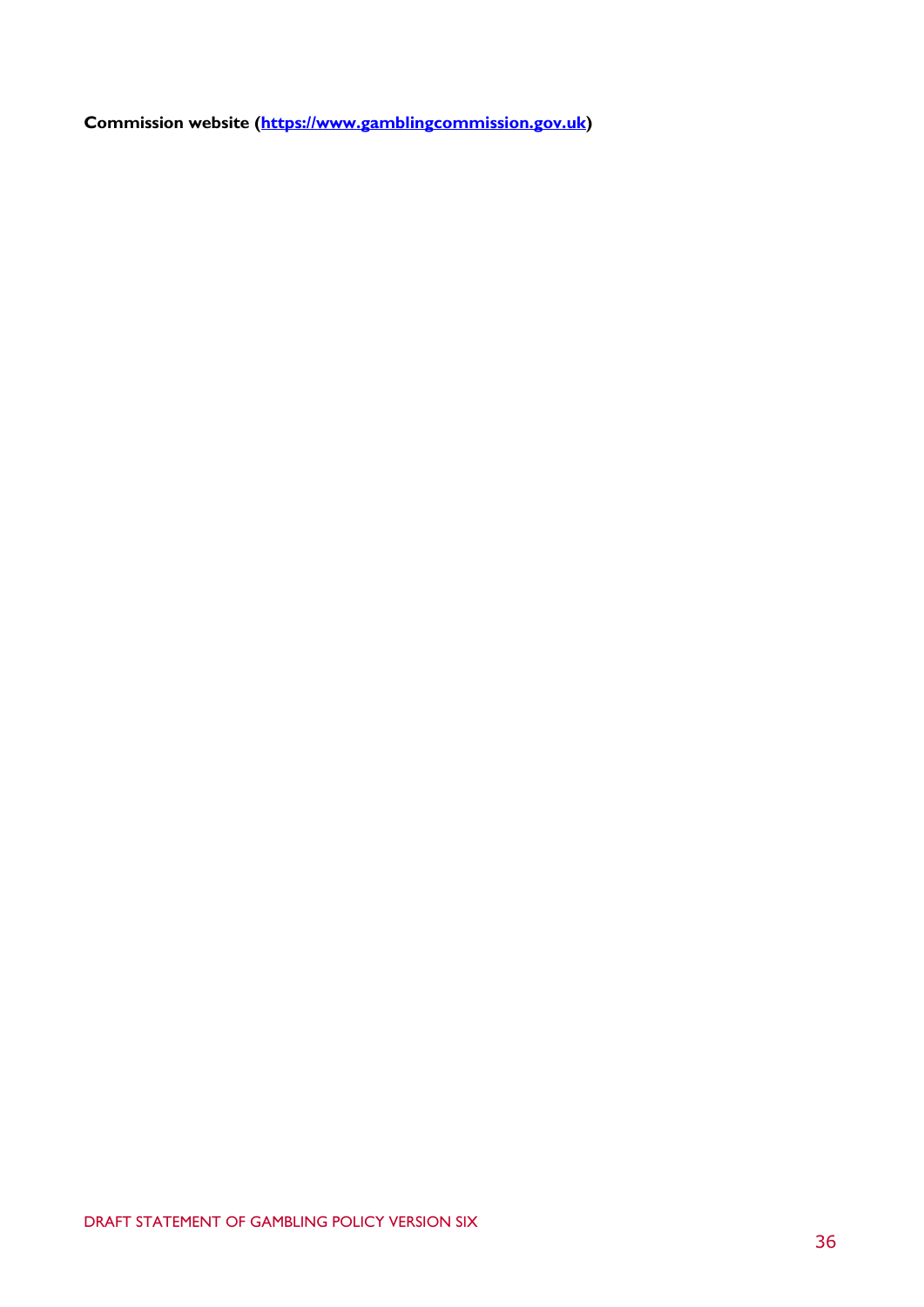# <span id="page-36-0"></span>**2. Table of Delegations**

**X** indicates the lowest level to which decisions can be delegated.

| <b>MATTER TO BE</b><br><b>DEALT WITH</b>                                       | <b>FULL</b><br><b>COUNCIL</b> | <b>LICENSING</b><br>(SUB)<br><b>COMMITTEE</b>                                | <b>OFFICERS</b>                                                                            |
|--------------------------------------------------------------------------------|-------------------------------|------------------------------------------------------------------------------|--------------------------------------------------------------------------------------------|
| Three year licensing<br>statement of principles                                | X                             |                                                                              |                                                                                            |
| Policy not to permit<br>casinos                                                | X                             |                                                                              |                                                                                            |
| Fee Setting - when<br>appropriate                                              |                               | X<br>(If delegated by<br>full council)                                       | X<br>(subject to<br>Executive approval)                                                    |
| Application for premises<br>licences/provisional<br>statement                  |                               | X<br>Where<br>representations<br>have been received<br>and not withdrawn     | X<br>Where no<br>representations<br>received/<br>representations<br>have been<br>withdrawn |
| Application for a variation<br>to a licence                                    |                               | X<br>Where<br>representations<br>have been received<br>and not withdrawn     | X<br>Where no<br>representations<br>received/represent<br>ations have been<br>withdrawn    |
| Application for a transfer<br>of a licence                                     |                               | X<br>Where represen-<br>tations have been<br>received from the<br>Commission | X<br>Where no<br>representations<br>received from the<br>Commission                        |
| Review of a premises<br>licence                                                |                               | X                                                                            |                                                                                            |
| Application for club<br>gaming/club machine<br>permits<br>Cancellation of club |                               | X<br>Where<br>representations<br>have been received<br>and not withdrawn     | X<br>Where no<br>representations<br>received/represent<br>ations have been<br>withdrawn    |
| gaming/club machine<br>permits                                                 |                               | X                                                                            |                                                                                            |
| Applications for other<br>permits                                              |                               |                                                                              | X                                                                                          |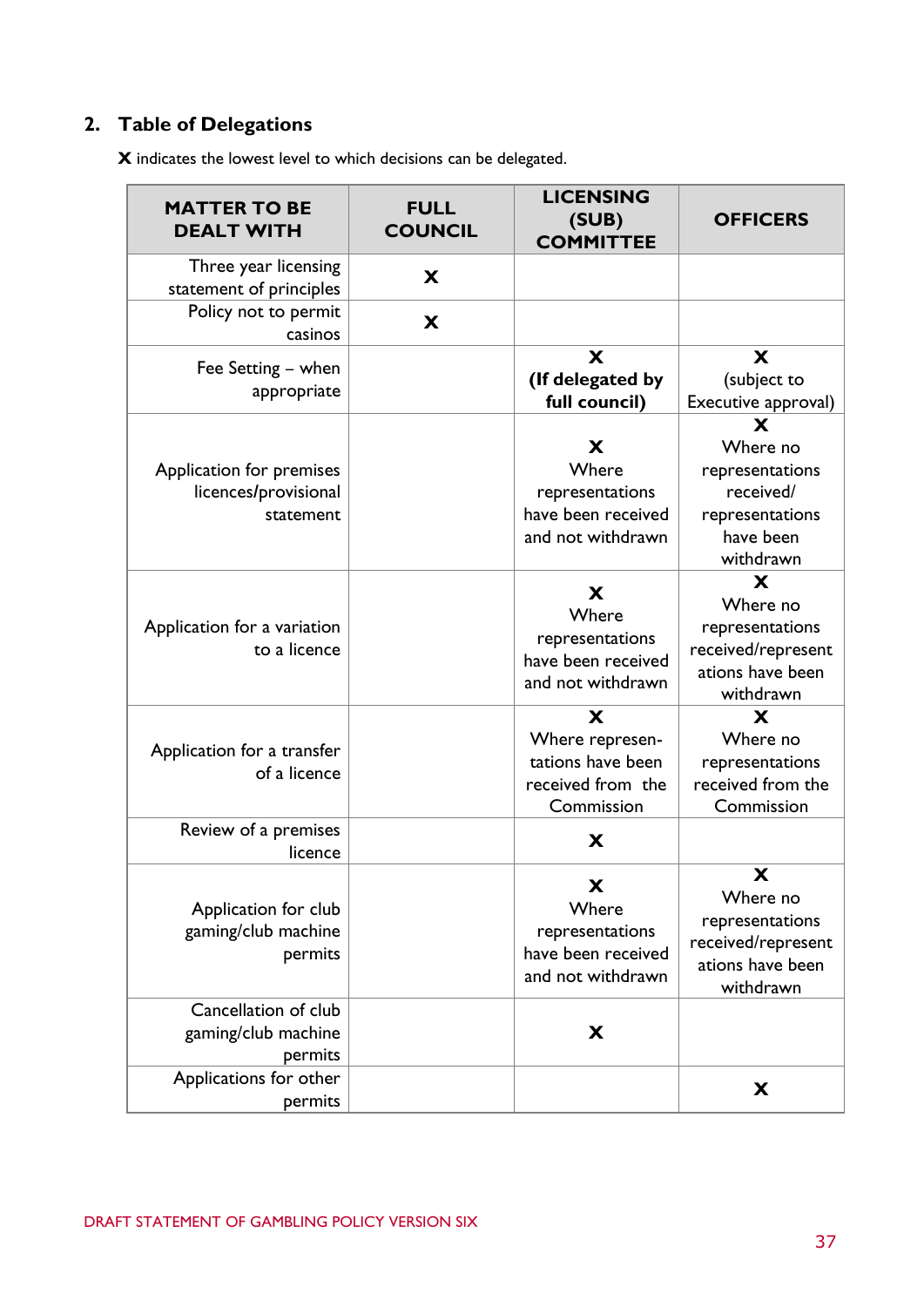| <b>MATTER TO BE</b><br><b>DEALT WITH</b> | <b>FULL</b><br><b>COUNCIL</b> | <b>LICENSING</b><br>(SUB)<br><b>COMMITTEE</b> | <b>OFFICERS</b> |
|------------------------------------------|-------------------------------|-----------------------------------------------|-----------------|
| Alcohol licensed premises                |                               |                                               |                 |
| gaming machine permits                   |                               |                                               |                 |
| for between 2 & 4                        |                               |                                               | X               |
| machines were there are                  |                               |                                               |                 |
| no representations                       |                               |                                               |                 |
| Alcohol licensed premises                |                               |                                               |                 |
| gaming machine permits                   |                               |                                               |                 |
| for between 2 & 4                        |                               | X                                             |                 |
| machines where there are                 |                               |                                               |                 |
| representations                          |                               |                                               |                 |
| Alcohol licensed premises                |                               |                                               |                 |
| gaming machine permits                   |                               | X                                             |                 |
| for applications in excess               |                               |                                               |                 |
| of 4 machines                            |                               |                                               |                 |
| Cancellation of                          |                               |                                               |                 |
| licensed premises                        |                               |                                               | X               |
| gaming machine                           |                               |                                               |                 |
| permits                                  |                               |                                               |                 |
| Consideration of                         |                               |                                               | X               |
| temporary use notice                     |                               |                                               |                 |
| Decision to give a                       |                               |                                               |                 |
| counter notice to a                      |                               | X                                             |                 |
| temporary use notice                     |                               |                                               |                 |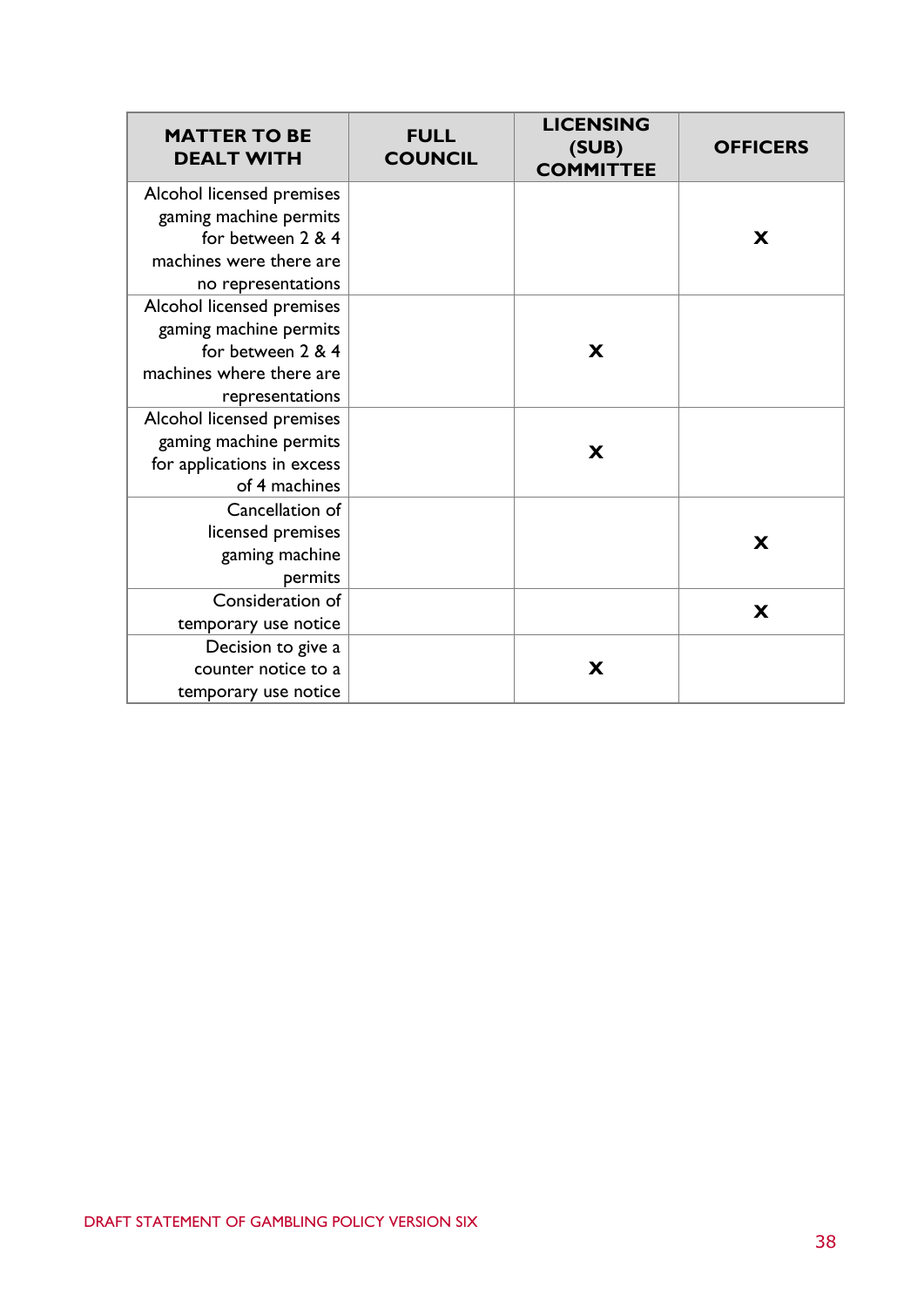#### <span id="page-38-0"></span>**3. List of Consultees**

Consultees for Greenwich Gambling Act 2005 draft Statement of Principles included:

- The Gambling Commission;
- The Greenwich Chief Officer and Chief Superintendent of Police;
- The Fire Service;
- Planning;
- Environmental Health;
- HM Customs & Excise;
- Greenwich Local Safeguarding Children Board;
- Greenwich MPs;
- Greenwich Libraries:
- Chamber of Commerce:
- The METRO Centre;
- **HER Centre:**
- Members of the Borough Deans;
- Children's services;
- Greenwich Multi Faith Forum;
- Muslim Association of Greenwich;
- National Service Office;
- Greenwich Community College;
- Charlton Mosque;
- Student Services Chaplaincy;
- South East Hindu Association;
- Si Temple;
- Greenwich Hindu Temple;
- Ling Shen Ching Tze Temple;
- Greenwich Islamic Centre;
- Ramgharia Association;
- Si Temple:
- Swaminarayan Temple;
- Holborn College;
- Woolwich Sikh Temple;
- New Wine Church;
- Catford & Bromley Synagogue;
- Greater London Authority member;
- Royal Borough of Greenwich Councillors;
- All gambling premises in the borough;
- All The Royal Borough of Greenwich Directors;
- Town centre managers;
- Neighbouring boroughs;
- Help the aged;
- NHS Greenwich Clinical Commissioning Group
- Representatives of the Oxleas Trust;
- The Salvation Army;
- Greenwich Citizens Advice Bureau
- Responsibility in Gambling Trust;
- Gamcare;
- Greenwich Head Teacher's Consultative Forum;
- Black and Ethnic Association of Disabled People;
- Greenwich Mencap;
- Age Concern Greenwich;
- Greenwich Children's Fund Participation Project;
- Greenwich Mind:
- The Greenwich Carer's Centre.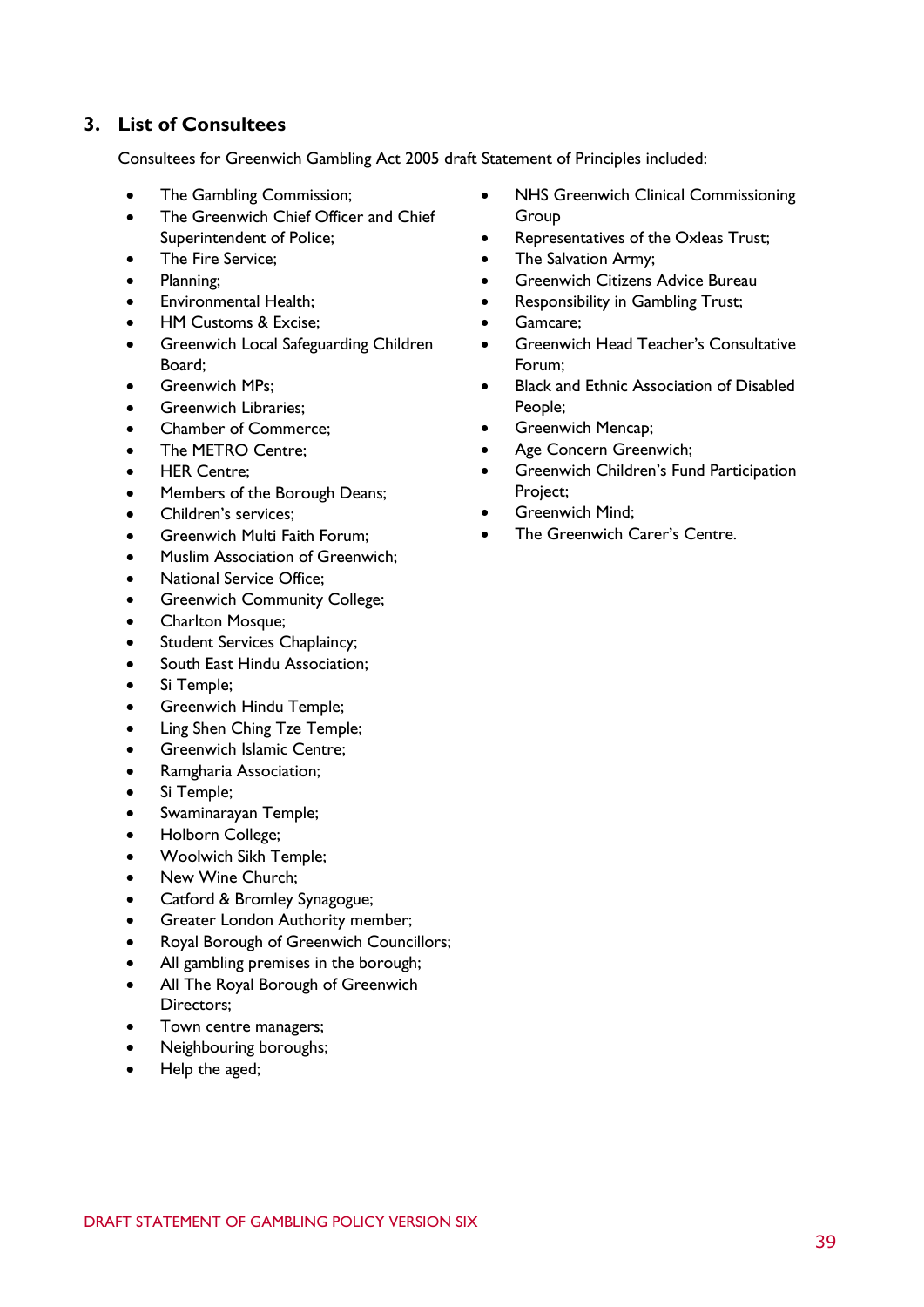#### <span id="page-39-0"></span>**4. Model Conditions.**

The following sample conditions can be used by the applicant of a new premises licence, provisional statement or licensee varying their application. The applicant or licensee can select the conditions that they feel will enable them to demonstrate how they will ensure that the premises will operate so as not to impact one or more of the licensing objectives.

Gambling operators are recommended during their local risk assessment process to identify control measures, such as conditions to mitigate the impact on the licensing objectives by that premises. These models conditions can been selected to address the risk of impacts identified in these assessments.

These model conditions can also be used by responsible authorities or interested parties when making representations regarding applications submitted to the Licensing Authority where they have evidence based concerns. The Licensing Sub-Committee when determining applications will have regard to these conditions and may choose to add one or more of them (or variation thereof) depending on the concerns raised during the determination process.

The model conditions are not intended to be used as blanket conditions applied to each premises licence. Where appropriate, responsible authorities and interested parties are advised to find the most appropriate condition (which may be modified) to mitigate an identified risk.

The model conditions set out in this section are not an exhaustive list and new or amended versions of model conditions can be produced to meet the specific requirements of a particular premises or application.

The model conditions have been put under general topic headings to assist in identifying particular conditions that may address specific issues raised. By the side of each condition a reference to the relevant licensing objective that they relate is indicated. The codes used for the licensing objectives are:

- CD Preventing gambling from being a source of crime or disorder, being associated with crime or disorder, or being used to support crime.
- FO Ensuring that gambling is conducted in a fair and open way.
- CV Protecting children and other vulnerable persons from being harmed or exploited by gambling.

#### **Hours**

| <b>GMCI</b>      | No facilities for gambling shall be provided on the premises between<br>the hours of [insert time] on one day and [insert time] on the next<br>day. | CD, FO & CV |
|------------------|-----------------------------------------------------------------------------------------------------------------------------------------------------|-------------|
| GMC <sub>2</sub> | No facilities for gambling shall be provided on the premises between<br>the hours of [insert time] and [insert time] on any                         | CD, FO      |
| GMC3             | The premises shall not provide gambling facilities between the hours<br>of [insert time] and [insert time].                                         | CD, FO & CV |
| GMC <sub>4</sub> | There shall be no admittance or re-admittance to the premises after<br>[enter time].                                                                | CD & CV     |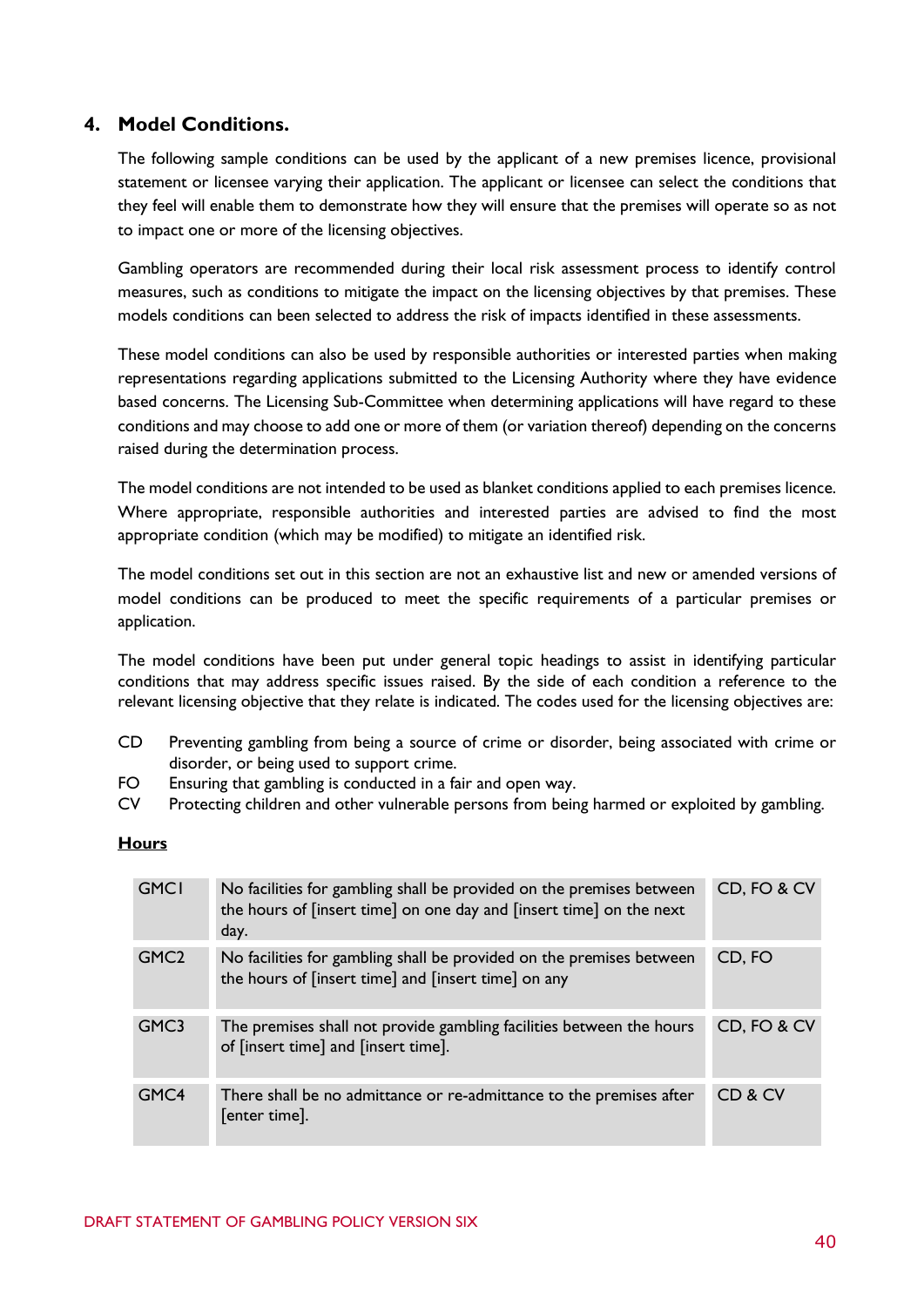#### **CCTV**

| GMC5             | The venue shall install and maintain a comprehensive CCTV system<br>at the premises as per the minimum requirements of the<br>Metropolitan Police Licensing Team. This system should cover:<br>a) All entry and exit points to and from the premises enabling frontal<br>identification of every person entering under any light conditions.<br>b) The areas of the premises to which the public have access<br>(excluding toilets)<br>c) Gaming machines and the counter area<br>The CCTV system shall continually record whilst the venue is open<br>for licensable activities and during all times when customers remain | CD        |
|------------------|-----------------------------------------------------------------------------------------------------------------------------------------------------------------------------------------------------------------------------------------------------------------------------------------------------------------------------------------------------------------------------------------------------------------------------------------------------------------------------------------------------------------------------------------------------------------------------------------------------------------------------|-----------|
|                  | on the premises. All recordings shall be stored for a minimum period<br>of thirty one days with date and time visible. Recordings shall be<br>immediately arranged by a member of staff for handover to Police or<br>authorised officer following their request.                                                                                                                                                                                                                                                                                                                                                            |           |
| GMC <sub>6</sub> | A staff member from the premises who is conversant with the<br>operation of the CCTV system shall be on the premises at all times<br>when the premises are open to the public. This staff member shall be<br>able to arrange for Police to view recent data or footage with the<br>absolute minimum of delay when requested.                                                                                                                                                                                                                                                                                                | <b>CD</b> |
| GMC7             | There shall be [insert number] external cameras which will provide<br>live images to staff in the service counter area.                                                                                                                                                                                                                                                                                                                                                                                                                                                                                                     | <b>CD</b> |
| GMC8             | Notices indicating that CCTV is in use at the premises shall be<br>placed at or near the entrance to the premises and within the<br>premises.                                                                                                                                                                                                                                                                                                                                                                                                                                                                               | <b>CD</b> |
| GMC9             | A monitor shall be placed inside the premises above the front door<br>showing CCTV images of customers entering exiting the premises.                                                                                                                                                                                                                                                                                                                                                                                                                                                                                       | <b>CD</b> |
| GMC10            | The licensee shall:<br>a) provide training on the CCTV system and how to access the<br>footage if requested to do so by the police or other authorised<br>officers as part of the staff induction training programme or when<br>the system is changed, and                                                                                                                                                                                                                                                                                                                                                                  | <b>CD</b> |
|                  | b) periodically provide refresher training to all of its staff working at<br>these premises on the CCTV viewing process.                                                                                                                                                                                                                                                                                                                                                                                                                                                                                                    |           |
|                  | Participation in this training shall be formally recorded on each<br>member of staffs training records which, if requested will be<br>presented to the Police or Licensing Authority as soon as<br>practicable.                                                                                                                                                                                                                                                                                                                                                                                                             |           |
|                  |                                                                                                                                                                                                                                                                                                                                                                                                                                                                                                                                                                                                                             |           |

#### **Door Supervision**

| <b>GMCII</b> | At least [enter number] SIA licensed door supervisors shall be on      | CD & CV |
|--------------|------------------------------------------------------------------------|---------|
|              | duty at every entrance and exit to the premises at all times whilst it |         |
|              | is operating under this licence.                                       |         |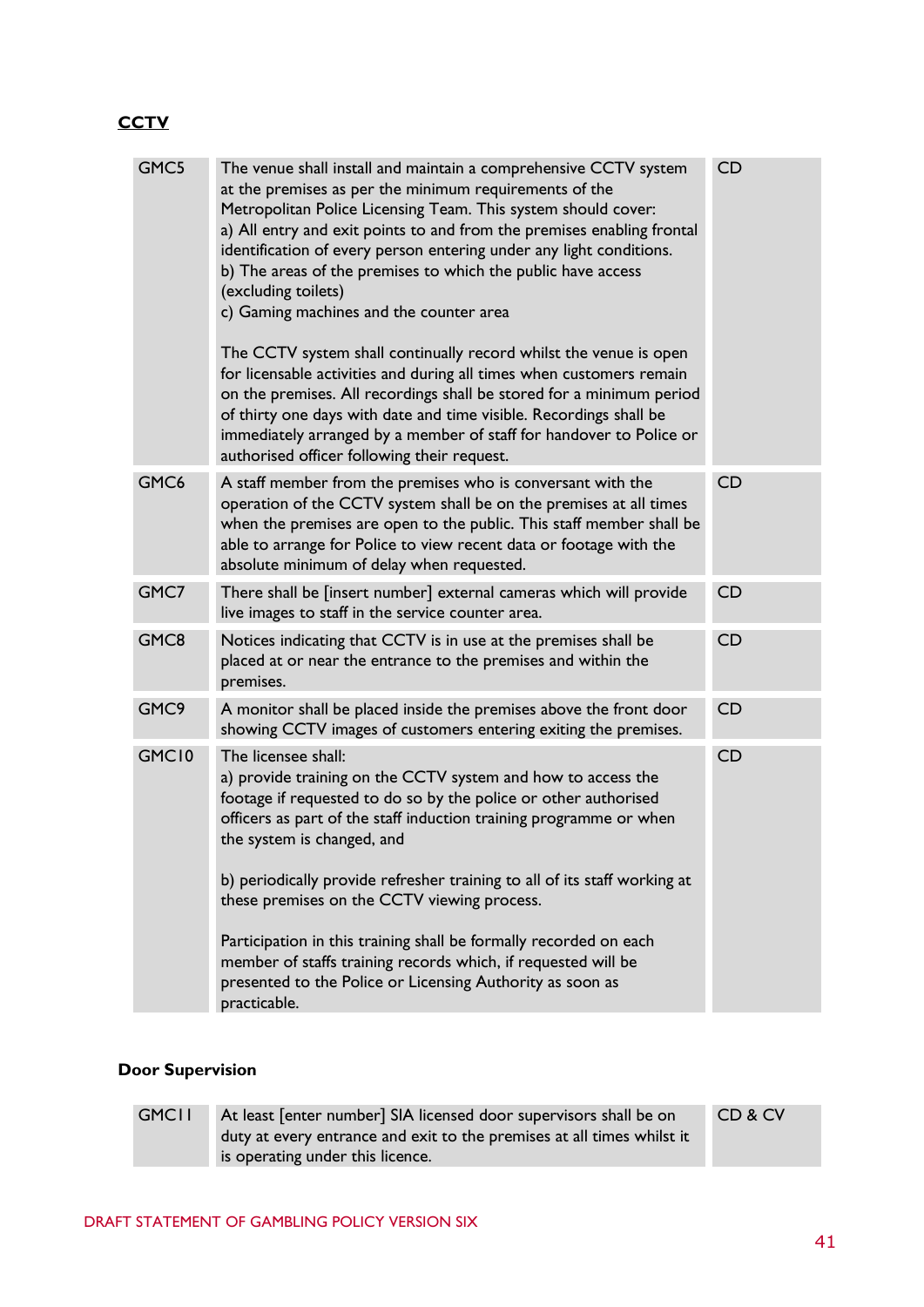| GMC <sub>12</sub> | A minimum of [insert number] SIA licensed door supervisors shall<br>be on duty at the premises at all times whilst it is open for business.                                                                                                                                                                          | CD & CV |
|-------------------|----------------------------------------------------------------------------------------------------------------------------------------------------------------------------------------------------------------------------------------------------------------------------------------------------------------------|---------|
| GMC <sub>13</sub> | At least [insert number] SIA licensed door supervisors shall be on<br>duty at every public entrance and exit of the premises at all times<br>whilst it is open for business.                                                                                                                                         | CD & CV |
| GMC14             | [insert number] of SIA Licensed Door Supervisors are to be on duty<br>at the premises during the whole of permitted hours                                                                                                                                                                                            | CD & CV |
| GMC15             | No patrons shall be admitted or re-admitted to the premises after<br>[enter time] unless they have passed through a metal detecting<br>search arch and, if the search arch is activated or at the discretion of<br>staff, then physically searched, which will include a 'pat down search'<br>and a full bag search. | CD & CV |
| GMC16             | All persons entering or re-entering the premises shall be searched<br>by an SIA trained member of staff and monitored by the premises<br>CCTV system.                                                                                                                                                                | CD & CV |
| GMC17             | All staff engaged outside the entrance to the premises, or supervising<br>or controlling queues, shall wear high visibility yellow jackets or<br>vests                                                                                                                                                               | CD & CV |
| GMC18             | The licence holder shall ensure that the outside areas of the<br>premises are monitored so as to ensure there is no crime, disorder,<br>public nuisance or obstruction of the public highway.                                                                                                                        | CD & CV |

# **Children and Young People**

| GMC <sub>19</sub> | The Licensee shall maintain a bound and paginated 'Challenge [21/25<br>delete as appropriate] Refusals' register at the premises. The register<br>shall be produced to the police or licensing authority forthwith on<br>request.                                                                | <b>CV</b> |
|-------------------|--------------------------------------------------------------------------------------------------------------------------------------------------------------------------------------------------------------------------------------------------------------------------------------------------|-----------|
| GMC <sub>20</sub> | Prominent signage and notices advertising the Challenge [21/25]<br>delete as appropriate] will be displayed showing the operation of<br>such policy                                                                                                                                              | <b>CV</b> |
| GMC <sub>21</sub> | Third party testing on age restricted sales systems shall be carried<br>out on the premises a minimum of [insert frequency] a year.                                                                                                                                                              | <b>CV</b> |
| GMC <sub>22</sub> | Third party testing on age restricted sales systems purchasing shall<br>take at least [insert frequency] a year and the results shall be<br>provided to the Licensing Authority upon request.                                                                                                    | <b>CV</b> |
| GMC <sub>23</sub> | The licensee shall not allow their logos or other promotional<br>material to appear on any commercial merchandising which is<br>designed for use by children.                                                                                                                                    | <b>CV</b> |
| GMC <sub>24</sub> | All tills shall automatically prompt staff to ask for age verification<br>identification when placing a bet.                                                                                                                                                                                     | <b>CV</b> |
| GMC <sub>25</sub> | A Challenge [21/25 delete as appropriate] proof of age scheme shall<br>be operated at the premises where the only acceptable forms of<br>identification are recognised photographic identification cards, such<br>as a driving licence, passport or proof of age card with the PASS<br>Hologram. | <b>CV</b> |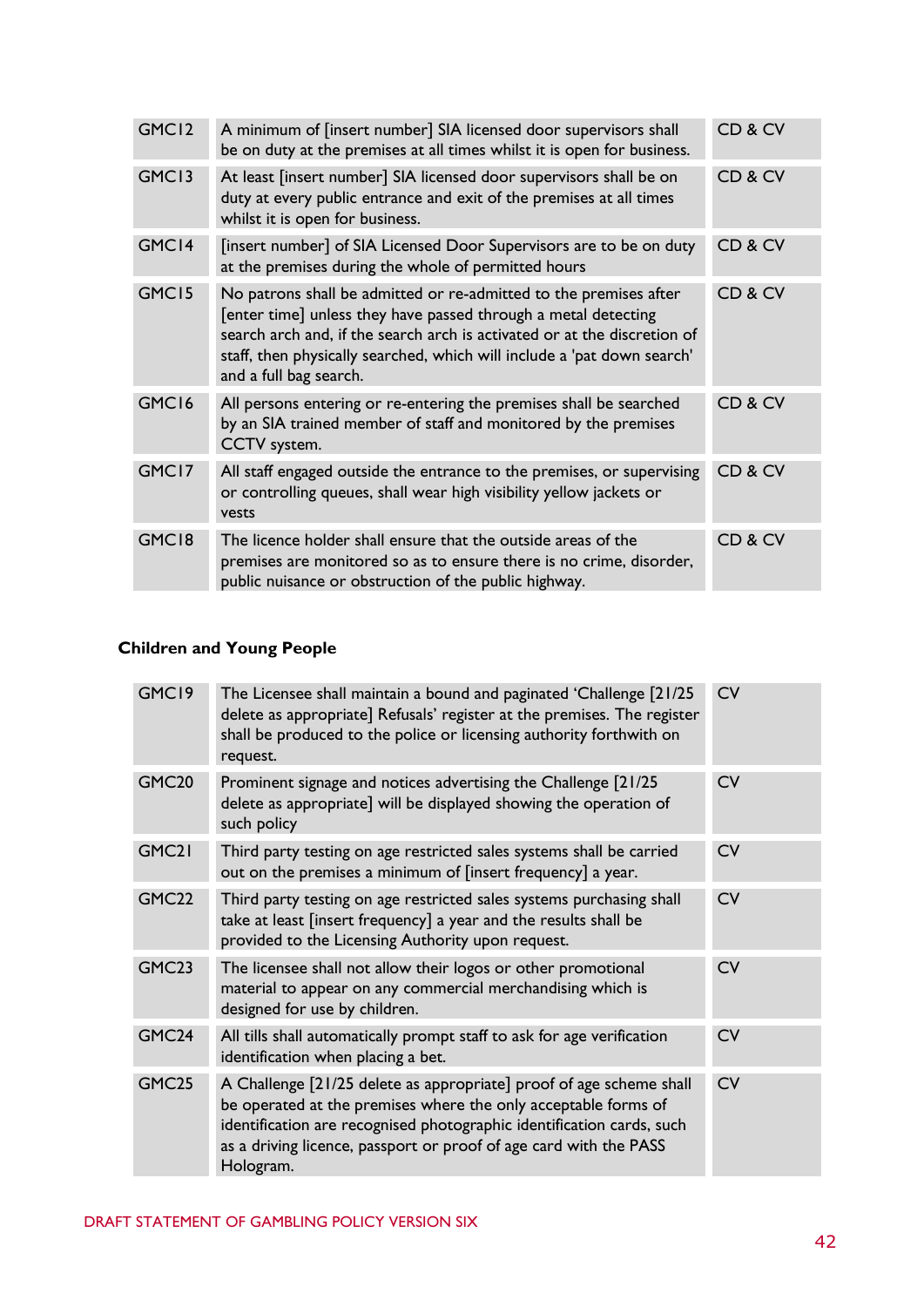| GMC <sub>26</sub> | The licensee will ensure, through regular checks and intervention,<br>that customer's children are not left unsupervised outside the<br>premises | <b>CV</b> |
|-------------------|--------------------------------------------------------------------------------------------------------------------------------------------------|-----------|
| GMC27             | The licensee will ensure, though regular checks and intervention that CV<br>children will not congregate outside the premises.                   |           |

#### **Documents Provided to the Licensing Authority**

| GMC <sub>28</sub> | The licensee shall provide the Licensing Authority with their           | CD, FO & CV |
|-------------------|-------------------------------------------------------------------------|-------------|
|                   | compliance/operating manual which sets out all of the premises policies |             |
|                   | to meet the regulatory requirements under the Gambling Act 2005 and     |             |
|                   | shall provide a copy of any update or revision as soon as practicable   |             |
|                   | following the implementation of that change.                            |             |

#### **Entrances and Doors**

| GMC <sub>29</sub> | A magnetic locking device, commonly referred to as a Maglock will be<br>installed and maintained on the main entrance/exit to the premises<br>which will be operable from the ground floor cashier counter by staff. | CD & CV |
|-------------------|----------------------------------------------------------------------------------------------------------------------------------------------------------------------------------------------------------------------|---------|
| GMC30             | An Infra-Red Beam connected to a sounder will be installed and<br>maintained at the entrance of the premises so as to notify staff when a<br>customer enters or exits the premises.                                  | CD & CV |

#### **Staffing Levels**

| GMC31  | There shall be no pre-planned single staffing at any time.                                                                                                                       | CD <sub>&amp;</sub><br><b>CV</b> |
|--------|----------------------------------------------------------------------------------------------------------------------------------------------------------------------------------|----------------------------------|
| GMC32A | There shall be no pre-planned single staffing after 20:00. Should the<br>premises be single staffed after this time the magnetic door locking<br>system must be in constant use. | CD & CV                          |
| GMC32B | No pre-planned single staffing after 8pm and, when this is unavoidable,<br>a Maglock shall be in constant use on the entrance/exit door.                                         | CD & CV                          |
| GMC33  | There will be a minimum of [enter number] staff will be present at all<br>times when the premises is open.                                                                       | CD & CV                          |
| GMC34  | There will be a minimum of two members of staff after 10pm.                                                                                                                      | CD & CV                          |
| GMC35  | A minimum of two members of staff will be on duty for the duration of<br>the period in which licensable activities are taking place on the<br>premises.                          | CD & CV                          |

#### **Cashier Counters and Safe Havens**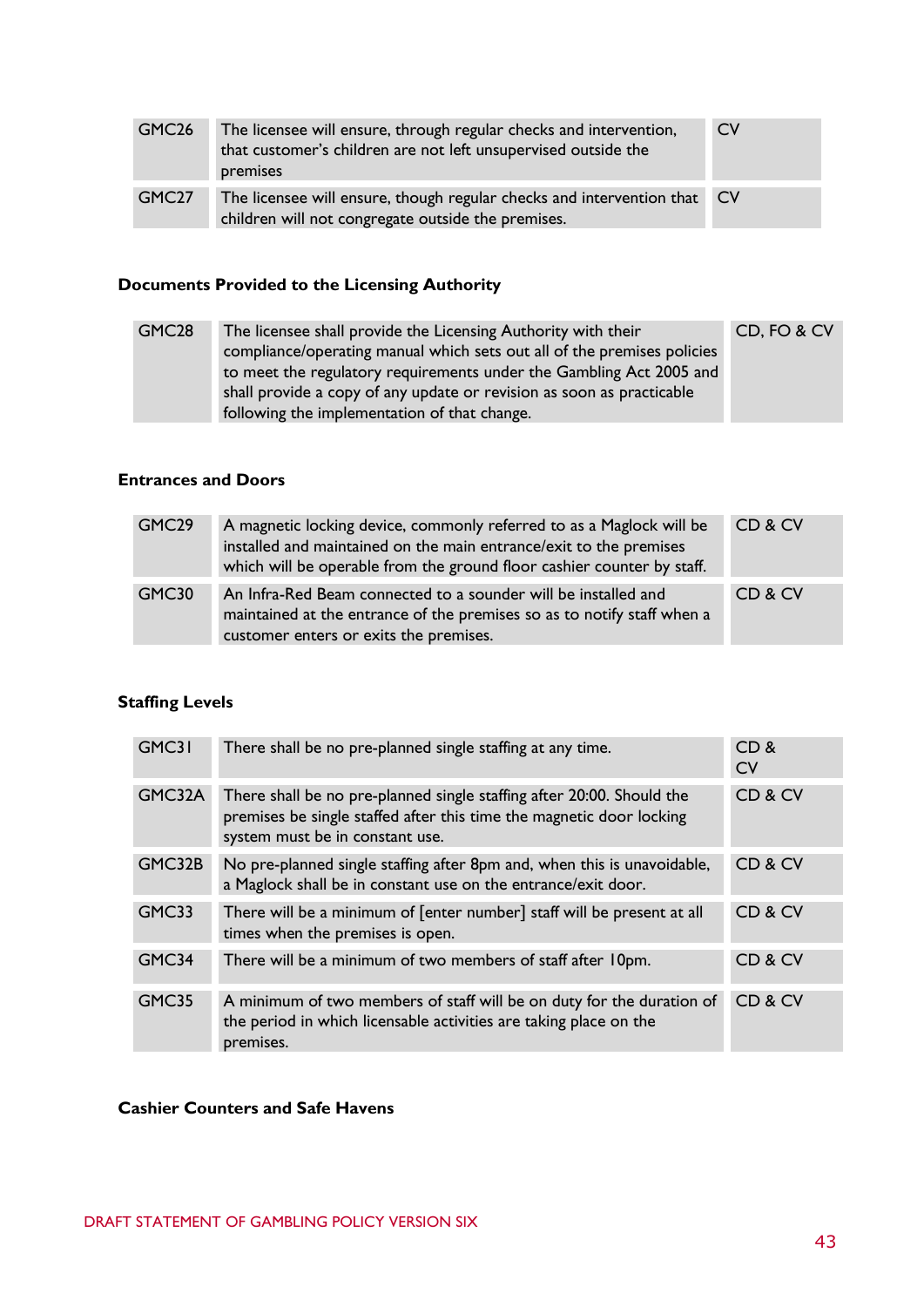| GMC36 | The licensee shall maintain a full height polycarbonate or 11.5mm<br>minimum thickness laminated glass security screen counter on the<br>ground floor of the premises.                                                                                 | CD        |
|-------|--------------------------------------------------------------------------------------------------------------------------------------------------------------------------------------------------------------------------------------------------------|-----------|
| GMC37 | A full-height security screen shall be installed at the cashiers counter.                                                                                                                                                                              | <b>CD</b> |
| GMC38 | Full height security bars which are spaced at adequate intervals to<br>prevent a person from reaching through will be installed at the cashiers<br>counter                                                                                             | <b>CD</b> |
| GMC39 | The licensee shall install a Safe Haven [add location of safe haven]<br>which includes a secure door with peephole, CCTV Monitor,<br>Telephone, Safe Guard system, maglock control button and any other<br>systems deemed appropriate by the licensee. | CD        |

#### **Identification of Offenders or Problems Persons**

| GMC <sub>40</sub> | The licensee shall provide Spit Kits within the premises and provide<br>staff training on the use of these kits.                                                                                                                                                                                                                 | CD        |
|-------------------|----------------------------------------------------------------------------------------------------------------------------------------------------------------------------------------------------------------------------------------------------------------------------------------------------------------------------------|-----------|
| GMC41             | If at any time (whether before or after the opening of the premises),<br>the police or licensing authority supply to the premises names and/or<br>photographs of individuals which it wishes to be banned from the<br>premises, the licensee shall use all reasonable endeavours to implement<br>the ban through staff training. | <b>CD</b> |
| GMC42             | The Licensee shall implement a policy of banning any customers who<br>engage in crime or disorder within or outside the premises.                                                                                                                                                                                                | <b>CD</b> |
| GMC43             | The licensee will refuse entry to customers who appear to be under<br>the influence of alcohol or drugs.                                                                                                                                                                                                                         | CD.       |

#### **Seating**

| GMC44A The licensee shall ensure that all seating within the premises are<br>either secured to the floor or are weighted to prevent lifting | <b>CD</b> |
|---------------------------------------------------------------------------------------------------------------------------------------------|-----------|
| GMC44B The licensee shall ensure that all gaming machine seating within the<br>premises are weighted to prevent lifting.                    | <b>CD</b> |

#### **Alarms (Premises and Personal)**

| GMC45A | Each member of staff will be provided and required to carry on their<br>person a personal fob alarm which will activate the alarm if pressed by<br>the member of staff or that staff member is lying horizontal for a pre-<br>determined period of time. | <b>CD</b> |
|--------|----------------------------------------------------------------------------------------------------------------------------------------------------------------------------------------------------------------------------------------------------------|-----------|
| GMC45B | Lone working staff will be provided and required to carry on their<br>person a personal fob alarm which will activate the alarm if pressed by<br>the member of staff or that staff member is lying horizontal for a pre-<br>determined period of time.   | <b>CD</b> |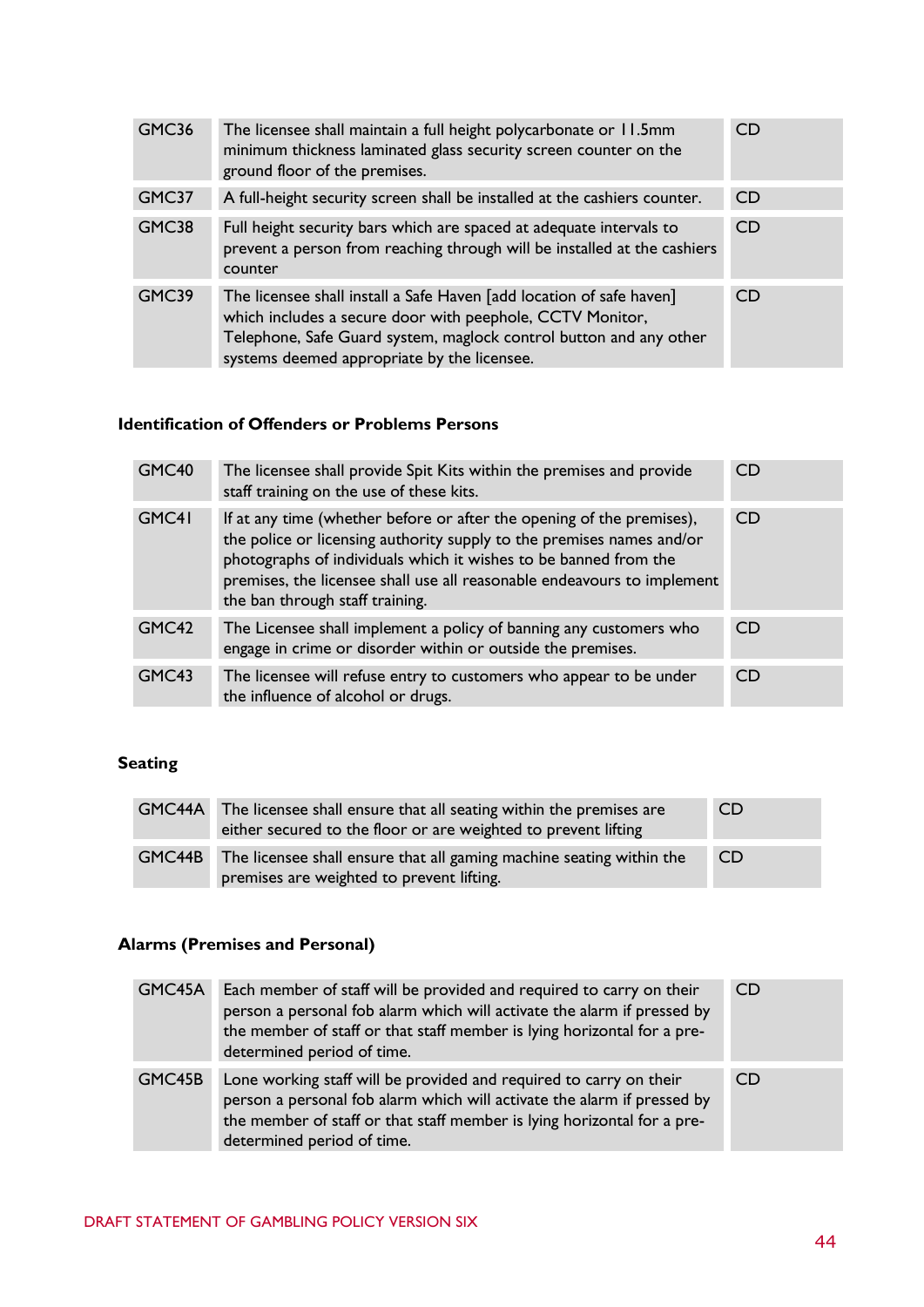| GMC <sub>46</sub> | The licensee shall install and maintain an intruder alarm on the<br>premises.                                                              | <b>CD</b> |
|-------------------|--------------------------------------------------------------------------------------------------------------------------------------------|-----------|
| GMC47             | The premises shall install and maintain a panic button behind the<br>cashiers counter.                                                     | <b>CD</b> |
| GMC48             | The premises shall install and maintain a panic button behind the<br>cashiers' counter that will alert the premises security once pressed. | <b>CD</b> |
| GMC <sub>49</sub> | An attack alarm shall be installed and maintained behind the cashier<br>counter which would alert [operator name] Security and the police. | CD        |
| GMC50             | An attack alarm shall be installed and maintained behind the cashier<br>counter which would alert the police.                              | CD        |

#### **Toilets**

| GMC51 | A Maglock device will be installed and maintained on the customer<br>toilet door which will be operated by a member of staff from the<br>cashiers counter. | CD & CV |
|-------|------------------------------------------------------------------------------------------------------------------------------------------------------------|---------|
| GMC52 | The Licensee shall install and maintain an ultraviolet lighting system in<br>the customer toilet.                                                          | CD & CV |
| GMC53 | The licensee will ensure that customer toilets are checked [insert time<br>interval] for evidence of drug taking.                                          | CD & CV |

#### **Restrictions on Food and Beverages**

| GMC54 | Only refreshments purchased or supplied on the premises may be<br>consumed on the premises                            | <b>CV</b> |
|-------|-----------------------------------------------------------------------------------------------------------------------|-----------|
| GMC55 | The hot refreshment vending machine and refreshment facilities shall<br>be provided for customers and staff use only. | <b>CV</b> |

#### **Signage, Promotional Material and Notices**

| GMC56 | The licensee shall place and maintain a sign at the entrance of the<br>premises stating that access to the premises will be excluded to the<br>following people:<br>a) Anyone who is under the age of 18,<br>b) Anyone who appears to be under the age of 21 and is unable to<br>provide proof of age that they are over the age of 18,<br>c) Only refreshments purchased or supplied on the premises may be<br>consumed on the premises,*<br>d) Anyone who is barred from the premises, and<br>e) Anyone who has alcohol on their person or appears to be under<br>the influence of alcohol or substances.<br>* Only to be added if model condition GMC54 is proposed. | CD & CV |
|-------|-------------------------------------------------------------------------------------------------------------------------------------------------------------------------------------------------------------------------------------------------------------------------------------------------------------------------------------------------------------------------------------------------------------------------------------------------------------------------------------------------------------------------------------------------------------------------------------------------------------------------------------------------------------------------|---------|
|       |                                                                                                                                                                                                                                                                                                                                                                                                                                                                                                                                                                                                                                                                         |         |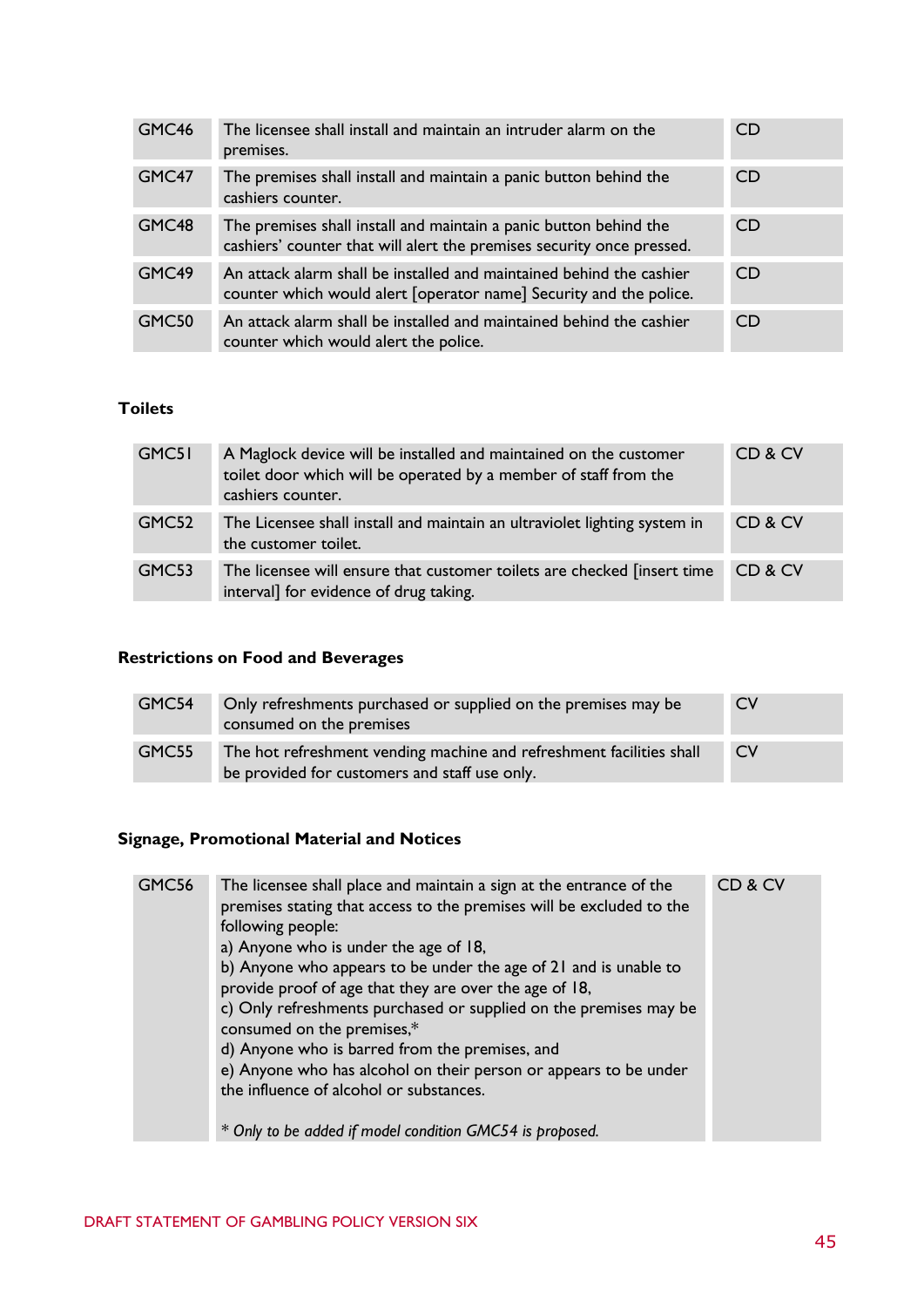| GMC57 | The Licensee shall place and maintain a sign at the entrance which<br>states that 'only refreshments purchased on the premises may be<br>consumed on the premises'.<br>Only to be added if model condition GMC54 is proposed.                                                          | <b>CV</b> |
|-------|----------------------------------------------------------------------------------------------------------------------------------------------------------------------------------------------------------------------------------------------------------------------------------------|-----------|
| GMC58 | All notices regarding gambling advice or support information must be<br>translated into both simplified and traditional Chinese.                                                                                                                                                       | FO & CV   |
| GMC59 | All public signage/documentation relating to age restrictions,<br>gambling advice and gambling support information (e.g. GamCare or<br>similar support service) is displayed or provided on the premises in<br>written English and Chinese (Simplified and Traditional).               | FO & CV   |
| GMC60 | All public signage/documentation relating to age restrictions,<br>gambling advice and gambling support information (e.g. GamCare or<br>similar support service) is displayed or provided on the premises in<br>written English and [insert language relevant to the local population]. | FO & CV   |
| GMC61 | Prominent GamCare documentation will be displayed at the<br>premises.                                                                                                                                                                                                                  | FO & CV   |
| GMC62 | The licensee shall ensure that no ethnicity specific gambling<br>promotion is provided or advertised on the premises which is<br>designed and/or intended to entice participation in gambling by the<br>local community.                                                               | <b>CV</b> |
| GMC63 | The licensee shall ensure that no gambling promotion is provided or<br>advertised on the premises which is designed and/or intended to<br>entice participation in gambling by the local [insert ethnicity]<br>community.                                                               | <b>CV</b> |

#### **Enticement Promotions**

| GMC64 | The licensee shall not offer any enticement promotions, such as happy FO & CV |  |
|-------|-------------------------------------------------------------------------------|--|
|       | hours during which gaming machines stakes are reduced.                        |  |

#### **Staff Training**

| GMC65 | The licensee shall:<br>a) provide training on the specific local risks to the licensing objectives<br>that have been identified for these premises as part of the staff<br>induction training programme. | CD, FO & CV |
|-------|----------------------------------------------------------------------------------------------------------------------------------------------------------------------------------------------------------|-------------|
|       | b) periodically provide refresher training to all of its staff working at<br>these premises on the specific local risks to the licensing objectives.                                                     |             |
|       | Participation in this training shall be formally recorded on each<br>member of staffs training records which, if requested will be presented<br>to the Licensing Authority as soon as practicable.       |             |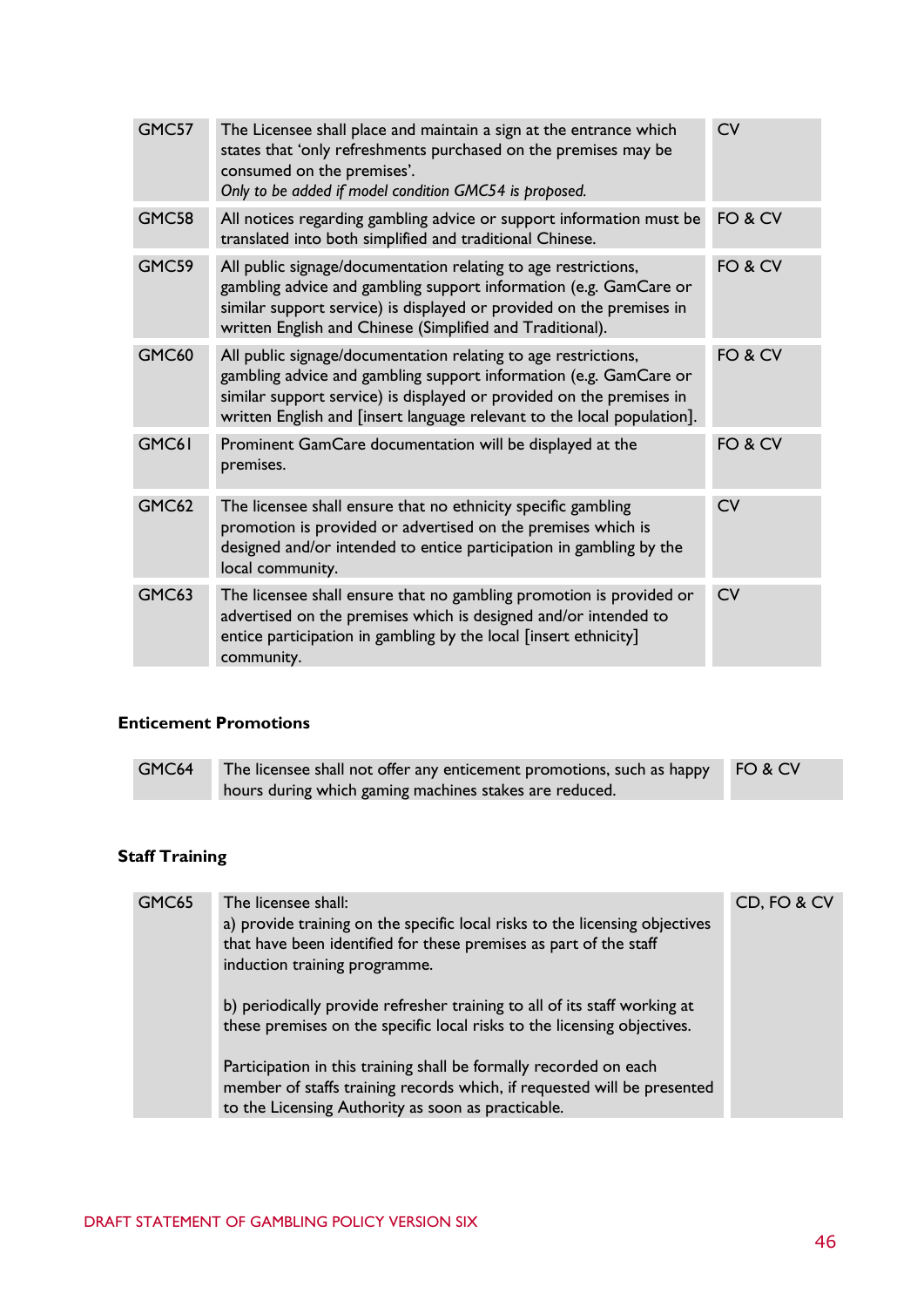| GMC66 | a) The Licensee shall train staff on specific issues related to the local<br>area and shall conduct periodic refresher training.<br>b) Participation in this training shall be formally recorded and the<br>records produced to the police or licensing authority upon request. | CD, FO & CV |
|-------|---------------------------------------------------------------------------------------------------------------------------------------------------------------------------------------------------------------------------------------------------------------------------------|-------------|
| GMC67 | New and seasonal staff must attend induction training and receive<br>refresher training every six months.                                                                                                                                                                       | CD, FO & CV |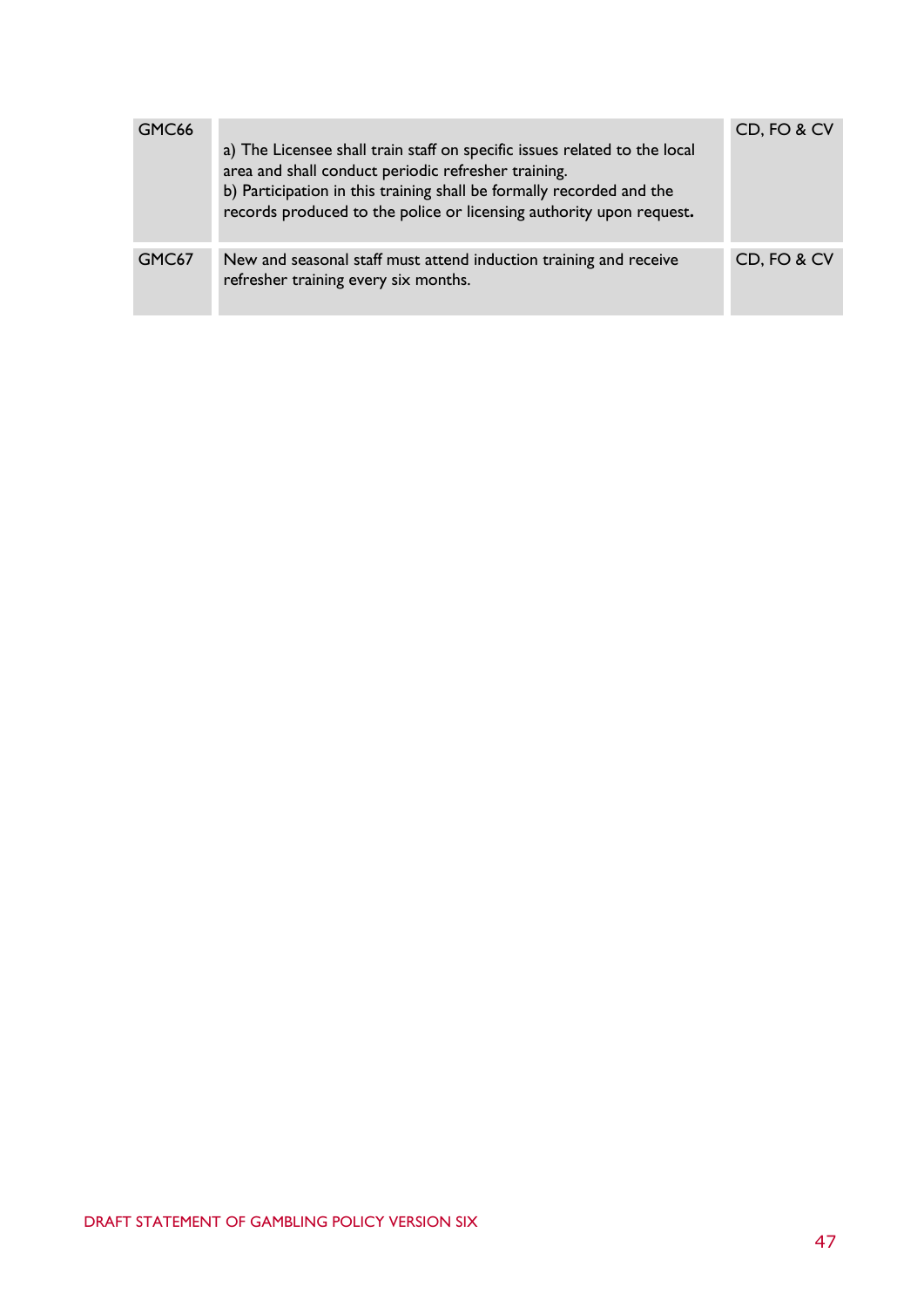#### **Recording of incidents and visits.**

| GMC68 | An incident log shall be kept for the premises and made available on<br>request to an authorised officer of the City Council or the Police<br>which will record the following;<br>a) All crimes reported to the venue;<br>b) Any complaints received regarding crime and disorder;<br>c) Any incidents of disorder;<br>d) Any faults in the CCTV system; and<br>e) Any visit by a relevant authority or emergency service. | <b>CD</b> |
|-------|----------------------------------------------------------------------------------------------------------------------------------------------------------------------------------------------------------------------------------------------------------------------------------------------------------------------------------------------------------------------------------------------------------------------------|-----------|
|-------|----------------------------------------------------------------------------------------------------------------------------------------------------------------------------------------------------------------------------------------------------------------------------------------------------------------------------------------------------------------------------------------------------------------------------|-----------|

#### **Customer Bags and Belongings**

| GMC69 | Customer shall not be permitted to leave bags or other belongings at |  |
|-------|----------------------------------------------------------------------|--|
|       | the premises.                                                        |  |

#### **Homeless and Street Drinking**

| GMC70 | The licensee will contact the local homeless hostels/shelters and offer<br>to provide information on problem gambling support services and how<br>their residents can self-exclude from [operator name] premises.        | CV      |
|-------|--------------------------------------------------------------------------------------------------------------------------------------------------------------------------------------------------------------------------|---------|
| GMC71 | The Licensee shall take all reasonable steps to prevent street drinking<br>of alcohol directly outside the premises and to ban from the premises<br>those who do so.                                                     | CD & CV |
| GMC72 | The Licensee shall place a notice visible from the exterior of the<br>premises stating that customers drinking alcohol outside the premises<br>is not permitted and those who do so will be banned from the<br>premises. | CD & CV |

#### **Police Reporting Protocols and Crime Prevention**

| GMC73 | The Licensee shall develop and agree a protocol with the police as<br>to incident reporting, including the type and level of incident and<br>mode of communication, so as to enable the police to monitor any<br>issues arising at or in relation to the premises. | <b>CD</b> |
|-------|--------------------------------------------------------------------------------------------------------------------------------------------------------------------------------------------------------------------------------------------------------------------|-----------|
| GMC74 | Prior to opening the Licensee shall meet with the Crime Prevention<br>Officer in order to discuss any additional measures to reduce crime<br>and disorder.                                                                                                         | <b>CD</b> |

#### **ATMs**

|  | GMC75 There shall be no cash point or ATM facilities on the premises. | CD & CV |
|--|-----------------------------------------------------------------------|---------|
|--|-----------------------------------------------------------------------|---------|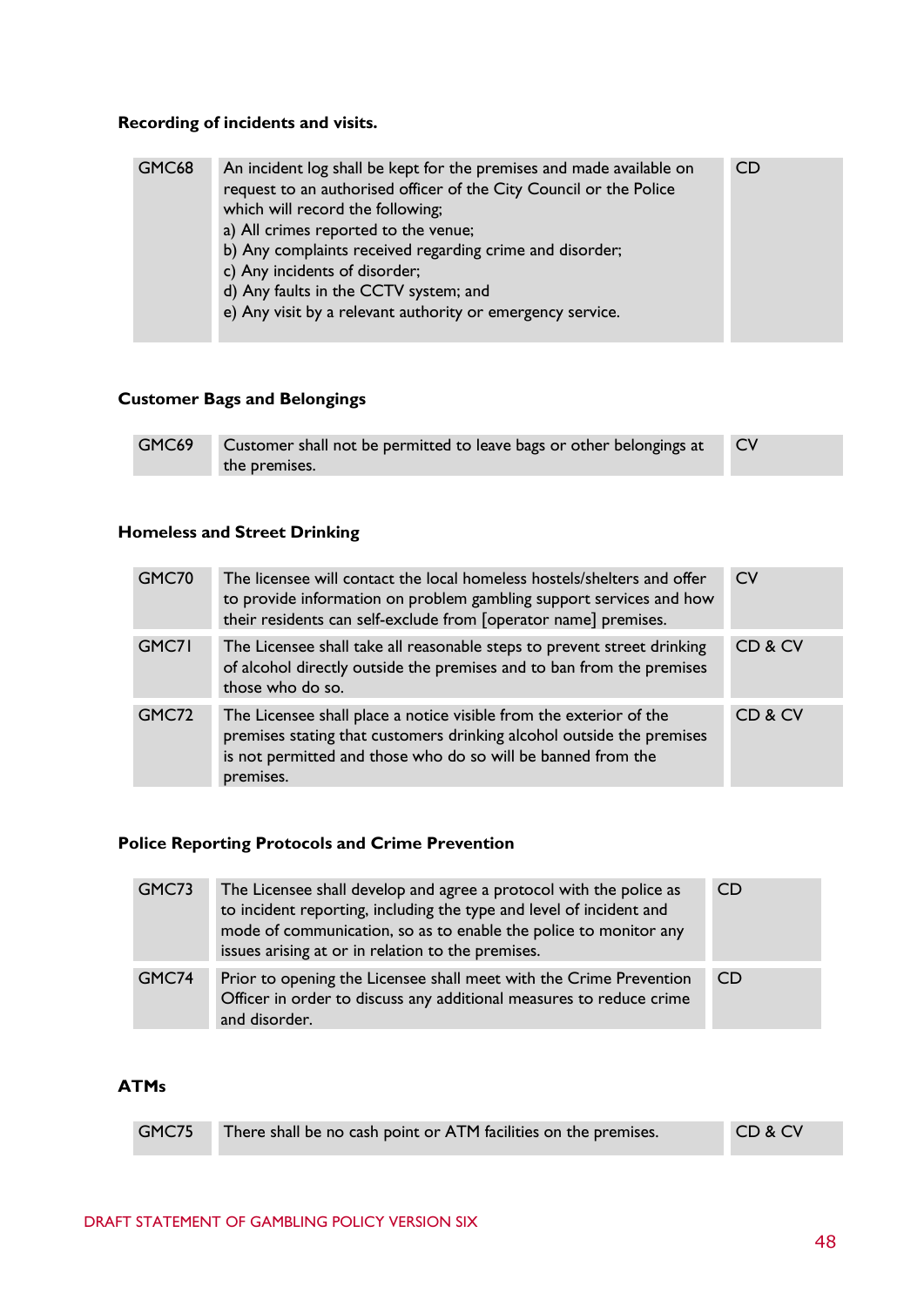| GMC76 | The ATM shall be located so that the staff behind the cashiers desk has<br>direct line of sight to the machine and customers using it. | CD & CV   |
|-------|----------------------------------------------------------------------------------------------------------------------------------------|-----------|
| GMC77 | Signage shall be placed on or immediately next to the ATM to warn<br>customers to cover the keypad when entering their PIN number      | <b>CD</b> |

#### **Gaming Machines and Self Service Betting Terminals (SSBTs)**

| GMC78  | Gaming machines shall be sited in the locations specified on the<br>premises plans                                                                                                                                                                                                                              | CD & CV   |
|--------|-----------------------------------------------------------------------------------------------------------------------------------------------------------------------------------------------------------------------------------------------------------------------------------------------------------------|-----------|
| GMC79  | Gaming machines shall be sighted so that the cashiers from all<br>counter positions have direct line of sight of the machines and the<br>customers using them.                                                                                                                                                  | CD & CV   |
| GMC80A | Gaming machines shall not be emptied whilst customers are present<br>on the premises and the doors are unlocked.                                                                                                                                                                                                | <b>CD</b> |
| GMC80B | Self Service Betting Terminals shall not be emptied whilst customers<br>are present on the premises and the doors are unlocked.                                                                                                                                                                                 | <b>CD</b> |
| GMC80C | Gaming Machines and Self Service Betting Terminals shall not be<br>emptied whilst customers are present on the premises and the<br>doors are unlocked.                                                                                                                                                          | <b>CD</b> |
| GMC81A | Gaming Machines shall not be emptied when there is only one<br>member of staff on the premises.                                                                                                                                                                                                                 | <b>CD</b> |
| GMC81B | Self Service Betting Terminals shall not be emptied when there is<br>only one member of staff on the premises.                                                                                                                                                                                                  | <b>CD</b> |
| GMC81C | Gaming Machines and Self Service Betting Terminals shall not be<br>emptied when there is only one member of staff on the premises                                                                                                                                                                               | <b>CD</b> |
| GMC82  | The number of Self Service Betting Terminals (SSBT's) permitted on<br>the premises is [insert number]                                                                                                                                                                                                           | <b>CV</b> |
| GMC83  | The over 18 area containing the category C gaming machines will be<br>enclosed with a floor to ceiling partition wall with one point for<br>egress and ingress.                                                                                                                                                 | <b>CV</b> |
| GMC84  | Privacy screening, known as a 'gaming machine pod' shall not enclose<br>the customer to such a degree that would restrict the customer's<br>peripheral vision of the premises when playing the machine in either<br>a standing or sitting position and prevent a member of staff from<br>observing that person. | CD & CV   |
| GMC85  | No other gambling facilities shall be provided in a gaming machine<br>enclosure so as to allow a customer the ability to play the machine<br>and participate in other forms of gambling.                                                                                                                        | <b>CV</b> |

#### **Multiple Storey Venues**

GMC86 Access to the [floor number] floor of the premises will be controlled by members of staff and a door which can only be operated by members of staff will be positioned at the bottom of the stairs thereby restricting access to only those with staff approval. CD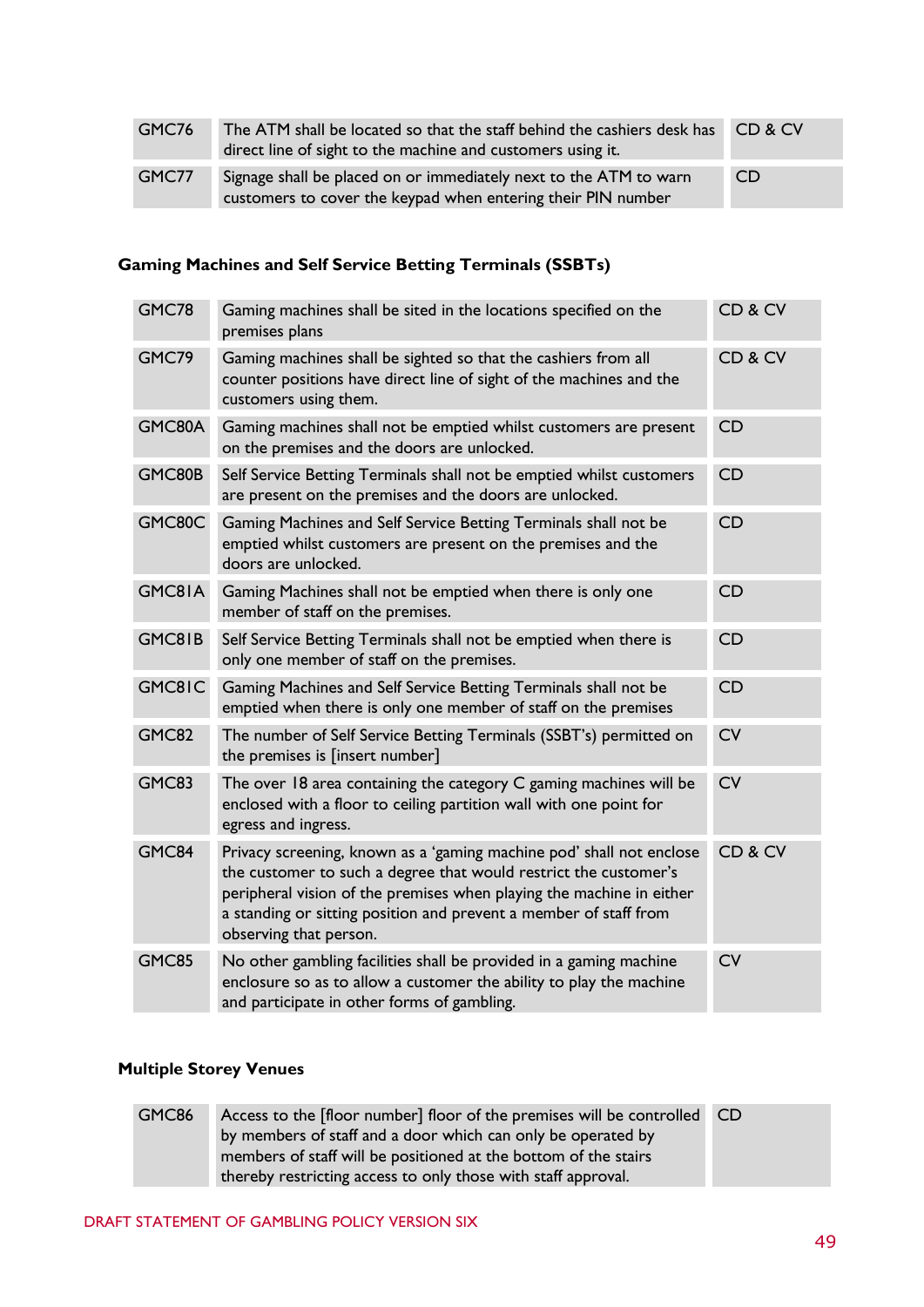| GMC87 | A minimum of one member of staff shall be present at all times when<br>the [floor number] floor is being used by customers.                                                                                                              | CD & CV   |
|-------|------------------------------------------------------------------------------------------------------------------------------------------------------------------------------------------------------------------------------------------|-----------|
| GMC88 | The licensee shall install and maintain an internal intercom/phone<br>system to enable staff to communicate with one another on all floors<br>of the premises.                                                                           | CD & CV   |
| GMC89 | The licensee shall install monitors within the staff cashier counter<br>areas on all floors that will display live CCTV footage from inside<br>and outside the premises.                                                                 | CD & CV   |
| GMC90 | An attack alarm shall be installed and maintained behind the ground<br>and first floor cashier counters which would alert [operator name]<br>Security and the police.                                                                    | <b>CD</b> |
| GMC91 | A magnetic locking (Maglock) device will be installed and maintained<br>on the customer toilet door on the [floor number] floor which will<br>be operated by a member of staff from the cashiers counter on the<br>[floor number] floor. | CD & CV   |

#### **Betwatch Scheme**

| GMC92 | As soon as possible, and in any event within I month from the grant<br>of this licence, the premises shall join the Royal Borough of | CD & CV |
|-------|--------------------------------------------------------------------------------------------------------------------------------------|---------|
|       | Greenwich Betwatch scheme                                                                                                            |         |